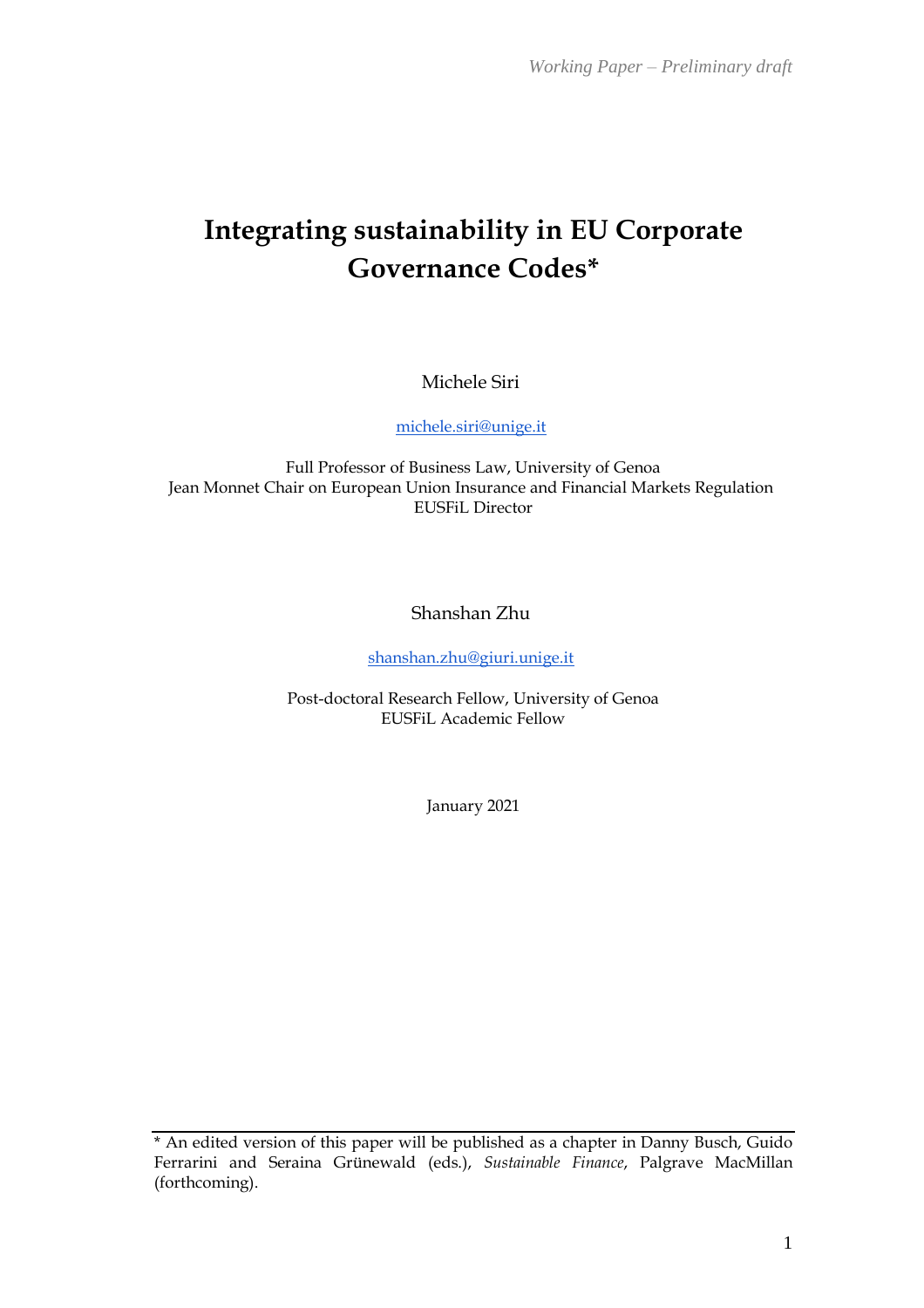#### **Abstract**

In the light of the strong commitment by the EU in undertaking a sustainable path towards the goals set by the Paris Agreement and the UN 2030 Agenda, and the prospected EU initiatives concerning the establishment of a sustainable corporate governance, it is more pressing then ever evaluating how companies can truly integrate a long-term sustainable approach in their strategies and operations, and therefore whether corporate governance codes could provide a useful tool towards such objectives. Many authors investigated the effective implementation of corporate governance codes, but a few considered the role of the codes in promoting environmental and social responsibility. The aim of the chapter is to comparatively evaluate the most recent attempts to integrate sustainability considerations in corporate governance codes of listed companies within the EU Member States, in order to understand if such progress is on the way and which best practices could be taken into consideration and disseminated by the EU authorities in the years to come.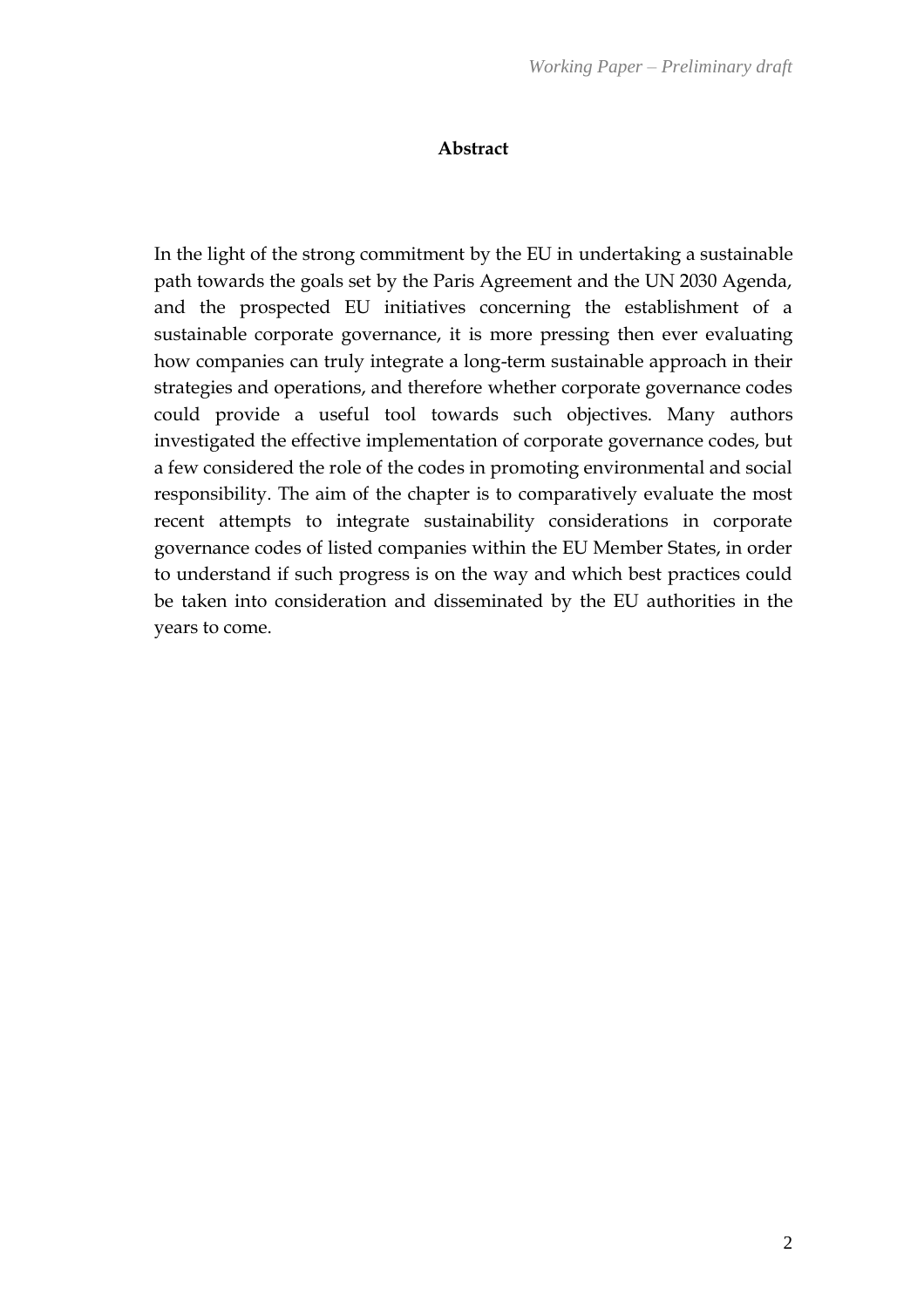#### **1. Introduction**

The transition to a more responsible economic system – that considers the impact of business activities in terms of environmental and social effects has become an urgent and unavoidable demand. In such a context, corporate governance of listed companies and financial institutions - considered in the past as one of the determinants of the global financial crisis - <sup>1</sup> is a key factor that can contribute to the promotion of sustainable strategies and decisionmaking processes, as essential for «aligning businesses more closely with longterm perspectives». <sup>2</sup> The recent Covid-19 outbreak confirmed the importance of ensuring that non-financial risks – especially those associated to loss of biodiversity and wildlife habitat – are duly taken into account in order to reduce the risks of future pandemics which would threaten human health and economic development.<sup>3</sup>

Notably, EU policymakers essentially left the regulation of corporate governance practices of non-financial companies to self-regulatory and soft law mechanisms. In particular, Directive 2006/46/EC now requires that all listed companies refer to a national corporate governance code in their corporate governance statement, explaining the reason for any departure from it.

However, further developments are on the way, as the EU Commission recently launched a public consultation on possible legislative and soft law measures to support a sustainable corporate governance.<sup>4</sup> In such a context, it is even more important that soft law and self-regulatory tools, such as

<sup>1</sup> See, for example Kirkpatrick, G. (2009). The Corporate Governance Lessons from the Financial Crisis. In OECD Journal of Financial Market Trends (2009), 1, 61; and EU Commission, Green Paper, Corporate governance in financial institutions and remuneration policies, Bruxelles, 284 final, 2010. For a critical evaluation in relation to the banking sector, see: Fahlenbrach, R. & Stulz, R. M. (2010). Bank CEO Incentives and the Credit Crisis. In *Journal of Financial Economics*, 99, 1, 11; Hopt, Klaus J., Better Governance of Financial Institutions (April 1, 2013). "Corporate Governance of Banks and Other Financial Institutions After the Financial Crisis", Journal of Corporate Law Studies 13 Part 2 (2013) 219-253 (Part B), "Corporate Governance of Banks after the Financial Crisis", in: E. Wymeersch, K. J. Hopt, G. Ferrarini, eds., Financial Regulation and Supervision, A post-crisis analysis, Oxford University Press 2012, pp. 337-367 (Part A), ECGI - Law Working Paper No. 207, Available at SSRN: [https://ssrn.com/abstract=2212198;](https://ssrn.com/abstract=2212198) Mülbert, Peter O., Corporate Governance of Banks after the Financial Crisis - Theory, Evidence, Reforms (April 2010). ECGI - Law Working Paper No. 130/2009, Available at SSRN: <https://ssrn.com/abstract=1448118> or [http://dx.doi.org/10.2139/ssrn.1448118;](https://dx.doi.org/10.2139/ssrn.1448118) Beltratti, Andrea and Stulz, Rene M., Why Did Some Banks Perform Better during the Credit Crisis? A Cross-Country Study of the Impact of Governance and Regulation (July 13, 2009). Charles A Dice Center Working Paper No. 2009-12 , Fisher College of Business Working Paper No. 2009-03-012, Available at SSRN: <https://ssrn.com/abstract=1433502> or [http://dx.doi.org/10.2139/ssrn.1433502](https://dx.doi.org/10.2139/ssrn.1433502) (with mixed results about the role of corporate governance during the crisis).

<sup>2</sup> See High-Level Expert Group on Sustainable Finance (HLEG) (2018). Final Report. 38.

<sup>3</sup> European Commission, Consultation document: Renewed sustainable finance strategy (8 April 2020), p. 37.

<sup>4</sup> EU Commission, Inception Impact Assessment, Sustainable Corporate Governance, Ref. Ref. Ares(2020)4034032 - 30/07/2020.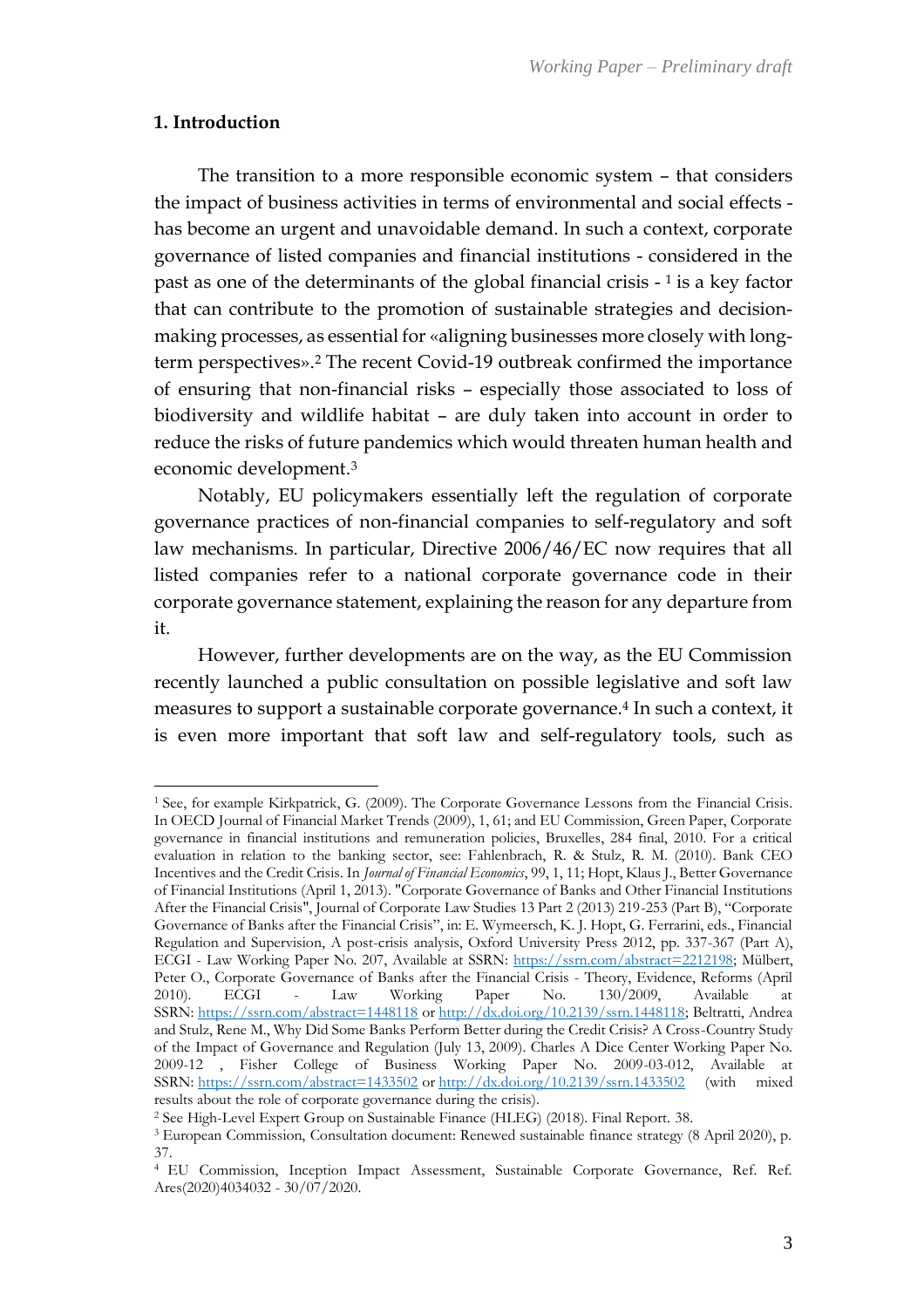corporate governance codes, are analyzed as a possible response to the need to integrate sustainability "…into the corporate governance framework, as many companies still focus too much on short-term financial performance compared to their long-term development and sustainability aspects". 5

Many authors investigated the effective implementation of corporate governance codes, <sup>6</sup> but a few considered the role of the codes in promoting environmental and social responsibility.<sup>7</sup> Even though many corporate governance codes already require that boards address stakeholders' (employees, creditors, customers, suppliers and local communities) interests,<sup>8</sup> existing studies denounce that the meaning and real implications of such indication diverge, the recommendations are quite generic and vague, $9$  and the interests of stakeholders are nonetheless subordinate to the shareholder primacy principle. <sup>10</sup> In the light of the strong commitment by the EU in undertaking a sustainability path towards the goals set by the Paris Agreement and the UN 2030 Agenda, it is more pressing then ever evaluating how companies can truly integrate a long-term sustainable approach in their strategies and operations, and therefore whether corporate governance codes could provide a useful guidance towards such objectives.

The aim of the chapter is to comparatively evaluate the most recent attempts to integrate sustainability considerations in corporate governance codes of listed companies within the EU Member States, in order to

<sup>5</sup> EU Commission, Communication on the European Green Deal, 11 December 2019, COM(2019) 640 final p. 17.

<sup>6</sup> See, for example: Wymeersch, E. (2013). European corporate governance codes and their effectiveness. In M. Belcredi & G. Ferrarini (Eds.), *Boards and shareholders in European listed companies facts, context and postcrisis reforms* (pp. 67–142). Cambridge University Press; Böckli, P., Davies, P. L., Ferran, E., Ferrarini, G. and Garrido Garcia, J. M., Hopt, K. J., Pietrancosta, A., Pistor, K., Roth, M., Skog, R. R., Soltysinski, S., Winter, J. W. and Wymeersch, E. O. (2014). Making Corporate Governance Codes More Effective: A Response to the European Commission's Action Plan of December 2012. Oxford Legal Studies Research Paper No. 56/2014; Ferrero-Ferrero, I. & Ackrill, R. (2016). Europeanization and the Soft Law Process of EU Corporate Governance: How Has the 2003 Action Plan Impacted on National Corporate Governance Codes? In *Journal of Common Market Studies*, Vol. 54, Issue 4, pp. 878-895, 2016; Stiglbauer, M. and Velte, P. (2014). Impact of Soft Law Regulation by Corporate Governance Codes on Firm Valuation. The Case of Germany. In the International Journal of Business in Society 14, 395-406; Bianchi, M., Ciavarella, A., Novembre, V., and Signoretti, R. (2011). Comply or Explain: Investor Protection Through the Italian Corporate Governance Code. In *Journal of Applied Corporate Finance*, Vol. 23, Issue 1, pp. 107-121, 2011; and RiskMetrics Group et al. (2009). Study on Monitoring and Enforcement Practices in Corporate Governance in the Member States. Study commissioned by the European Commission.

<sup>7</sup> See Sjåfjell, B. (2016). When the Solution Becomes the Problem: The Triple Failure of Corporate Governance Codes. In J. J. Du Plessis and C.K. Low (eds), Corporate Governance Codes for the 21st Century: International Perspectives and Critic, 23-55; and Szabó, D. G. & Sørensen, K. E. (2013). Integrating Corporate Social Responsibility in Corporate Governance Codes in the EU. In *European Business Law Review* 24, Issue 6, pp. 781–828.

<sup>8</sup> See Szabó, D. G. & Sørensen, K. E. (2013). Integrating Corporate Social Responsibility in Corporate Governance Codes in the EU. In *European Business Law Review* 24, Issue 6, pp. 781–828. <sup>9</sup> Id.

<sup>10</sup> See Sjåfjell, B. (2016). When the Solution Becomes the Problem: The Triple Failure of Corporate Governance Codes. In J. J. Du Plessis and C.K. Low (eds), Corporate Governance Codes for the 21st Century: International Perspectives and Critic, 23-55.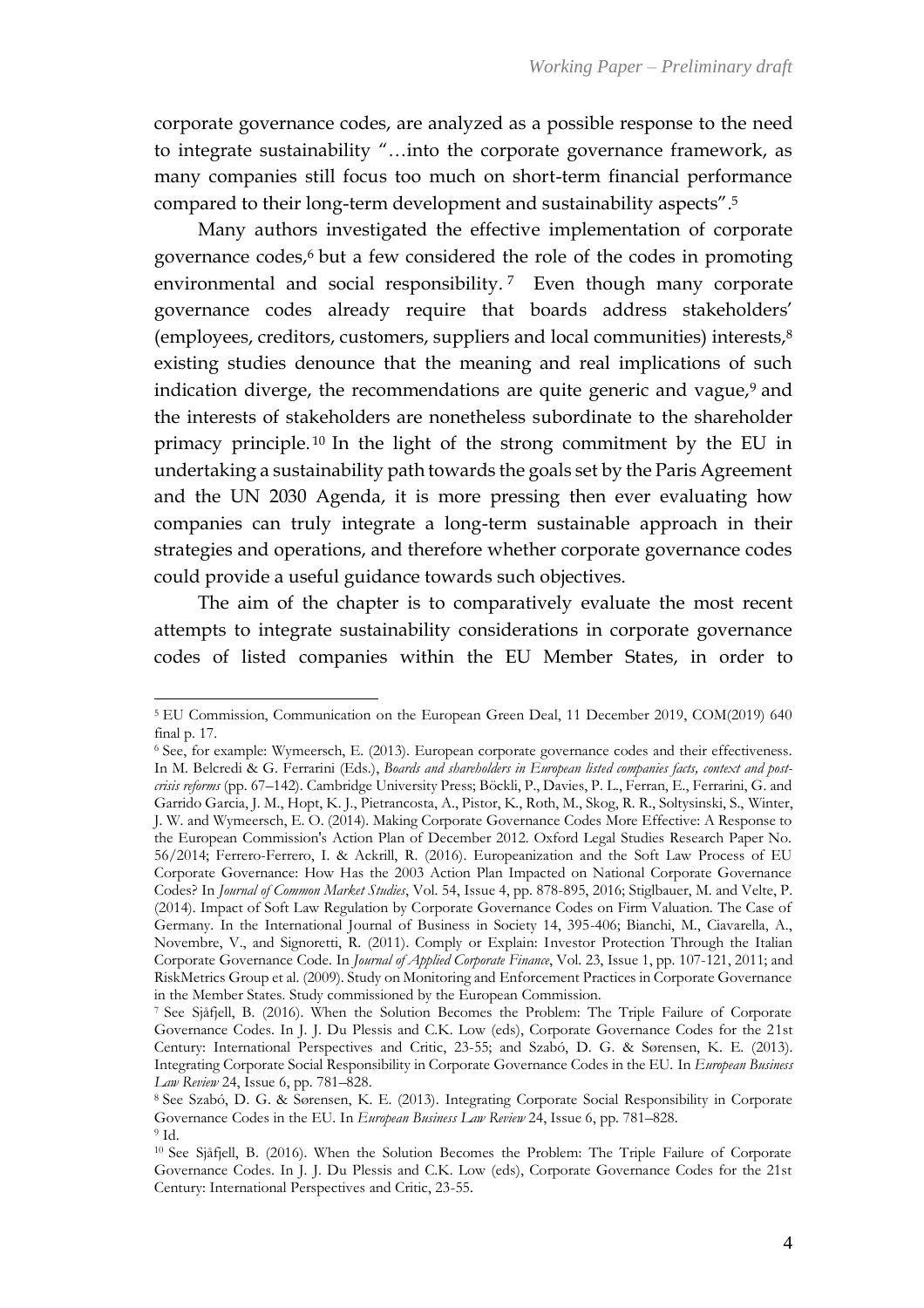understand if such progress is on the way and which best practices could be taken into consideration and disseminated by the EU authorities in the years to come.

The chapter starts by briefly analyzing the EU approach to the promotion of corporate governance practices, with a particular focus on the diffusion of corporate governance codes. <sup>11</sup> Then, it focuses on the recent EU actions addressing sustainable development, from the launch of the EU Sustainable Development Strategy in 2001<sup>12</sup> to the announcement of the European Green Deal strategy in December 2019 and the latest regulatory proposals in 2020. It follows a description of the methodology adopted in the comparative analysis, conducted on corporate governance codes currently in force in the EU Member States, also considering the G20/OECD Principles of Corporate Governance (2015) ['OECD Code'] and UK Corporate Governance Code (2018) as undeniably the most influential codes around the globe. Finally, the paper describes the results of such research and concludes.

#### **2. Corporate governance codes: the EU approach**

The first modern corporate governance code was adopted in the UK in 1992 as a series of best governance practices – known as the Cadbury Code – by the Cadbury Committee on Corporate Governance Issues, which defined corporate governance as «the system by which companies are directed and controlled». <sup>13</sup> The aim of the Code was to raise standards of corporate governance in order to increase the level of confidence in financial reporting and auditing, by clearly defining the rights and responsibilities of shareholders, directors and auditors. In particular, the Code was developed in reaction to the series of business scandals that hit the UK, including the Guinness share-trading fraud, the collapse of the Bank of Credit and Commerce International and Maxwell's pension fund affair.<sup>14</sup>

<sup>11</sup> Communication from the Commission to the European Parliament, the European Council, the Council, the European Economic and Social Committee and the Committee of the Regions the European Green Deal, COM/2019/640 final.

<sup>12</sup> European Commission. Communication from the Commission a Sustainable Europe for a Better World: A European Union Strategy for Sustainable Development, COM/2001/0264 final (15 May 2001).

<sup>13</sup> Cadbury, A., (1992), The Financial Aspects of Corporate Governance (Cadbury Report),

*London, UK: The Committee on the Financial Aspect of Corporate Governance (The Cadbury Committee) and Gee and Co, Ltd*, p. 15, §2.5.

<sup>14</sup> Boyd, Colin. "Ethics and Corporate Governance: The Issues Raised by the Cadbury Report in the United Kingdom." Journal of Business Ethics 15, no. 2 (1996): 167-82.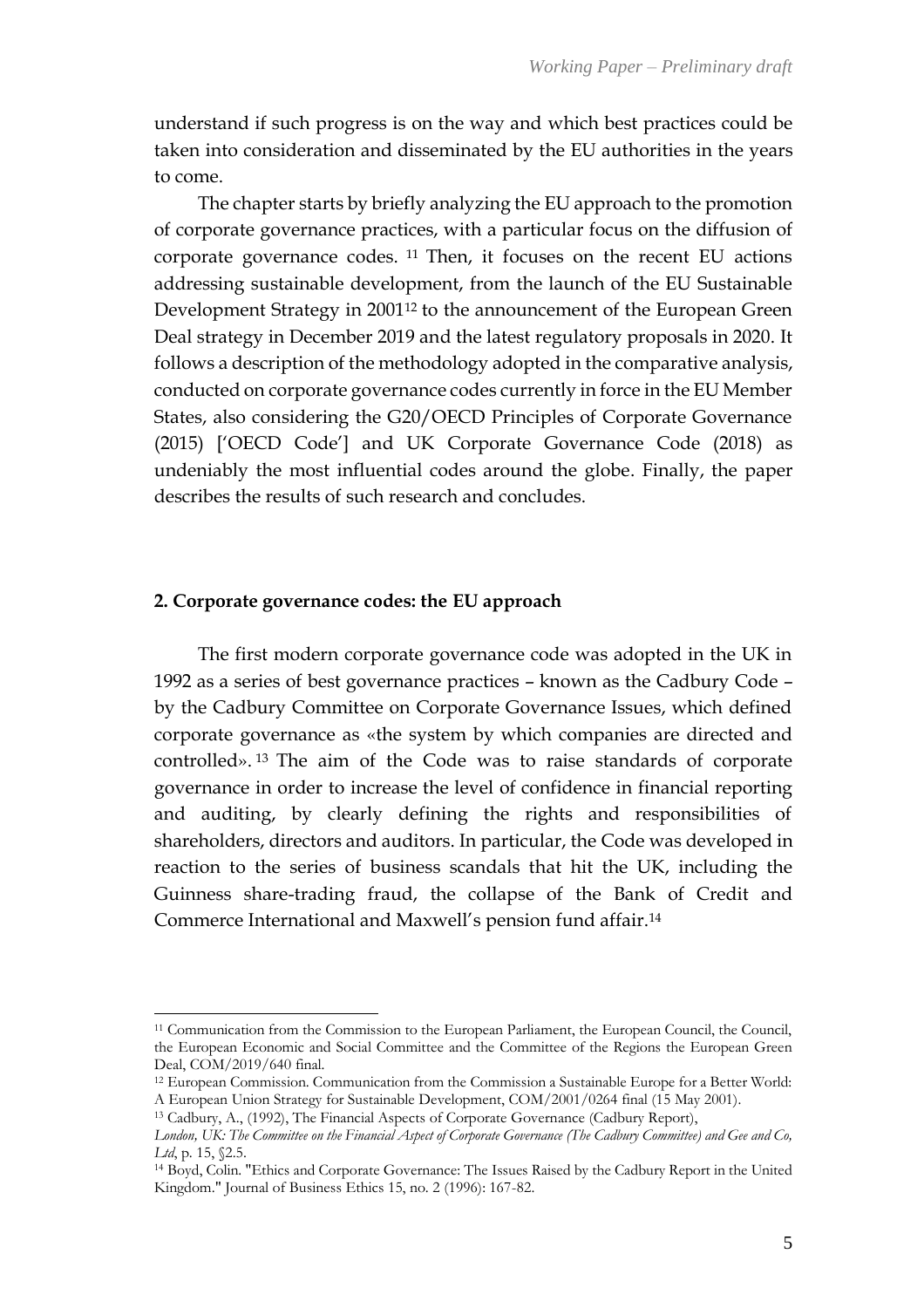The issuance of the Code was associated with the birth of the corporate governance movement in Europe,<sup>15</sup> as it paved the way for the adoption of corporate governance codes throughout Europe.<sup>16</sup> As so, for many years, the improvement of corporate governance standards was left by EU policymakers to soft law mechanisms, with an exception for the financial sector where – following the 2007 financial crisis – stricter governance requirements were provided for banks and other financial institutions.<sup>17</sup> However, a relevant step towards a model including hard law elements was registered with the introduction of Directive 2006/46/EC, that requires listed companies to include a corporate governance statement in their annual reports, containing a reference to the national corporate governance code to which each company adheres and, in the event of non-application of any of the provisions enclosed in such code, an explanation for such choice.<sup>18</sup>

As to other interventions on corporate governance practices, the main intentions by the EU legislator were set in three Green Papers published in 2003, 2010, and 2011, which described the evolution of the Commission's thinking with regard to future regulatory initiatives concerning corporate governance. The EU policies on corporate governance following such documents, and disclosed in the Corporate Governance Action Plan of 2012,<sup>19</sup> focused on the enhancement of specific issues, such as corporate transparency, protection of shareholder rights, board effectiveness and the promotion of shareholder long-term engagement and stewardship.<sup>20</sup>

The improvement of corporate governance code reporting - based on companies' general tendency to provide insufficient explanation for company choice to depart from national corporate governance provisions - was among the initiatives included in the Corporate Governance Action Plan, and was

<sup>15</sup> Gerner-Beuerle, Carsten, Diffusion of Regulatory Innovations: The Case of Corporate Governance Codes (October 26, 2016). Journal of Institutional Economics, 13(2), 271-303.

<sup>16</sup> See Clarke, T., *International Corporate Governance* (Routledge 2007), 175-179; Wymeersch, E., 'The Corporate Governance "Codes of Conduct" between State and Private Law', in Zimmermann, R. et al. (eds), *Globalisierung und Entstaatlichung des Rechts* (Mohr Siebeck 2008) vol 2, 66-72; and Zattoni, A. and Cuomo, F., 'Why Adopt Codes of Good Governance? A Comparison of Institutional and Efficiency Perspectives' (2008) 16 Corporate Governance: An International Review 1, 6-7.

<sup>&</sup>lt;sup>17</sup> See, for example, Guido Ferrarini, 'CRD IV and the Mandatory Structure of Bankers' Pay' in ECGI Law Working paper Series, ECGI - Law Working Paper No. 289, 2015, p.20; Peter O Mülbert & Alexander Wilhelm, 'CRD IV Framework for Banks' Corporate Governance', in Danny Busch & Guido Ferrarini (eds) European Banking Union, Oxford University Press, 2015, 155, 196-97.

<sup>18</sup> Directive 2006/46/EC of 14 June 2006 amending Council Directives 78/660/EEC on the annual accounts of certain types of companies, 83/349/EEC on consolidated accounts, 86/635/EEC on the annual accounts and consolidated accounts of banks and other financial institutions and 91/674/EEC on the annual accounts and consolidated accounts of insurance undertakings.

<sup>19</sup> EU Commission Communication, Action Plan: European company law and corporate governance - a modern legal framework for more engaged shareholders and sustainable companies, COM/2012/0740 final. <sup>20</sup> In this regard, consider Directive 2013/50/EU ('Transparency Directive') revised in 2013, and the recent Directive 2017/828 ('Shareholder Rights Directive II') replacing the 2007 version.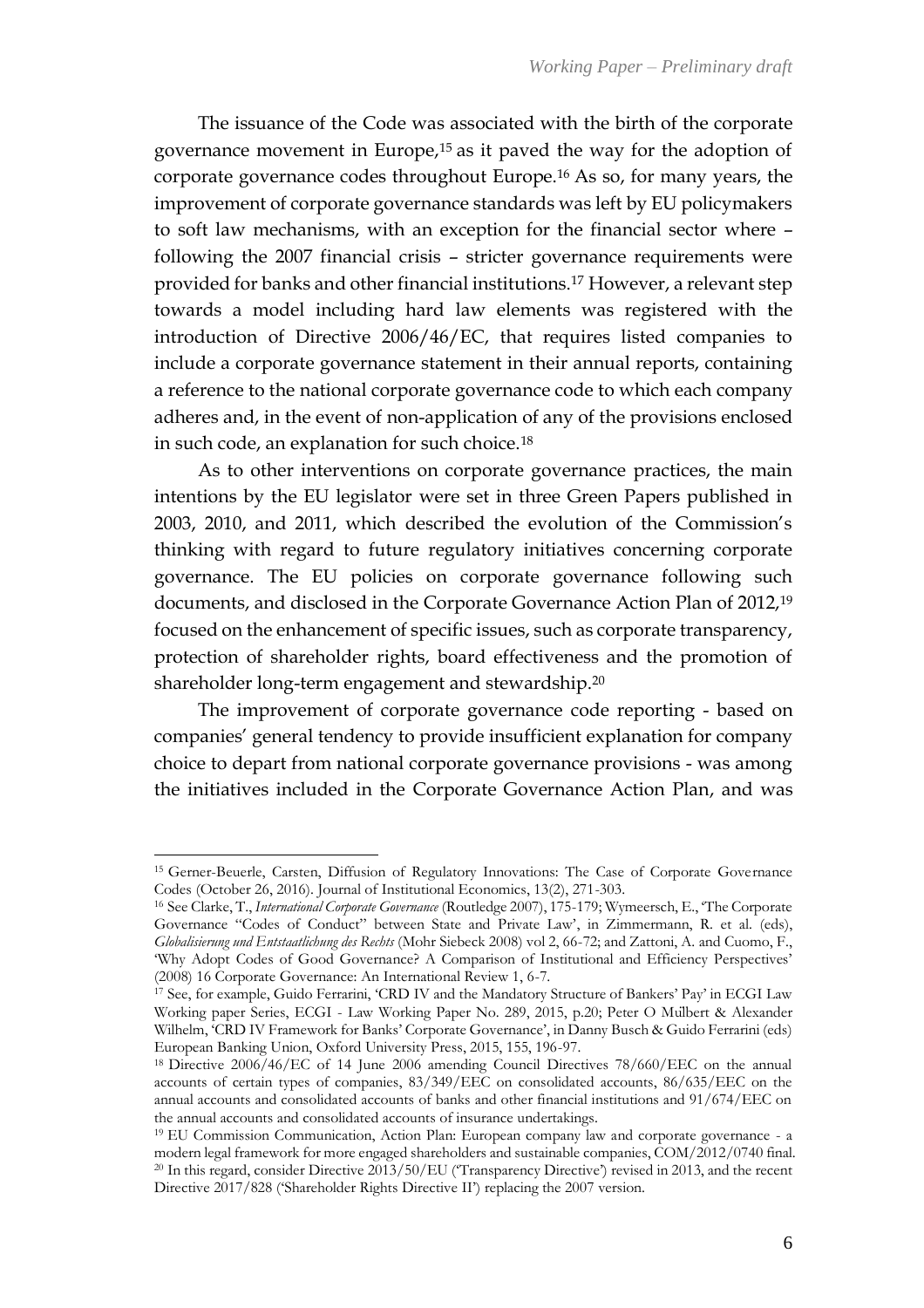finally addressed by the EU Commission in its Recommendations on the quality of corporate governance reporting issued in 2014.<sup>21</sup>

However, the explicit link between corporate governance and sustainable development was not mentioned by EU policymakers until 2018, in the context of the implementation of the Commission Action Plan on financing sustainable growth, as better described in the next section. <sup>22</sup>

# **3. EU approach to sustainable development and the need for a sustainable corporate governance**

Since the launch of the EU Sustainable Development Strategy in 2001<sup>23</sup> the EU Commission has made a clear commitment to contribute to the promotion of sustainable development. The introduction of the Europe 2020 Strategy in  $2010<sup>24</sup>$  the signing of the Paris Agreement,<sup>25</sup> the adherence to the UN Sustainable Development Goals in 2016,<sup>26</sup> as well as the announcement of the European Green Deal strategy in December 2019, <sup>27</sup> clearly confirmed the EU's intention to lead the global evolution towards a new economic model.

In particular, the first EU legislative interventions addressing the promotion of corporate sustainability developed along two main intertwined dimensions: sustainable finance and corporate non-financial disclosure.

As to non-financial disclosure – Directive 2014/95/EU on disclosure of non-financial and diversity information ['Non-financial Reporting Directive']<sup>28</sup> – entered into effect in January 2018 – requires that certain large

<sup>21</sup> EU Commission, Recommendations of 9 April 2014 on the quality of corporate governance reporting ('comply or explain').

<sup>22</sup> EU Commission. Communication from the Commission to the European Parliament, the European Council, the Council, the European Central Bank, the European Economic and Social Committee and the Committee of the Regions, Action Plan: Financing Sustainable Growth, COM (2018) 97 final (March 2018). <sup>23</sup> European Commission, Communication from the Commission A Sustainable Europe for a Better World: A European Union Strategy for Sustainable Development, COM/2001/0264 final.

<sup>24</sup> EU Commission, Europe 2020: A strategy for smart, sustainable and inclusive growth, COM(2010) 2020 final.

<sup>25</sup> UN, Paris Agreement on Climate Change, UN Doc. FCCC/CP/2015/L.9/Rev.1 (12 December 2015).

<sup>26</sup> EU Commission, Communication from the Commission to the European Parliament, the Council, the European Economic and Social Committee and the Committee of the Regions, Next steps for a sustainable European future European action for sustainability, COM(2016) 739 final.

<sup>&</sup>lt;sup>27</sup> Communication from the Commission to the European Parliament, the European Council, the Council, the European Economic and Social Committee and the Committee of the Regions the European Green Deal, COM/2019/640 final.

<sup>&</sup>lt;sup>28</sup> In accordance to Article 2 of the same directive, in 2017 the EU Commission published some voluntary guidelines on methodology for reporting non-financial information in order "to help companies disclose high quality, relevant, useful, consistent and more comparable non-financial information in a way that fosters resilient and sustainable growth and employment, and provides transparency to stakeholders". The EU Commission further integrated such guidelines to improve the corporate disclosure of climate-related information in line with recommendations made by the EU Technical Expert Group on Sustainable Finance. European Commission. See Guidelines on non-financial reporting 2017/C 215/01 and European Commission. Guidelines on Non-Financial Reporting: Supplement on Reporting Climate-Related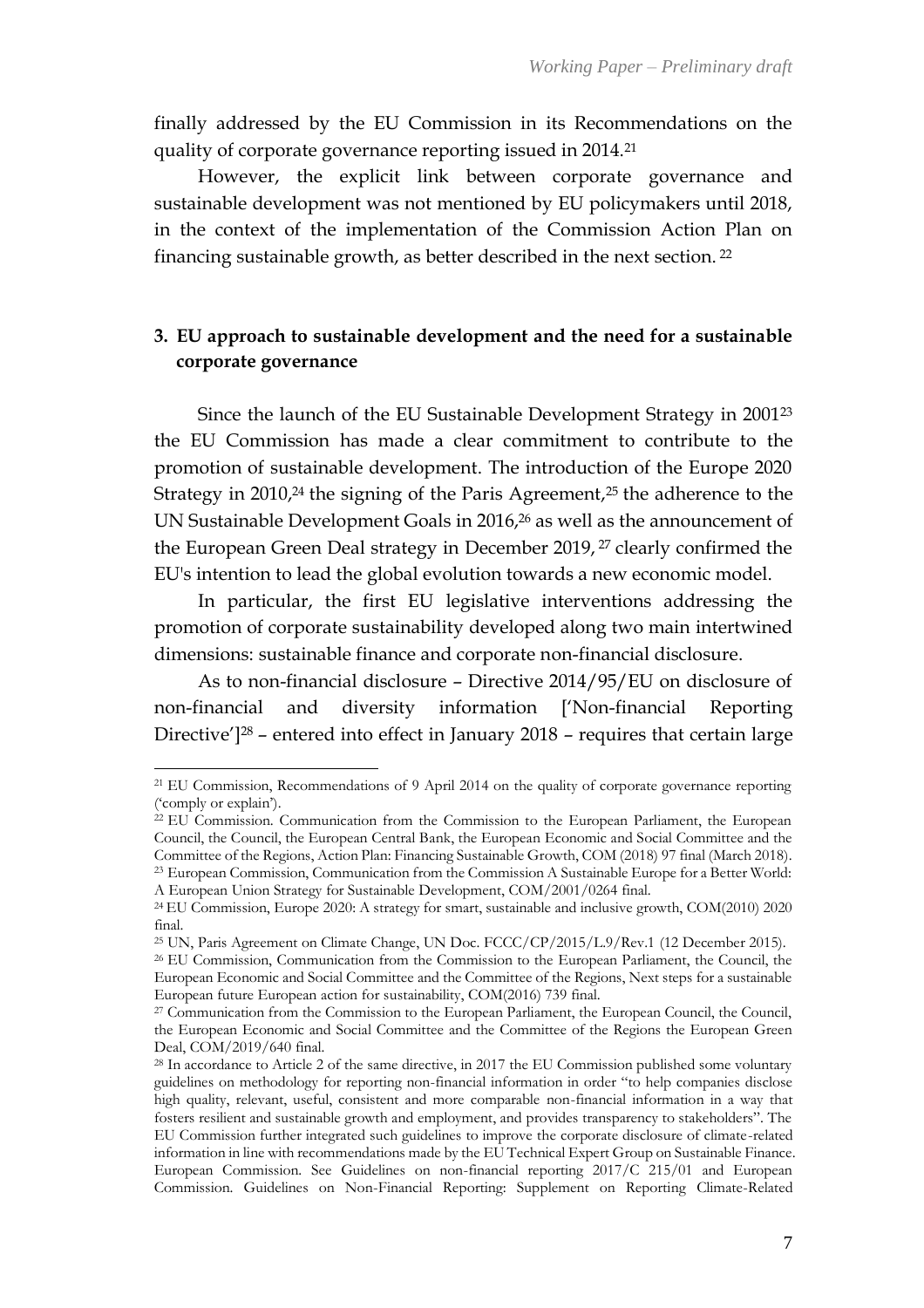companies <sup>29</sup> disclose information about their due diligence processes and policies in relation to environmental, social and employee matters, respect of human rights, anti-corruption and bribery issues, and diversity on company boards (in terms of age, gender, educational and professional background). Notwithstanding the potentially strong impact performed by the introduction of such directive on corporate practice, many concerns were raised in relation to its implementation, <sup>30</sup> and empirical research found that non-financial statements are generally affected by lack of quantitative disclosure, lack of clarity concerning the selection and measurability of non-financial targets, but also that they are over-generic, they do not appropriately address climaterelated risks nor provide sufficient descriptions of due diligence processes, especially related to human rights and social matters.<sup>31</sup> The consequences of such failure could be particularly harmful, especially considered that the quality of sustainability disclosure is a key aspect to prevent market actors from relying exclusively on financial metrics which may encourage a focus on short-term measures of performance.<sup>32</sup> Moreover, the lack of reliable corporate non-financial disclosure is undoubtedly one of the main challenges faced by financial market participants and financial advisers in performing their new disclosure duties in relation to ESG factors in the context of EU sustainable finance regulation.<sup>33</sup> In considerations of such limitations, the revision of the Non-Financial Reporting Directive is one of the first key actions included in the initial roadmap of the policies and measures needed to achieve the European Green Deal,<sup>34</sup> and a public consultation on its review was launched

Information, C (2019) 4490 Final (17 June 2019). Available online: [https://ec.europa.eu/finance/docs/policy/190618-climate-related-information-reporting](https://ec.europa.eu/finance/docs/policy/190618-climate-related-information-reporting-guidelines_en.pdf)[guidelines\\_en.pdf](https://ec.europa.eu/finance/docs/policy/190618-climate-related-information-reporting-guidelines_en.pdf) (accessed on 28 September 2019).

<sup>29</sup> Such directive applies, specifically, to "large undertakings which are public-interest entities exceeding on their balance sheet dates the criterion of the average number of 500 employees during the financial year. See Article 19a of the Non-Financial Reporting Directive.

<sup>30</sup> Recital 16 of the Non-Financial Reporting Directive requires that 'statutory auditors and audit firms should only check that the non-financial statement or the separate report has been provided' and leaves to the Member States the discretionary power to 'require that the information included in the non-financial statement or in the separate report be verified by an independent assurance services provider'. The lack of mandatory third-party verification of non-financial statements reduces their reliability level. See Siri M., Zhu S (2019) Will the EU Commission Successfully Integrate Sustainability Risks and Factors in the Investor Protection Regime? A Research Agenda. Sustainability, 2019, 11, pp 1-23.

<sup>31</sup> See ESMA, Report Enforcement and regulatory activities of European enforcers in 2019 (April 2020) and Alliance for Corporate Transparency, 2019 Research Report: An analysis of the sustainability reports of 1000 companies pursuant to the EU Non-Financial Reporting Directive (February 2020).

<sup>32</sup> See ESMA, Report Undue short-term pressure on corporations (18 December 2019).

<sup>33</sup> Regulation (EU) 2019/2088 of 27 November 2019 on sustainability-related disclosures in the financial services sector.

<sup>34</sup> Communication from the Commission to the European Parliament, the European Council, the Council, the European Economic and Social Committee and the Committee of the Regions the European Green Deal, COM/2019/640 final, Annex.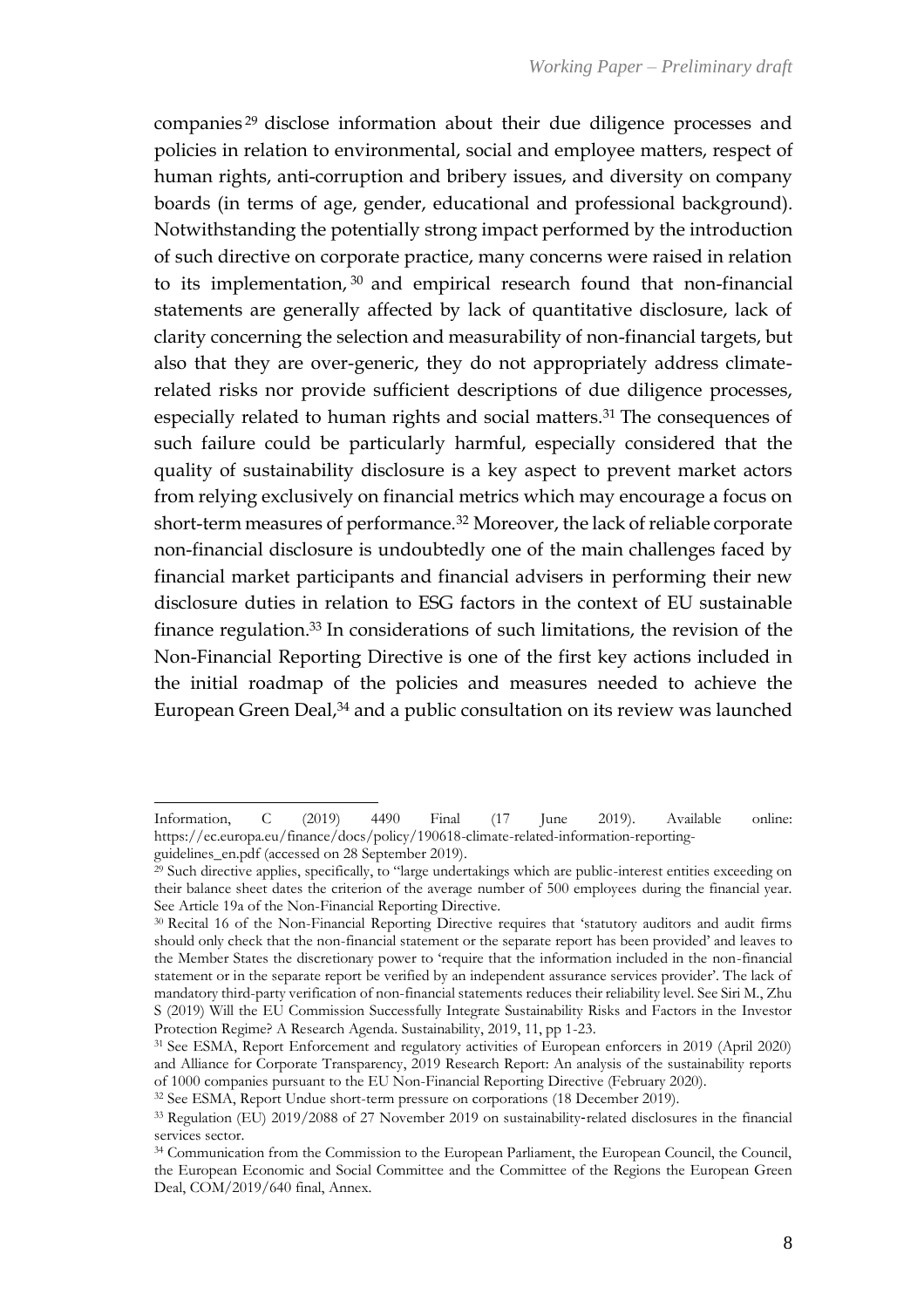on 20 February 2020.<sup>35</sup> Interestingly, the majority of respondents expressed support for a great number of proposals that would greatly impact the existing directive.<sup>36</sup> In particular, support was shown in relation to: the adoption of a common reporting standard in order to avoid issues concerning comparability, reliability and relevance; the development of simplified standards for SMEs; the imposition of stronger audit requirements; the digitalization of nonfinancial information which should be available through a single access point and machine-readable; the requirement on companies to disclose their materiality assessment process; the expansion of the scope of the Nonfinancial Reporting Directive to other categories of companies; and the alignment of environmental disclosure with the EU taxonomy structure. The finalization and entrance into force of the EU regulation providing of a common EU Taxonomy for sustainable financial products<sup>37</sup> and EU climate benchmarks<sup>38</sup> will undeniably help to prevent greenwashing practices among companies, but also to increase transparency and comparability of disclosed information.

As to the second dimension – sustainable finance – the EU Commission has recently started intervening on the regulation of the financial sector, as it became clear that a real change would be possible only by reorienting private capital to more sustainable investments. In fact, it was estimated that more capital flows should be oriented towards sustainable investments to close the €180-billion gap of additional investments needed to meet the targets of the Paris Agreement. In the meantime, great financial risks might occur for business activities in case of inaction, as it was estimated that delays in tackling the climate issue could cost companies nearly \$1.2 trillion over the next 15 years for a universe of 30,000 listed companies.<sup>39</sup>

As a consequence, at the end of 2016, the EU Commission appointed a High-Level Expert Group (HLEG) on sustainable finance to advise it on

<sup>35</sup> [https://ec.europa.eu/info/law/better-regulation/have-your-say/initiatives/12129-Revision-of-Non-](https://ec.europa.eu/info/law/better-regulation/have-your-say/initiatives/12129-Revision-of-Non-Financial-Reporting-Directive/public-consultation)[Financial-Reporting-Directive/public-consultation.](https://ec.europa.eu/info/law/better-regulation/have-your-say/initiatives/12129-Revision-of-Non-Financial-Reporting-Directive/public-consultation) See Commission, 'Consultation strategy for the revision of the Non-Financial Reporting Directive – Background document' (20 February 2020).

<sup>36</sup> See EU Commission, Summary Report of the Public Consultation on the Review of the Non-Financial Reporting Directive, Ares(2020)3997889 - 29/07/2020, available a[t https://ec.europa.eu/info/law/better](https://ec.europa.eu/info/law/better-regulation/have-your-say/initiatives/12129-Revision-of-Non-Financial-Reporting-Directive/public-consultation)[regulation/have-your-say/initiatives/12129-Revision-of-Non-Financial-Reporting-Directive/public](https://ec.europa.eu/info/law/better-regulation/have-your-say/initiatives/12129-Revision-of-Non-Financial-Reporting-Directive/public-consultation)[consultation.](https://ec.europa.eu/info/law/better-regulation/have-your-say/initiatives/12129-Revision-of-Non-Financial-Reporting-Directive/public-consultation)

<sup>37</sup> See Regulation (EU) 2020/852 of the European Parliament and of the Council of 18 June 2020 on the establishment of a framework to facilitate sustainable investment, and amending Regulation (EU) 2019/2088.

<sup>38</sup> Regulation (EU) 2019/2089 of the European Parliament and of the Council of 27 November 2019 amending Regulation (EU) 2016/1011 as regards EU Climate Transition Benchmarks, EU Paris-aligned Benchmarks and sustainability-related disclosures for benchmarks.

UN Environment-Finance Initiative. Changing Course 2019. Available online: https://www.unepfi.org/publications/investment-publications/changing-course-a-comprehensive-

investor-guide-to-scenario-based-methods-for-climate-risk-assessment-in-response-to-the-tcfd/ (accessed on 28 September 2019).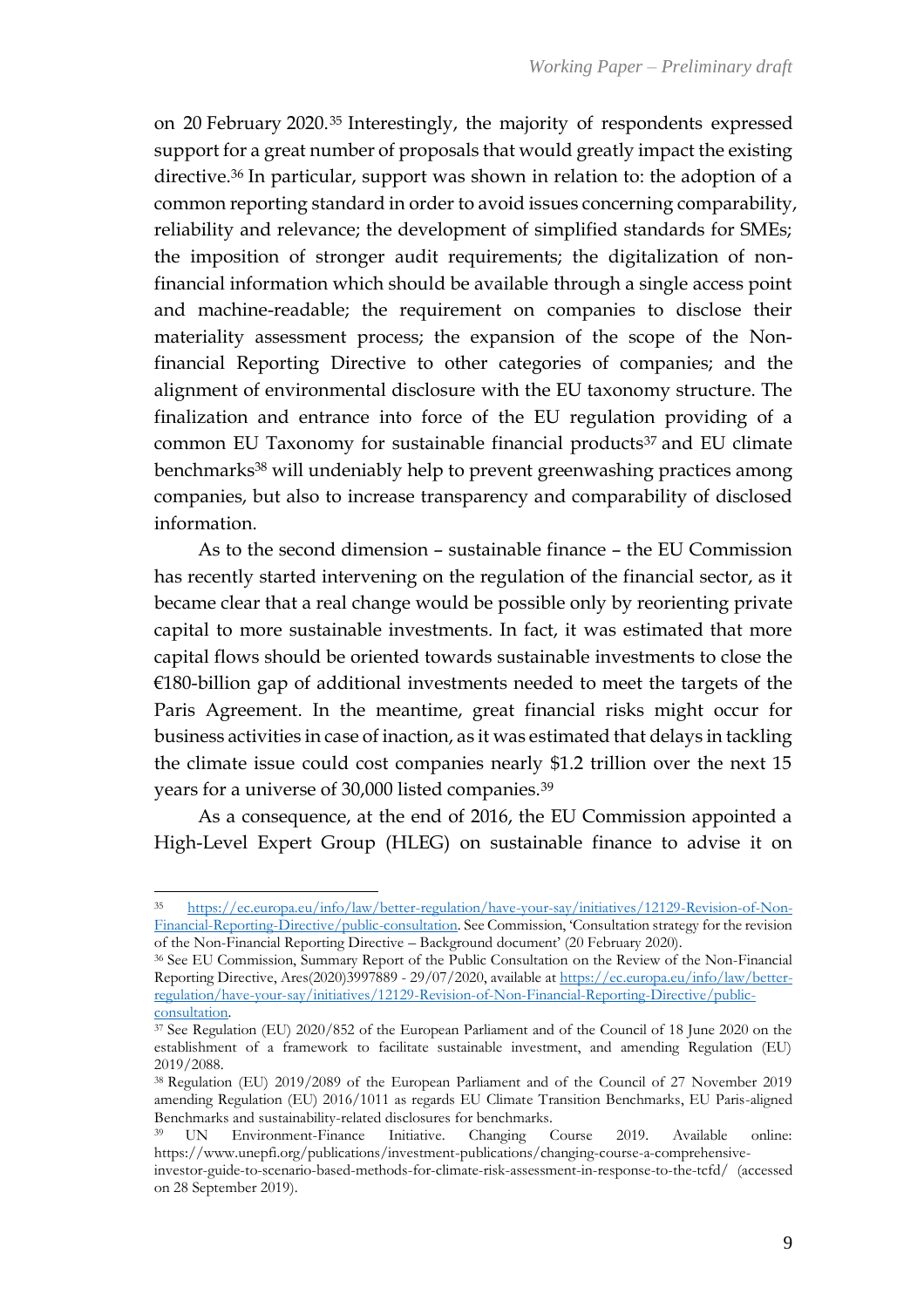developing a comprehensive EU strategy on sustainable finance and development. The HLEG final report,<sup>40</sup> issued in January 2018, stressed the importance of promoting sustainable finance through a systemic review of the financial framework, and proposed eight recommendations, as well as many crosscutting recommendations and actions, addressed to specific financial sectors. In relation to corporate governance, the HLEG Report recommended, *inter alia*, the strengthening of director duties related to sustainability, and invited the Commission to explore ways to enhance director duties and incorporate sustainability in corporate practice, by taking into account the interests of all stakeholders, employees included, and the likely consequences of any decision in the long term on the community and environment. The report suggested that directors should be adequately trained in order to exercise reasonable care, skill and due diligence in relation to the company's affairs, so as to consider the direct and indirect impact of the company's business model, production and sales processes on stakeholders and the environment. The HLEG also recommended that sustainability-related competences should be considered during board nomination processes, the company management should develop a climate strategy aligned with climate goals, and remuneration should be aligned with long-term and sustainability goals. Such suggestions, addressed to the financial sector, could and should reasonably apply as best practices to non-financial companies as the main drivers of economic change.

In March 2018, on the basis of the final report published by the HLEG, the EU Commission developed a framework, the 'Action plan on Financing Sustainable Growth" ('Action Plan'),<sup>41</sup> which established a strategy to support the re-orientation of private capital flows towards sustainable investments, so enhancing the connection between the financial industry and sustainable development. The EU strategy specifically develops around 10 key actions to be fully implemented by the end of 2019, <sup>42</sup> the last of which concerns the

<sup>40</sup> HLEG. Final Report. 2018. Available online: https://ec.europa.eu/info/sites/info/files/180131 sustainable-finance-final-report\_en.pdf (accessed on 28 September 2019).

<sup>41</sup> EU Commission. Communication from the Commission to the European Parliament, the European Council, the Council, the European Central Bank, the European Economic and Social Committee and the Committee of the Regions, Action Plan: Financing Sustainable Growth, COM (2018) 97 final (March 2018). <sup>42</sup> The 10 key action are: a) establishing an EU classification system for sustainable activities; (b) creating standards and labels for green financial products; (c) fostering investment in sustainable projects; (d) incorporating sustainability when providing financial advice; (e) developing sustainability benchmarks; (f) better integrating sustainability in ratings and market research; (g) clarifying institutional investors' and asset managers' duties; (h) incorporating sustainability in prudential requirements; (i) strengthening sustainability disclosure and accounting rule-making; and (l) fostering sustainable corporate governance and attenuating short-termism in capital markets. See also Siri M., Zhu S (2019) Will the EU Commission Successfully Integrate Sustainability Risks and Factors in the Investor Protection Regime? A Research Agenda. Sustainability, 2019, 11, pp 1-23.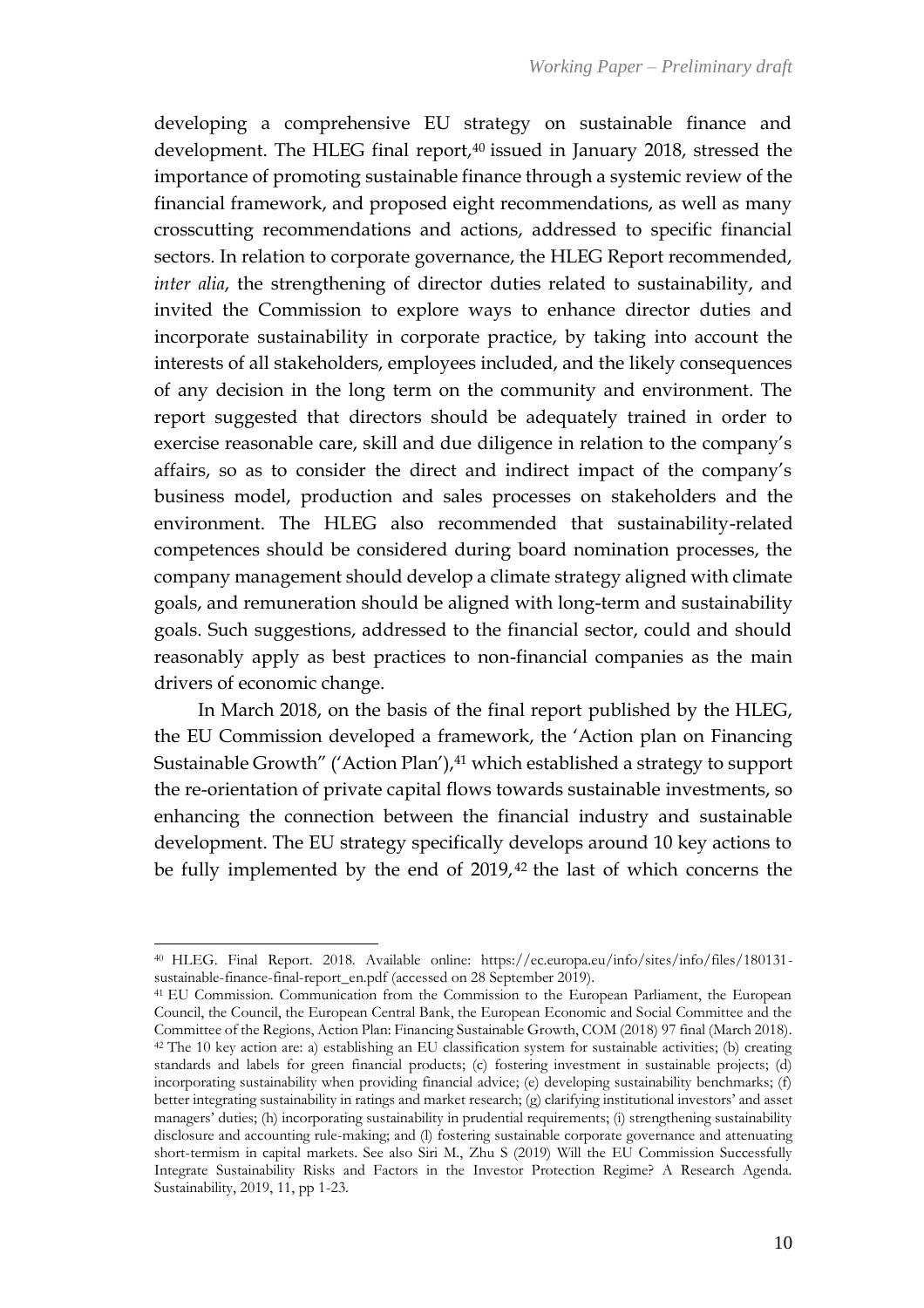promotion of sustainable corporate governance and reducing short-termism in capital markets.

As to such action, the Commission argues that corporate governance «can significantly contribute to a more sustainable economy, allowing companies to take the strategic steps necessary to develop new technologies, to strengthen business models and to improve performance», but also «improve their risk management practices and competitiveness». <sup>43</sup> Indeed, a corporate governance framework excessively focused on short-term performance could lead managers to take risks that are unsustainable in the long-term, also in economic terms. Moreover, the EU Commission committed itself to carry out analytical and consultative work with relevant stakeholders to assess: (i) the possible need to require corporate boards to develop and disclose a sustainability strategy, including appropriate due diligence throughout the supply chain, and measurable sustainability targets; and (ii) the possible need to clarify the rules according to which directors are expected to act in the company's long-term interest. As to the former, in February 2020 the Commission published a study on due diligence, $44$  which indicated the need for policy intervention for the identification and mitigation of adverse social and environmental impact in a company's own operations and supply chain. As to the latter, a study on directors' duties and possible sustainability targets will be finalized in Q2 2020.

As to the latter, the recent publication, in July 2020, of the "Study on directors' duties and sustainable corporate governance" – prepared by EY for the EU Commission DG Justice and Consumer - <sup>45</sup> represented an important step towards the establishment of a sustainable corporate governance, even though it raised much criticism by scholars and other stakeholders. Based on the assumption that "there is a trend for publicly listed companies within the EU to focus on short-term benefits of shareholders", 46 the report identifies seven main problem drivers contributing to such "short-termism" in corporate governance47, and also analyzes the impacts of possible EU level solutions,

<sup>43</sup> EU Commission, n 740, 11.

<sup>44</sup> Lise Smit, Claire Bright, Robert McCorquodale, Matthias Bauer, Hanna Deringer, Daniela Baeza-Breinbauer, Francisca Torres-Cortés, Frank Alleweldt, Senda Kara and Camille Salinier and Héctor Tejero Tobed, Study on due diligence requirements through the supply chain, Final report (January 2020), available at [https://op.europa.eu/en/publication-detail/-/publication/8ba0a8fd-4c83-11ea-b8b7-](https://op.europa.eu/en/publication-detail/-/publication/8ba0a8fd-4c83-11ea-b8b7-01aa75ed71a1/language-en) [01aa75ed71a1/language-en.](https://op.europa.eu/en/publication-detail/-/publication/8ba0a8fd-4c83-11ea-b8b7-01aa75ed71a1/language-en) 

<sup>45</sup> EY, Study on directors' duties and sustainable corporate governance, July 2020, available at [https://op.europa.eu/en/publication-detail/-/publication/e47928a2-d20b-11ea-adf7-](https://op.europa.eu/en/publication-detail/-/publication/e47928a2-d20b-11ea-adf7-01aa75ed71a1/language-en/format-PDF) [01aa75ed71a1/language-en/format-PDF.](https://op.europa.eu/en/publication-detail/-/publication/e47928a2-d20b-11ea-adf7-01aa75ed71a1/language-en/format-PDF)

<sup>46</sup> Ibidem, p. 10.

<sup>47</sup> According to the study, these are: (1) directors' duties and company's interest tendency to favour the short- term maximisation of shareholder value; (2) growing pressures from investors with a short-term horizon; (3) companies lack of a strategic perspective over sustainability; (4) board remuneration structures that incentivise the focus on short-term shareholder value; (5) current board composition inadequacy to support a shift towards sustainability; (6) current corporate governance frameworks and practices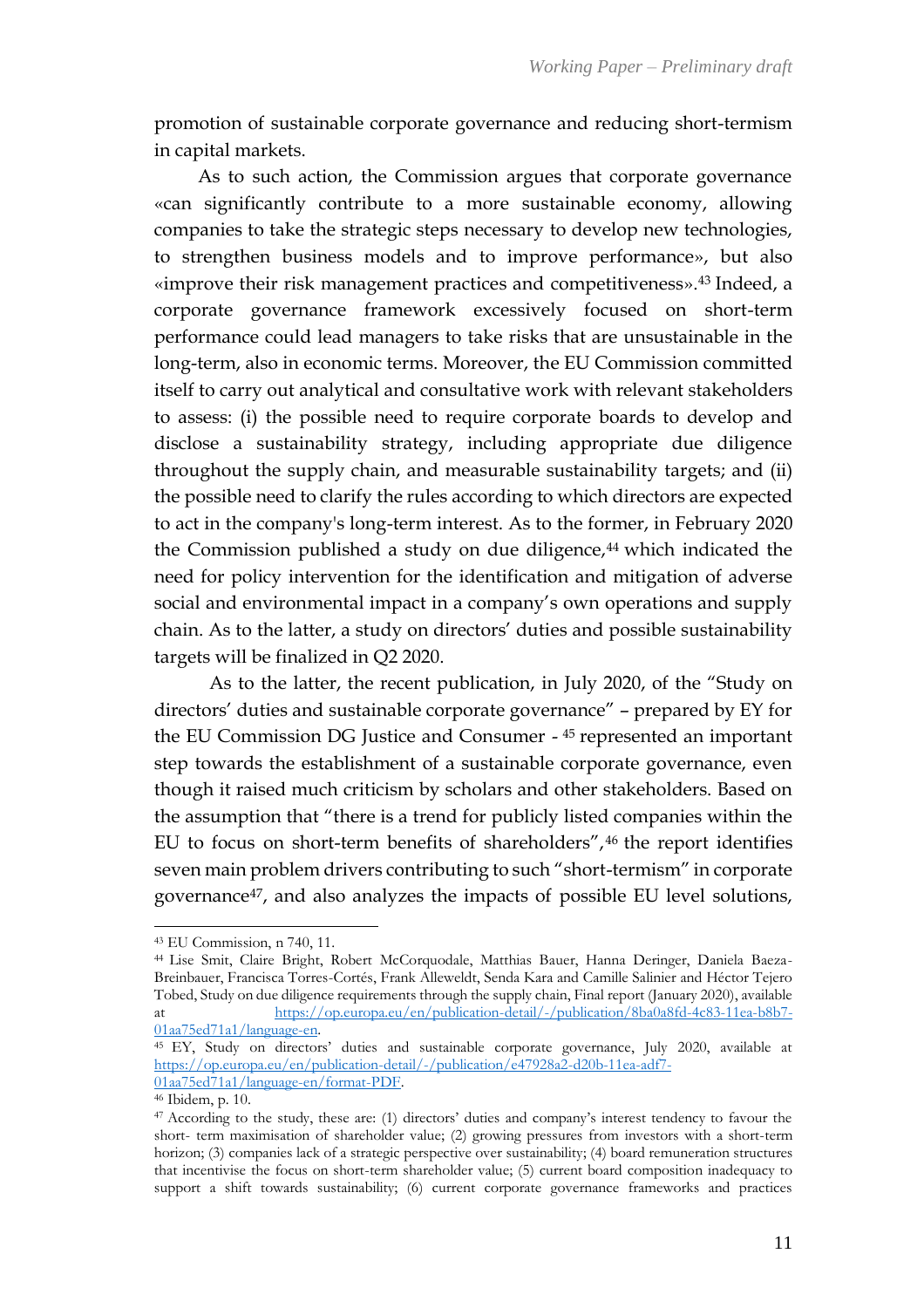from the publication of guidance documents or recommendations to the adoption of hard/legislative measures (including, for example, the requirement that directors should integrate ESG issues while performing their mandate, that corporate boards consider sustainability criteria in the board nomination process and that Member States introduce mechanisms to incentivize longer shareholding periods). Building on the report, the EU Commission has recently launched a public consultation on possible legislative and soft law measures to support a sustainable corporate governance.<sup>48</sup> However, the EY report, the inception impact assessment and consultation questionnaire they all have been subject to strong criticism by respondents, as accused of not being adequately evidence-based, of moving from biased assumptions and being poorly structured (especially in relation to the structure of the questions of the public questionnaire), but also inadequate to respond to the real problems at stake (which could not be simply considered to be the strong short-term market pressure and the lack of a stakeholder approach).49 Moreover, it should be noted that the existence of non-regulatory incentives – such as, for example, the evaluation by rating agencies, score providers and institutional investors of sustainability aspects such as the adherence to international standards (e.g. the UN Guiding Principles on Business and Human Rights and the ILO Declaration on Fundamental Principles and Rights at Work) and the general tendency by institutional investors to adopt a long-term view on investment activities $50$  – should be considered when evaluating the best tools for supporting a more responsible decision-making by corporations.

In the light of the strong criticism moved to a possible hard/regulatory approaches to support the establishment of a sustainable corporate governance, we find it useful performing an analysis of existing practices concerning the integration of CSR, sustainability, environmental and social issues among corporate governance codes adopted by the EU Member States,

insufficient stakeholder engagement and involvement; and (7) limited enforcement of the directors' duty to act in the long-term interest of company.

<sup>48</sup> EU Commission, Inception Impact Assessment, Sustainable Corporate Governance, Ref. Ref. Ares(2020)4034032 - 30/07/2020.

<sup>49</sup> See, for example, Roe, Mark J. and Spamann, Holger and Fried, Jesse M. and Wang, Charles C. Y., The European Commission's Sustainable Corporate Governance Report: A Critique (October 14, 2020). European Corporate Governance Institute - Law Working Paper 553/2020, Available at SSRN: https://ssrn.com/abstract=3711652 or http://dx.doi.org/10.2139/ssrn.3711652. See also Ringe, W.-G., Bassen, A., Lopatta, K., EC Corporate Governance Initiative Series: 'The EU Sustainable Corporate Governance Initiative—room for improvement', Opinion (15 Oct 2020), available at [https://www.law.ox.ac.uk/business-law-blog/blog/2020/10/ec-corporate-governance-initiative-series](https://www.law.ox.ac.uk/business-law-blog/blog/2020/10/ec-corporate-governance-initiative-series-eu-sustainable-corporate)[eu-sustainable-corporate.](https://www.law.ox.ac.uk/business-law-blog/blog/2020/10/ec-corporate-governance-initiative-series-eu-sustainable-corporate)

<sup>50</sup> Consider, one for all, Larry Fink's Letter to CEOs, available at [https://www.blackrock.com/corporate/investor-relations/larry-fink-ceo-letter.](https://www.blackrock.com/corporate/investor-relations/larry-fink-ceo-letter)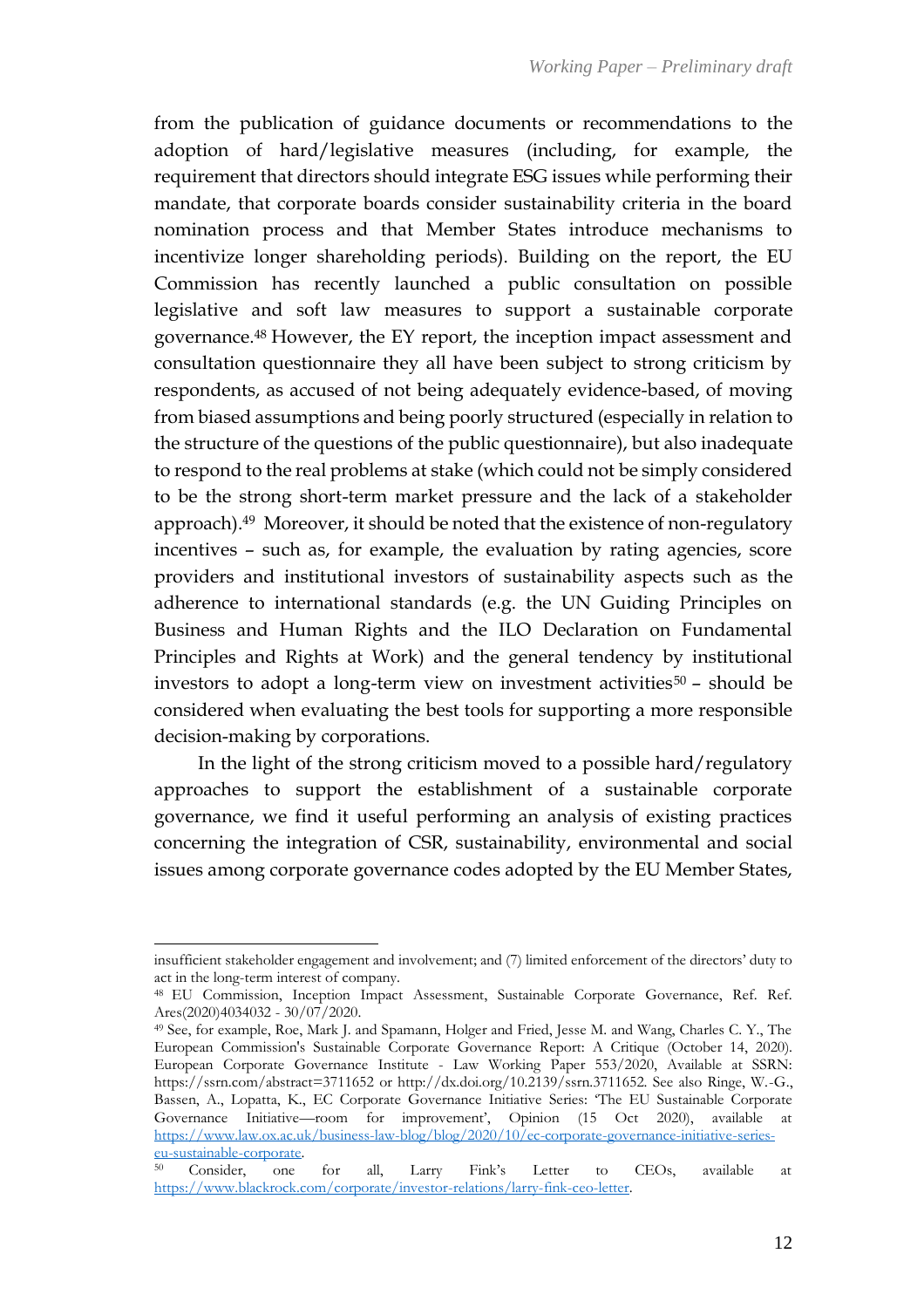so as to investigate a possible role of such self-regulatory and soft-law measures in enhancing a more responsible corporate behaviors.

Notwithstanding the initiatives undertaken by the EU legislator, the integration of corporate sustainability is still at its infancy, and many policy interventions have to be done. However, the restructuring of corporate governance practices will be an obliged step to the achievement of international sustainability targets.

As already mentioned, many authors investigated the effective implementation of corporate governance codes,<sup>51</sup> but a few considered the role of the codes in promoting environmental and social responsibility.<sup>52</sup> Even though many corporate governance codes already include CSR recommendations, by requiring, for instance, that the board address stakeholders' (employees, creditors, customers, suppliers and local communities) interests, <sup>53</sup> scholars denounce that the meaning and real implications of such indication diverge, the recommendations are quite generic and vague, <sup>54</sup> and the interests of stakeholders are nonetheless subordinate to the shareholder primacy principle.<sup>55</sup> As such, the integration of CSR in corporate governance codes seems superficial and usually done by using boilerplate language.

<sup>51</sup> See, for example Wymeersch, E. (2013). European corporate governance codes and their effectiveness. In M. Belcredi & G. Ferrarini (Eds.), *Boards and shareholders in European listed companies facts, context and postcrisis reforms* (pp. 67–142). Cambridge University Press; Böckli, P., Davies, P. L., Ferran, E., Ferrarini, G. and Garrido Garcia, J. M., Hopt, K. J., Pietrancosta, A., Pistor, K., Roth, M., Skog, R. R., Soltysinski, S., Winter, J. W. and Wymeersch, E. O. (2014). Making Corporate Governance Codes More Effective: A Response to the European Commission's Action Plan of December 2012. Oxford Legal Studies Research Paper No. 56/2014; Ferrero-Ferrero, I. & Ackrill, R. (2016). Europeanization and the Soft Law Process of EU Corporate Governance: How Has the 2003 Action Plan Impacted on National Corporate Governance Codes? In *Journal of Common Market Studies*, Vol. 54, Issue 4, pp. 878-895, 2016; Stiglbauer, M. and Velte, P. (2014). Impact of Soft Law Regulation by Corporate Governance Codes on Firm Valuation. The Case of Germany. In the International Journal of Business in Society 14, 395-406; Bianchi, M., Ciavarella, A., Novembre, V., and Signoretti, R. (2011). Comply or Explain: Investor Protection Through the Italian Corporate Governance Code. In *Journal of Applied Corporate Finance*, Vol. 23, Issue 1, pp. 107-121, 2011; and RiskMetrics Group et al. (2009). Study on Monitoring and Enforcement Practices in Corporate Governance in the Member States. Study commissioned by the European Commission.

<sup>52</sup> See Sjåfjell, B. (2016). When the Solution Becomes the Problem: The Triple Failure of Corporate Governance Codes. In J. J. Du Plessis and C.K. Low (eds), Corporate Governance Codes for the 21st Century: International Perspectives and Critic, 23-55; and Szabó, D. G. & Sørensen, K. E. (2013). Integrating Corporate Social Responsibility in Corporate Governance Codes in the EU. In *European Business Law Review* 24, Issue 6, pp. 781–828.

<sup>53</sup> See Szabó, D. G. & Sørensen, K. E. (2013). Integrating Corporate Social Responsibility in Corporate Governance Codes in the EU. In *European Business Law Review* 24, Issue 6, pp. 781–828. <sup>54</sup> Id.

<sup>55</sup> See Sjåfjell, B. (2016). When the Solution Becomes the Problem: The Triple Failure of Corporate Governance Codes. In J. J. Du Plessis and C.K. Low (eds), Corporate Governance Codes for the 21st Century: International Perspectives and Critic, 23-55.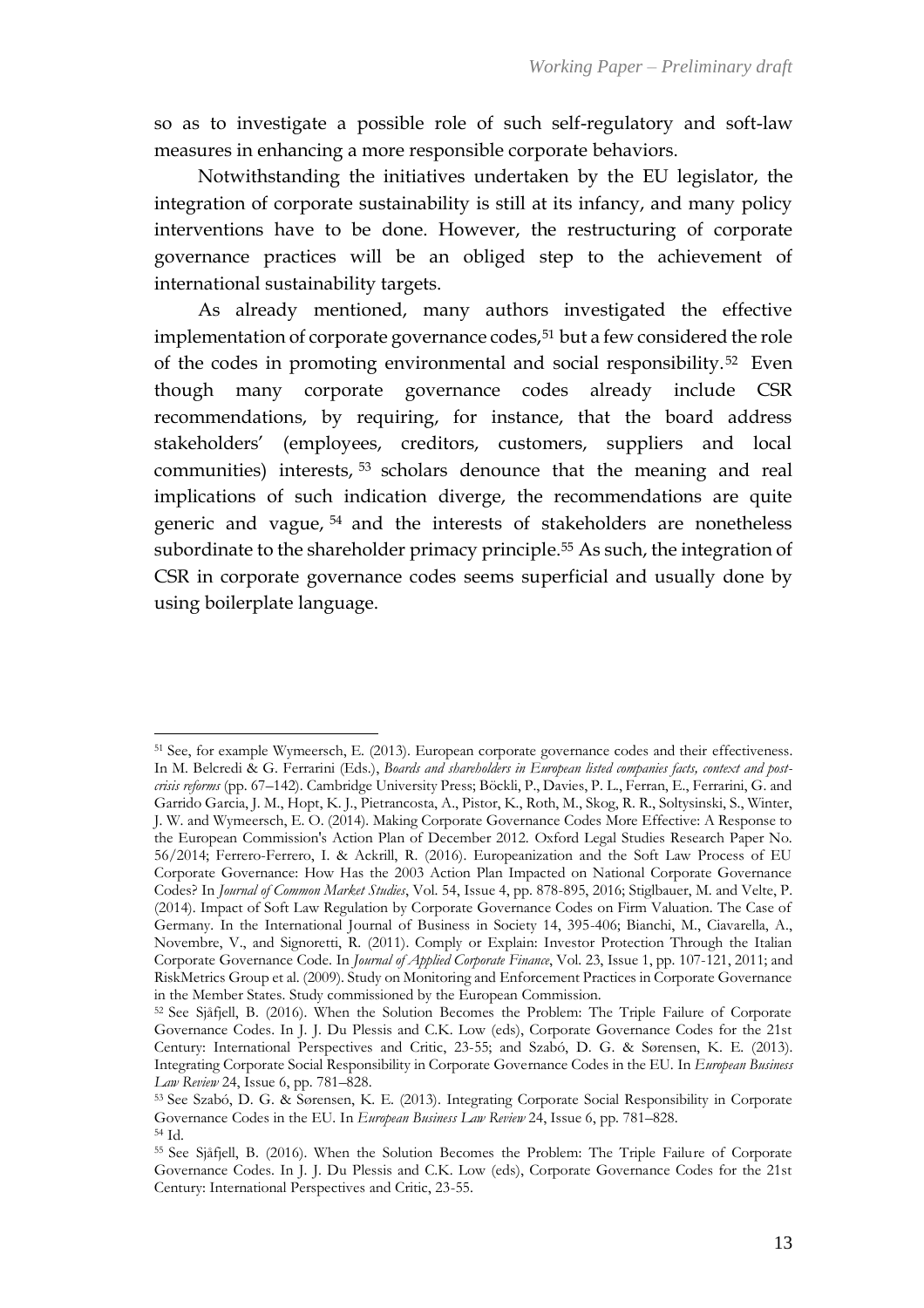#### **4. Methodology**

The present study is based on the analysis of the content of corporate governance codes in force in all EU 27 Member States<sup>56</sup> as of November 2020, with specific reference to the approaches followed in integrating corporate social responsibility and/or sustainability issues among the recommendations included therein. In addition to the examination of EU corporate governance codes, the study also includes a comparison with the OECD Code and the UK Code as reference frameworks.

The study builds on a previous work conducted in 2013 on the integration of corporate social responsibility in corporate governance codes in the EU. <sup>57</sup> Undoubtedly, the present study partially provides some updates on the state of the codes. At the same time, it differs in the scope of the analysis, as it is limited to the 27 EU corporate governance codes instead of all European codes, and includes the analysis of some additional factors, such as the presence in the codes of provisions concerning gender diversity, non-financial disclosure, compensation linked to non-financial/sustainability criteria, and the institution of specific CSR committees.

The findings of this study have to be seen in the light of some limitations. First of all, it should be specified that the broad scope of the research made it necessary for the study to be based on the English convenience translations of the codes provided by the issuers, <sup>58</sup> and therefore it could present biases to the extent that such translations show some inconsistencies with the official codes issued in the original language. Further limitations of the study could also originate from the different historical, cultural and institutional contexts in which each code is implemented, that have not been the object of this study but could have influenced in multiple ways the consideration of sustainabilityrelated issues in corporate governance recommendations. It is also important to specify that the study does not assess the level of implementation/efficiency of corporate governance rules nor the integration of sustainability concerns in national legislation.

Finally, it should be noted that, in some cases, more than one code of corporate governance was published in some Member State, but that only the

<sup>56</sup> Austria, Belgium, Bulgaria, Croatia, Republic of Cyprus, Czech Republic, Denmark, Estonia, Finland, France, Germany, Greece, Hungary, Ireland, Italy, Latvia, Lithuania, Luxembourg, Malta, Netherlands, Poland, Portugal, Romania, Slovakia, Slovenia, Spain and Sweden.

<sup>57</sup> Szabó, D. G. & Sørensen, K. E. (2013). Integrating Corporate Social Responsibility in Corporate Governance Codes in the EU. In *European Business Law Review* 24, Issue 6, pp. 781–828

<sup>58</sup> Excepted for the Czech Corporate Governance Code, as only the Czech version was provided and, therefore, the authors had to rely on a software-based translation.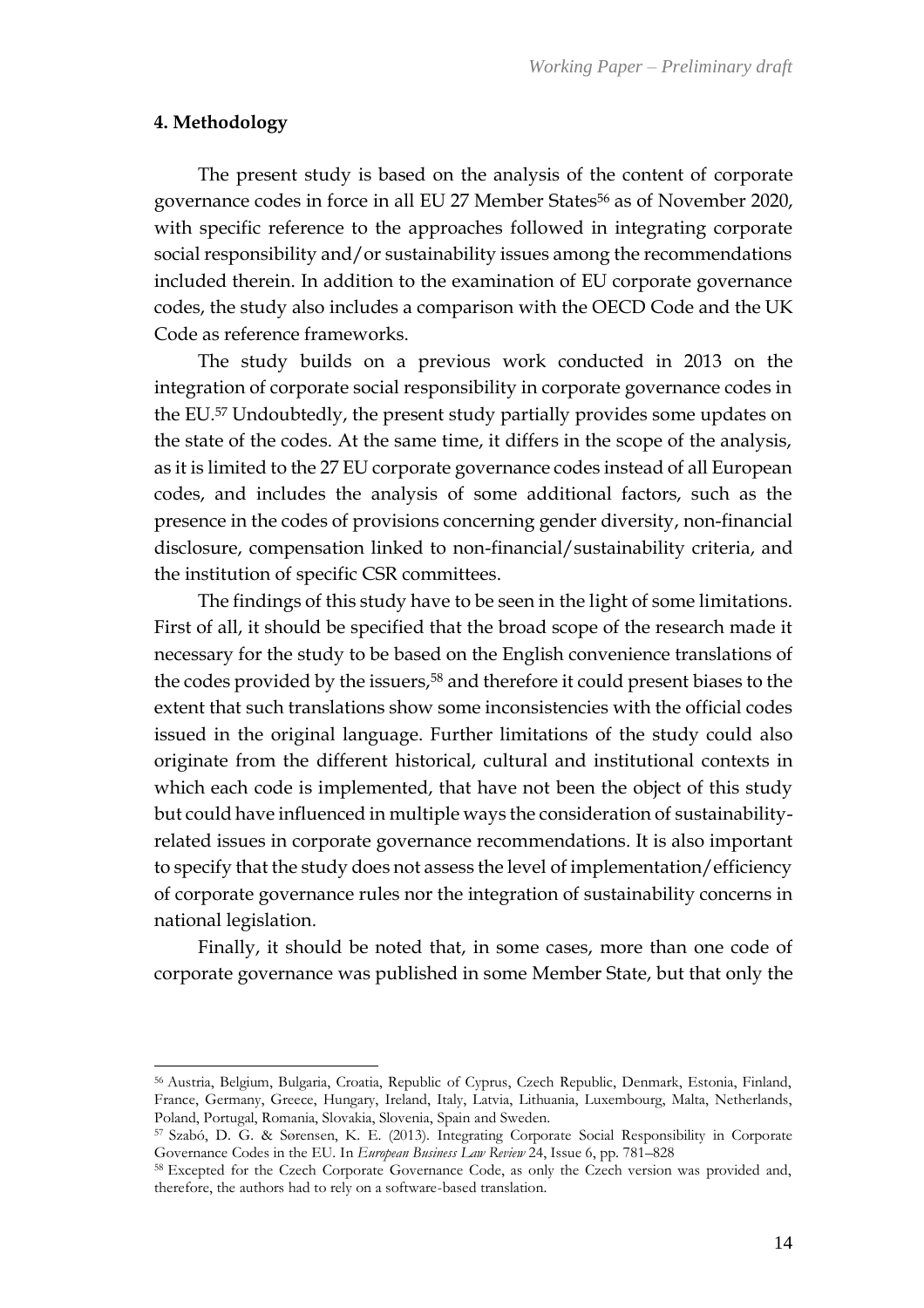main code into effect has been considered for the current analysis. In this regard, Table 1 provides the list of codes analyzed for each EU country. 59

| Country     | Selected corporate                      | Custodian                          | First | Latest |
|-------------|-----------------------------------------|------------------------------------|-------|--------|
|             | governance code                         |                                    | code  | update |
| Austria     | <b>Austrian Corporate</b>               | Austrian Working Group             | 2002  | 2020   |
|             | Governance Code <sup>60</sup>           | for Corporate Governance           |       |        |
| Belgium     | The Belgian Code on                     | Corporate Governance               | 2004  | 2020   |
|             | Corporate Governance <sup>61</sup>      | Committee                          |       |        |
| Bulgaria    | National Corporate                      | National Corporate                 | 2007  | 2016   |
|             | Governance Code <sup>62</sup>           | Governance Committee               |       |        |
| Croatia     | Corporate Governance Code <sup>63</sup> | <b>Croatian Financial Services</b> | 2007  | 2019   |
|             |                                         | Supervisory Agency,                |       |        |
|             |                                         | Zagreb Stock Exchange              |       |        |
| Republic of | Corporate Governance Code <sup>64</sup> | Cyprus Stock Exchange              | 2011  | 2019   |
| Cyprus      |                                         |                                    |       |        |
| Czech       | Czech Corporate Governance              | 65                                 | 2001  | 2018   |
| Republic    | Code                                    |                                    |       |        |
| Denmark     | Recommendations on                      | Committee on Corporate             | 2001  | 2019   |
|             | Corporate Governance <sup>66</sup>      | Governance                         |       |        |
| Estonia     | Corporate Governance                    | Estonian Financial                 | 2005  | 2006   |
|             | Recommendations <sup>67</sup>           | Supervision Authority              |       |        |
|             |                                         | (EFSA), NASDAQ OMX                 |       |        |
|             |                                         | Tallinn Stock Exchange             |       |        |
| Finland     | Finnish Corporate Governance            | Securities Market                  | 1997  | 2020   |
|             | Code <sup>68</sup>                      | Association                        |       |        |
| France      | Corporate governance code of            | Association Française des          | 2003  | 2018   |
|             | listed corporations <sup>69</sup>       | Entreprises Privées (AFEP),        |       |        |
|             |                                         | Mouvement des                      |       |        |

| Table 1 - National codes of corporate governance (EU countries) |  |  |
|-----------------------------------------------------------------|--|--|
|-----------------------------------------------------------------|--|--|

<sup>59</sup> Data are partially drawn from OECD, The Corporate Governance Factbook, 2019, pp. 43-46.

<sup>60</sup> Available at [https://www.corporate-governance.at/uploads/u/corpgov/files/code/corporate](https://www.corporate-governance.at/uploads/u/corpgov/files/code/corporate-governance-code-012020.pdf)[governance-code-012020.pdf.](https://www.corporate-governance.at/uploads/u/corpgov/files/code/corporate-governance-code-012020.pdf)

 $\frac{61}{61}$  Available at [https://www.corporategovernancecommittee.be/en/over-de-code-2020/2020-belgian](https://www.corporategovernancecommittee.be/en/over-de-code-2020/2020-belgian-code-corporate-governance)[code-corporate-governance.](https://www.corporategovernancecommittee.be/en/over-de-code-2020/2020-belgian-code-corporate-governance) 

<sup>&</sup>lt;sup>62</sup> Available at http://download.bse-sofia.bg/Corporate\_governance/CGCode\_April\_2016\_EN.pdf.

<sup>&</sup>lt;sup>63</sup> Available at [https://zse.hr/userdocsimages/legal/Corporate%20Governance%20Code-eng2010.pdf.](https://zse.hr/userdocsimages/legal/Corporate%20Governance%20Code-eng2010.pdf)<br><sup>64</sup> Available at http://www.cse.com.cv/CMSPages/GetFile.aspx?guid=b77dda20-8bfb-4ab6-86

at [http://www.cse.com.cy/CMSPages/GetFile.aspx?guid=b77dda20-8bfb-4ab6-86c7-](http://www.cse.com.cy/CMSPages/GetFile.aspx?guid=b77dda20-8bfb-4ab6-86c7-84cdcc6df050) [84cdcc6df050.](http://www.cse.com.cy/CMSPages/GetFile.aspx?guid=b77dda20-8bfb-4ab6-86c7-84cdcc6df050)

<sup>65</sup> In the Czech Republic, there is no formal custodian since 2006, when the Czech Securities Commission (the former custodian) was formally integrated to the Czech National Bank. The Code is available at [https://www.mfcr.cz/cs/o-ministerstvu/odborne-studie-a-vyzkumy/2019/kodex-spravy-a-rizeni-](https://www.mfcr.cz/cs/o-ministerstvu/odborne-studie-a-vyzkumy/2019/kodex-spravy-a-rizeni-spolecnosti-cr-201-34812) $s poleconsti-cr-201-34812.\n  
\n $\begin{array}{ccc}\n & \text{The} & \text{Onerich}\n \end{array}$$ </u>

<sup>66</sup> The (Danish) Recommendations on Corporate Governance are available at https://corporategovernance.dk/recommendations-corporate-governance.

<sup>67</sup> Available at [https://ecgi.global/code/corporate-governance-recommendations-1.](https://ecgi.global/code/corporate-governance-recommendations-1)

<sup>68</sup> Available at [https://cgfinland.fi/wp-content/uploads/sites/39/2019/11/corporate-governance-code-](https://cgfinland.fi/wp-content/uploads/sites/39/2019/11/corporate-governance-code-2020.pdf)[2020.pdf.](https://cgfinland.fi/wp-content/uploads/sites/39/2019/11/corporate-governance-code-2020.pdf)

<sup>69</sup> Available at [https://afep.com/wp-content/uploads/2018/06/Afep-Medef-Code-revision-June-2018-](https://afep.com/wp-content/uploads/2018/06/Afep-Medef-Code-revision-June-2018-ENG.pdf) [ENG.pdf.](https://afep.com/wp-content/uploads/2018/06/Afep-Medef-Code-revision-June-2018-ENG.pdf) Actually, other private entities published codes of best practices in France such as the Middlenext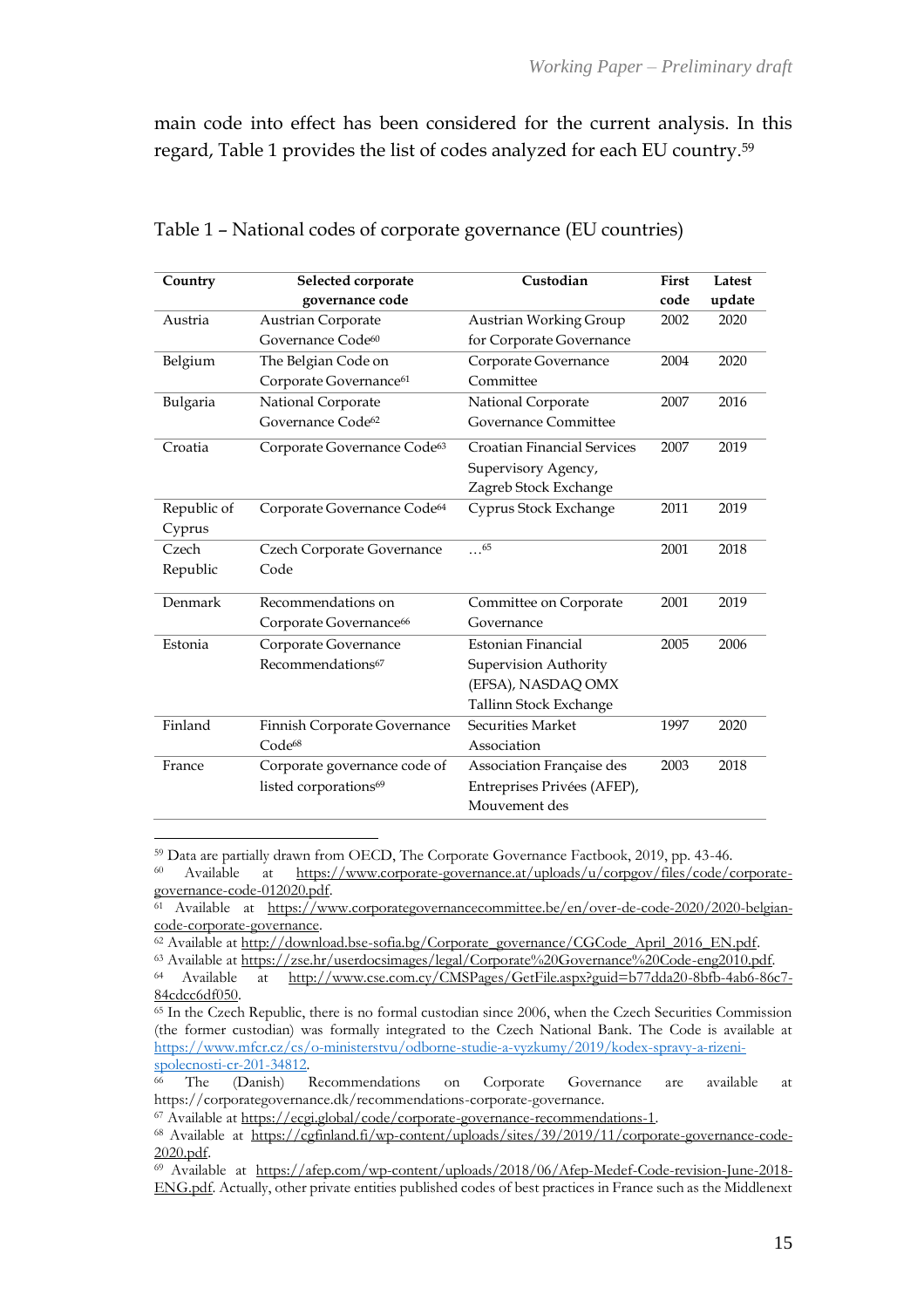|            |                                         | Entreprises de France<br>(MEDEF) |      |      |
|------------|-----------------------------------------|----------------------------------|------|------|
|            |                                         |                                  |      |      |
| Germany    | German Corporate                        | Commission of the German         | 2002 | 2019 |
|            | Governance Code <sup>70</sup>           | Corporate Governance             |      |      |
|            |                                         | Code                             |      |      |
| Greece     | Hellenic Corporate                      | Hellenic Corporate               |      | 2013 |
|            | Governance Code For Listed              | Governance Council               |      |      |
|            | Companies <sup>71</sup>                 |                                  |      |      |
| Hungary    | Corporate Governance                    | <b>Budapest Stock Exchange</b>   | 2004 | 2018 |
|            | Recommendations <sup>72</sup>           | Company Limited                  |      |      |
| Ireland    | Irish Corporate Governance              | Irish Stock Exchange             | 2010 | 2019 |
|            | Anne $x^{73}$                           | (following UK Financial          |      |      |
|            |                                         | Reporting Council                |      |      |
|            |                                         | recommendations)                 |      |      |
| Italy      | Corporate Governance Code <sup>74</sup> | Corporate Governance             | 1999 | 2020 |
|            |                                         | Committee                        |      |      |
| Latvia     | NASDAQ Principles of                    | Nasdaq Riga                      | 2005 | 2010 |
|            | Corporate                               |                                  |      |      |
|            | Governance/Disclosure Rules             |                                  |      |      |
|            | on KOSPI Market <sup>75</sup>           |                                  |      |      |
| Lithuania  | The Corporate Governance                | Nasdaq Vilnius                   | 2006 | 2010 |
|            | Code for the Companies                  |                                  |      |      |
|            | Listed on NASDAQ OMX                    |                                  |      |      |
|            | Vilnius <sup>76</sup>                   |                                  |      |      |
| Luxembourg | Ten Principles of Corporate             | Luxembourg Stock                 | 2007 | 2017 |
|            | Governance <sup>77</sup>                | Exchange                         |      |      |
| Malta      | The Code of Principles of               | Malta Financial Services         | 2001 | 2019 |
|            | Good Corporate Governance <sup>78</sup> | Authority                        |      |      |

Governance Code For Small And Midcaps (2016), available at [https://www.fsa.go.jp/en/refer/councils/corporategovernance/reference/france-middlenext.pdf.](https://www.fsa.go.jp/en/refer/councils/corporategovernance/reference/france-middlenext.pdf)

<sup>70</sup> Available at the attenuation of the set of the set of the set of the set of the set of the set of the set of the set of the set of the set of the set of the set of the set of the set of the set of the set of the set o [https://www.dcgk.de/files/dcgk/usercontent/en/download/code/191216\\_German\\_Corporate\\_Govern](https://www.dcgk.de/files/dcgk/usercontent/en/download/code/191216_German_Corporate_Governance_Code.pdf) [ance\\_Code.pdf.](https://www.dcgk.de/files/dcgk/usercontent/en/download/code/191216_German_Corporate_Governance_Code.pdf)

<sup>72</sup> Available at <u>https://www.bse.hu/Issuers/Corporate-Governance-Recommendations.</u><br><sup>73</sup> Available at https://www.jse.je/Products Services/Sponsors and Advisors

<sup>74</sup> Available at [https://www.borsaitaliana.it/comitato-corporate-governance/codice/2020eng.en.pdf.](https://www.borsaitaliana.it/comitato-corporate-governance/codice/2020eng.en.pdf)

<sup>75</sup> Available at [https://www.nasdaqbaltic.com/files/riga/corp\\_gov\\_May\\_2010\\_EN.pdf.](https://www.nasdaqbaltic.com/files/riga/corp_gov_May_2010_EN.pdf)<br>76

<sup>76</sup> Available at the Available at the set of  $\alpha$ [https://www.nasdaqbaltic.com/files/vilnius/teisesaktai/The%20Corporate%20Governance%20Code%2](https://www.nasdaqbaltic.com/files/vilnius/teisesaktai/The%20Corporate%20Governance%20Code%20for%20the%20Companies%20Listed%20on%20NASDAQ%20OMX%20Vilnius.pdf) [0for%20the%20Companies%20Listed%20on%20NASDAQ%20OMX%20Vilnius.pdf.](https://www.nasdaqbaltic.com/files/vilnius/teisesaktai/The%20Corporate%20Governance%20Code%20for%20the%20Companies%20Listed%20on%20NASDAQ%20OMX%20Vilnius.pdf) <sup>77</sup> Available at [https://www.bourse.lu/corporate-governance.](https://www.bourse.lu/corporate-governance)

<sup>71</sup> Available at [https://www.athexgroup.gr/documents/10180/2227279/HCGC\\_EN\\_20131003.pdf/c32f35ac-2f4b-](https://www.athexgroup.gr/documents/10180/2227279/HCGC_EN_20131003.pdf/c32f35ac-2f4b-459a-989f-4f41618cfdc5)[459a-989f-4f41618cfdc5.](https://www.athexgroup.gr/documents/10180/2227279/HCGC_EN_20131003.pdf/c32f35ac-2f4b-459a-989f-4f41618cfdc5)

<sup>73</sup> Available at [https://www.ise.ie/Products-Services/Sponsors-and-Advisors/Irish-Corporate-](https://www.ise.ie/Products-Services/Sponsors-and-Advisors/Irish-Corporate-Governance-Annex.pdf)[Governance-Annex.pdf.](https://www.ise.ie/Products-Services/Sponsors-and-Advisors/Irish-Corporate-Governance-Annex.pdf) - The code integrates the main applicable corporate governance code in Ireland, i.e. the UK Corporate Governance Code developed by the Financial Reporting Council, available at [https://www.frc.org.uk/getattachment/88bd8c45-50ea-4841-95b0-d2f4f48069a2/2018-UK-Corporate-](https://www.frc.org.uk/getattachment/88bd8c45-50ea-4841-95b0-d2f4f48069a2/2018-UK-Corporate-Governance-Code-FINAL.pdf)[Governance-Code-FINAL.pdf.](https://www.frc.org.uk/getattachment/88bd8c45-50ea-4841-95b0-d2f4f48069a2/2018-UK-Corporate-Governance-Code-FINAL.pdf)

<sup>78</sup> Available at [https://www.mfsa.mt/publications/corporate-publications/corporate-governance/.](https://www.mfsa.mt/publications/corporate-publications/corporate-governance/) Actually, two other codes were issued: the Corporate Governance Manual for Directors of Investment Companies and Collective Investment Schemes and the Corporate Governance Guidelines for Public Interest Companies. We chose to limit our analysis to the first code since mandatory disclosure duties are provided only in relation to it.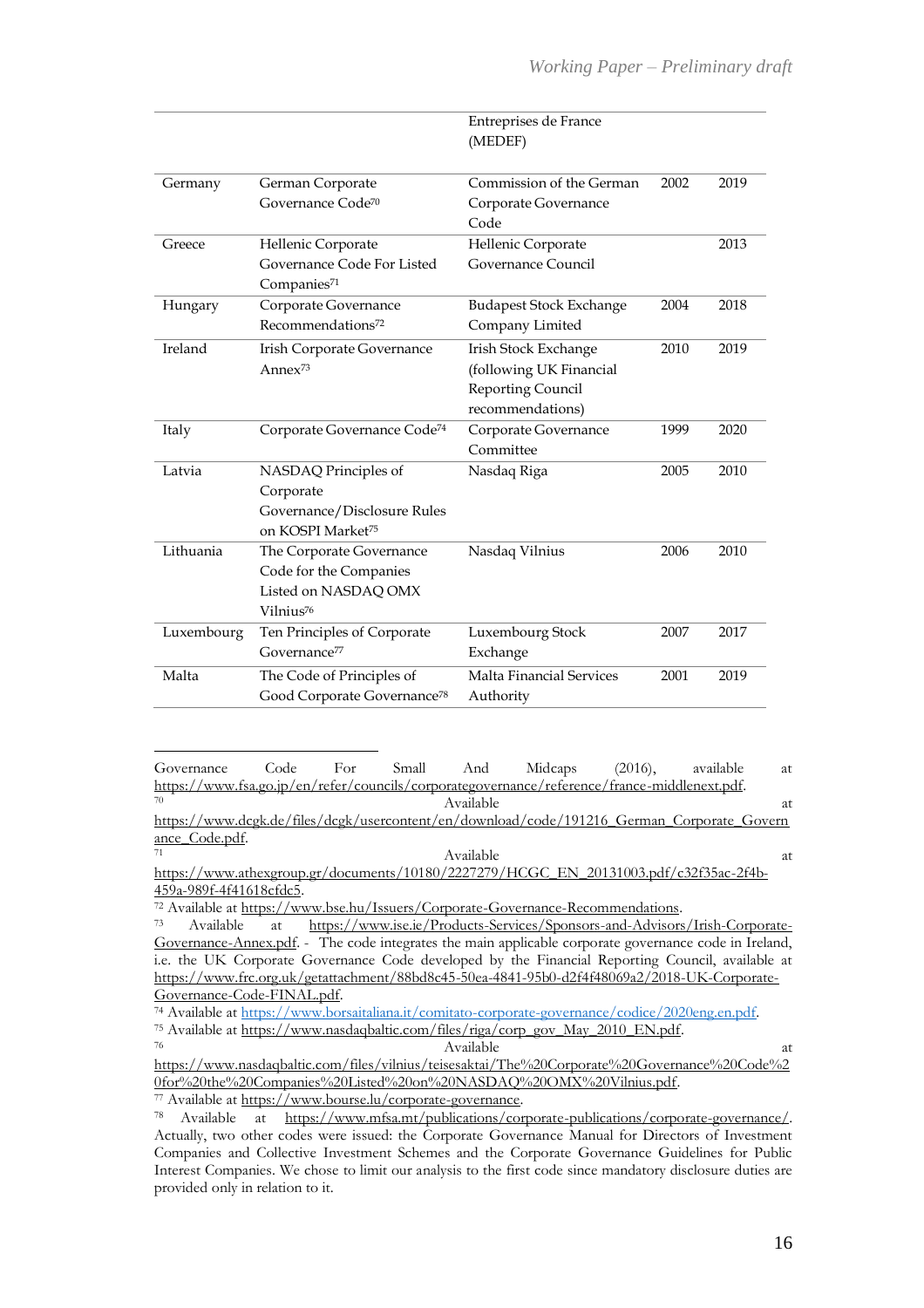| Netherlands | Dutch Corporate Governance         | Monitoring Committee            | 2003 | 2016   |
|-------------|------------------------------------|---------------------------------|------|--------|
|             | Code <sup>79</sup>                 | Corporate Governance            |      |        |
|             |                                    | Code                            |      |        |
| Poland      | Code of Best Practices of WSE      | Warsaw Stock Exchange           | 2002 | 2016   |
|             | Listed Companies <sup>80</sup>     | (WSE)                           |      |        |
| Portugal    | The Corporate Governance           | Portuguese Corporate            | 2013 | 2018   |
|             | Code of IPCG <sup>81</sup>         | Governance Institute            |      |        |
|             |                                    | (IPCG)                          |      |        |
| Romania     | Code of Corporate                  | <b>Bucharest Stock Exchange</b> | 2001 | 2015   |
|             | Governance <sup>82</sup>           |                                 |      |        |
| Slovak      | Corporate Governance Code          | Central European                | 2003 | 2016   |
| Republic    | for Slovakia <sup>83</sup>         | Corporate Governance            |      |        |
|             |                                    | Association                     |      |        |
| Slovenia    | Corporate Governance Code          | Ljubljana Stock Exchange,       | 2004 | 201685 |
|             | for Listed Companies <sup>84</sup> | Slovenian Directors'            |      |        |
|             |                                    | Association                     |      |        |
| Spain       | Good Governance Code of            | National Securities Market      | 1998 | 2020   |
|             | Listed Companies <sup>86</sup>     | Commission (CNMV)               |      |        |
| Sweden      | The Swedish Corporate              | Swedish Corporate               | 2005 | 2020   |
|             | Governance Code <sup>87</sup>      | Governance Board                |      |        |
|             |                                    |                                 |      |        |

# **5. Findings**

The final results of the study are summarized in Table 2 and described in the next 7 sections, as briefly specified below:

- (a) **The purpose of corporate governance and of codes**: this part includes many indicators, such as the explicit mentioning of sustainability/CSR considerations in the description of the main purpose of the code, but also the approach adopted in defining the function and objective of corporate governance.
- (b) **CSR/Sustainability**: this section analyzes how corporate governance codes address sustainability, either by mentioning concepts such as 'sustainable success', 'corporate social responsibility', 'sustainable

<sup>79</sup> Available at [https://www.mccg.nl/?page=4738.](https://www.mccg.nl/?page=4738)

<sup>80</sup> Available at [https://www.gpw.pl/pub/GPW/o-nas/DPSN2016\\_EN.pdf.](https://www.gpw.pl/pub/GPW/o-nas/DPSN2016_EN.pdf)

<sup>81</sup> In 2017, the CMVM concluded a protocol with the Portuguese Institute of Corporate Governance (IPCG) in order to establish a model of self-regulation of the corporate governance recommendation regime. Therefore, the CMVM Corporate Governance Code was replaced by the Corporate Governance Code of the IPCG. The Code is available at [https://cam.cgov.pt/en/the-ipcg-corporate-governance-code-2018.](https://cam.cgov.pt/en/the-ipcg-corporate-governance-code-2018) <sup>82</sup> Available at [https://ecgi.global/code/code-corporate-governance-romania-2015.](https://ecgi.global/code/code-corporate-governance-romania-2015) 

<sup>83</sup> Available at [http://www.bsse.sk/Portals/2/Issuers%20Guide/2018/kodex\\_ENG\\_akt.pdf.](http://www.bsse.sk/Portals/2/Issuers%20Guide/2018/kodex_ENG_akt.pdf)

<sup>84</sup> Available at [https://ecgi.global/code/slovenian-corporate-governance-code-listed-companies-2016](https://ecgi.global/code/slovenian-corporate-governance-code-listed-companies-2016-updated-2018) [updated-2018.](https://ecgi.global/code/slovenian-corporate-governance-code-listed-companies-2016-updated-2018) 

<sup>&</sup>lt;sup>85</sup> The Code was updated in 2018.

<sup>86</sup> Available at [https://www.cnmv.es/DocPortal/Publicaciones/CodigoGov/CBG\\_2020\\_ENen.PDF.](https://www.cnmv.es/DocPortal/Publicaciones/CodigoGov/CBG_2020_ENen.PDF) 87 and 2008 and 2008 and 2008 and 2008 and 2008 and 2008 and 2008 and 2008 and 2008 and 2008 and 2008 and 2008 and 2008 and 2008 and 2008 and 2008 and 2008 and 2008 and 2008 and 2008 and 2008 and 2008 and 2008 and 2008 and

http://www.bolagsstyrning.se/UserFiles/Koden/2020/The Swedish Corporate Governance Code 1 J [anuary\\_2020\\_00000002.pdf.](http://www.bolagsstyrning.se/UserFiles/Koden/2020/The_Swedish_Corporate_Governance_Code_1_January_2020_00000002.pdf)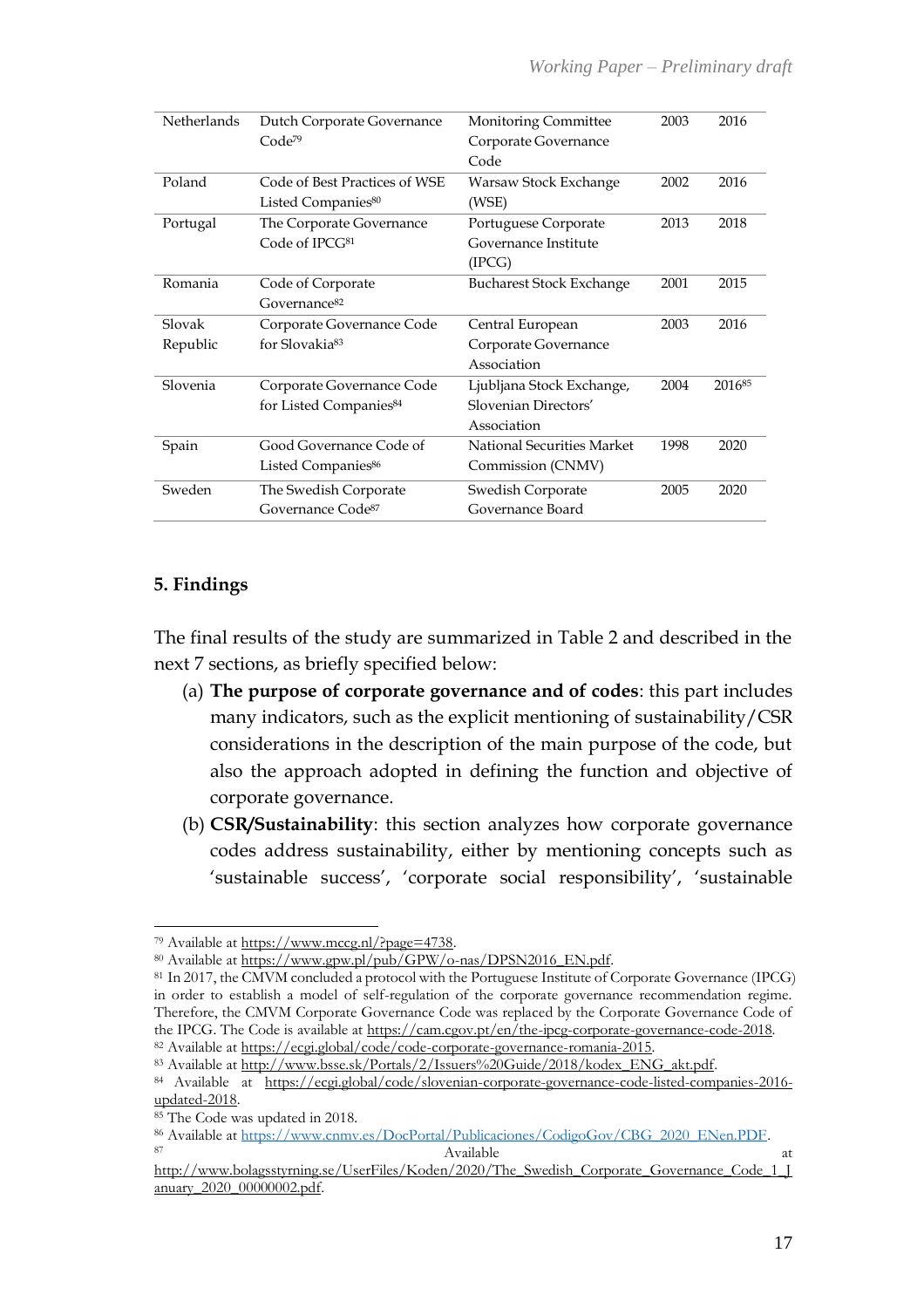value creation', 'sustainable long-term value', 'sustainable development', or by dedicating an entire chapter/principle prescribing the duties of the company towards its stakeholders.

- (c) **Stakeholders**: this part addresses the presence of recommendations/principles concerning the consideration and treatment of stakeholders' interests, as well as the provision of a definition of the concept of 'stakeholder'.
- (d) **Employees**: the paragraph focuses on the inclusion in the codes of specific provisions fostering employee engagement and participation.
- (e) **Gender diversity**: the section describes how codes consider gender diversity, distinguishing among corporate governance codes that only recommend that board should be elected promoting gender diversity and codes that even set a minimum percentage for the representation of the female gender.
- (f) **Sustainability/CSR committee**: this part concerns the presence of provisions recommending the establishment of specific sustainability/CSR committee with the task of performing CSR functions.
- (g) **Compensation and sustainability**: the section analyses the presence of provisions recommending the integration of non-financial and sustainability-related factors in compensation policies.

# **a. The purpose of corporate governance and of codes**

The 2004 version of the OECD Code defines 'corporate governance' as «a set of relationships between a company's management, its board, its shareholders and other stakeholders».<sup>88</sup> To this definition, the 2015 version adds also that «the purpose of corporate governance is to help building an environment of trust, transparency and accountability necessary for fostering long-term investment, financial stability and business integrity, thereby supporting stronger growth and more inclusive societies". <sup>89</sup> Supporting sustainable growth is therefore among the ultimate objectives included in the latest OECD Code, alongside with the support of economic efficiency and financial stability through the improvement of the legal, regulatory and institutional framework for corporate governance.<sup>90</sup>

<sup>88</sup> OECD Code (2004), p. 11.

<sup>89</sup> OECD Code (2015), p. 7.

<sup>90</sup> OECD Code (2015), p. 9.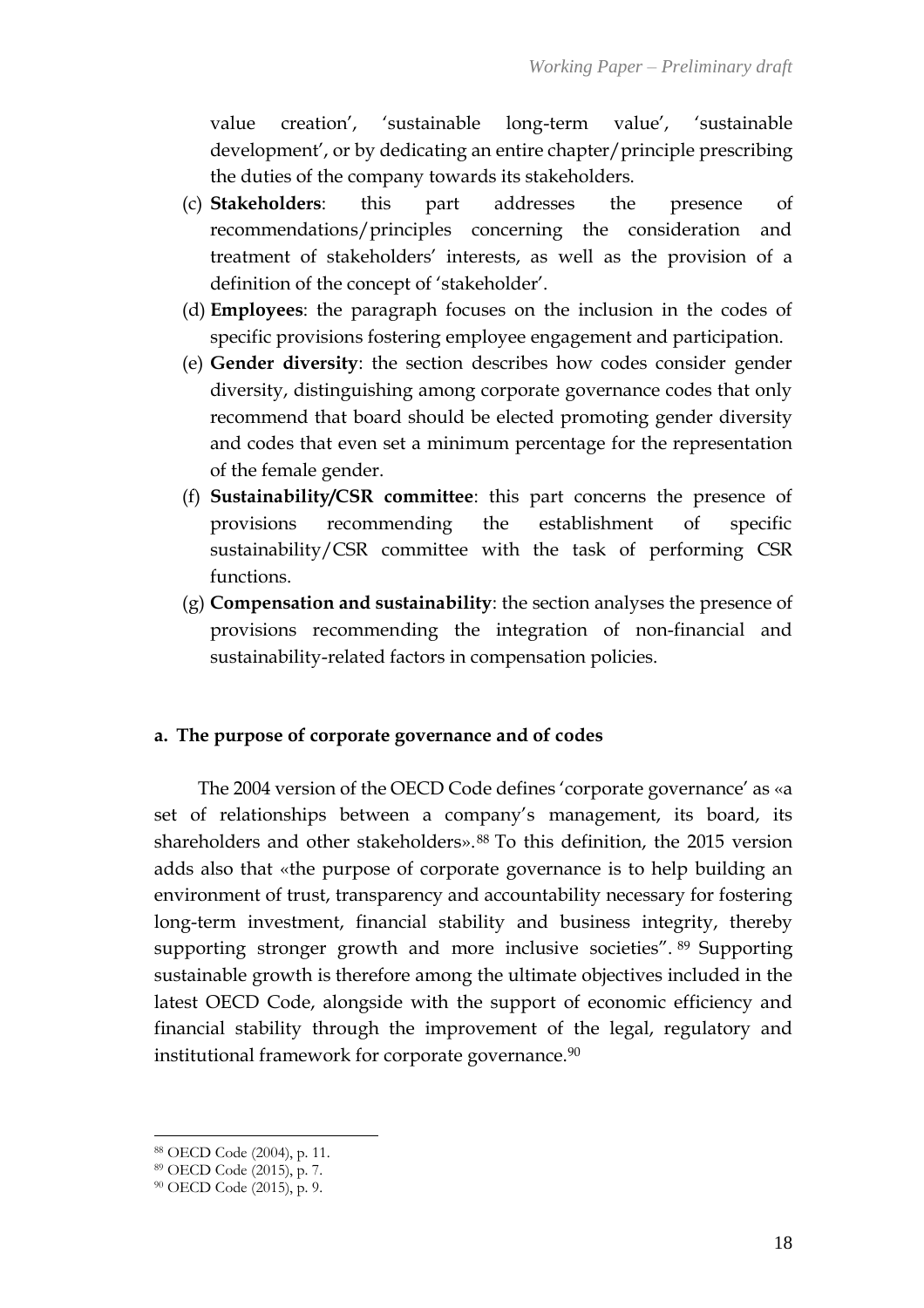The current version of the UK Corporate Governance Code, similarly to the OECD Code, mentions the original definition of corporate governance provided in 1992 by the Cadbury Committee as «the system by which companies are directed and controlled» but, at the same time, specifies that the long-term success of any business depends on its relationships with its stakeholders, and states that good corporate governance should ensure company long-term sustainable success, generating value for shareholders and contributing to wider society. 91

The latest version of both codes seems therefore to have started including some specific references to the need for companies to perform their activities with a long-term perspective, taking into account the interests of other stakeholders and the society in general, so moving away from a shareholdercentric vision based on the need to define corporate bodies functions for agency costs reduction.

As to the EU 27 analyzed codes, we found that 12 companies out of 27 define the purpose and function of corporate governance (Greece, Denmark, Lithuania, Portugal, Luxembourg, The Netherlands, Bulgaria, Germany, Sweden, Latvia, Poland, Romania). In particular, we identified three approaches to the definition of corporate governance function.

The first approach, followed by the codes from Latvia, Poland, Denmark and Romania, focuses on corporate value creation, market competitiveness and transparency, with no mention of stakeholders' interests, nor to corporate responsibility towards the society.

A second approach – adopted by the Lithuanian and Greek codes defines corporate governance as a framework of the company's management and control involving a set of relationship between bodies of corporate management and supervision, the company's shareholders and stakeholders. It should be noted that the codes that follow this approach clearly adhere to the 2004 definition provided by the OECD Code stating that «corporate governance involves a set of relationships between a company's management, its board, its shareholders and other stakeholders». 92

The third approach, which aligns with the current integrated definition of corporate governance by the OECD Principle<sup>93</sup> and the UK Code<sup>94</sup> – and adopted by codes from Bulgaria, Germany, Luxembourg, the Netherlands, Portugal and Sweden – mentions the contribution of corporate governance to

<sup>91</sup> UK Code (2018), p. 1 and Principle A.

<sup>92</sup> OECD Code, 2015, p. 9.

<sup>&</sup>lt;sup>93</sup> "The purpose of corporate governance is to help build an environment of trust, transparency and accountability necessary for fostering long-term investment, financial stability and business integrity, thereby supporting stronger growth and more inclusive societies", G20/OECD Code of Corporate Governance (2015), p. 7.

<sup>94</sup> UK Code (2018), p. 1.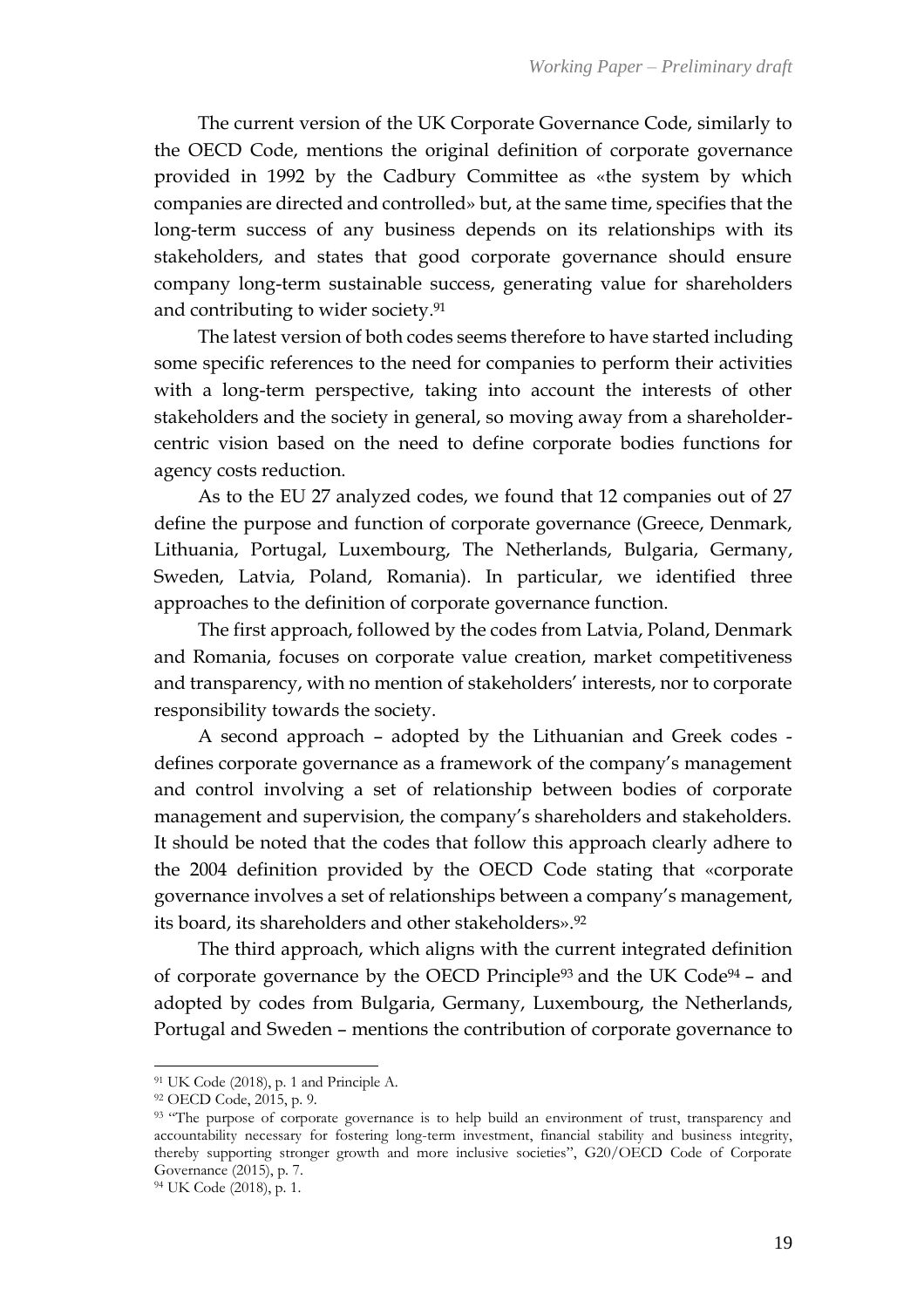sustainable development/growth and pays attention to corporate responsibility towards society. In particular, Bulgarian code states that «modern corporate governance practices contribute to global sustainable development and growth of national economies» and that «good corporate governance requires corporate boards to be accountable, loyal, responsible, transparent and independent in order to act in the best interest of the company and society». <sup>95</sup> The German code specifies that «with their actions, the company and its governing bodies must be aware of the enterprise's role in the community and its responsibility vis-à-vis society» as «social and environmental factors influence the enterprise's success». <sup>96</sup> The Luxembourg code highlights concepts such as 'integrity', 'responsibility' and 'respect for the interests of shareholders and any other stakeholders'.<sup>97</sup> The Dutch code defines governance as a concept related to «management and control, about responsibility and influence, and about supervision and accountability», based on the underlying notion that «a company is a long-term alliance between the various stakeholders of the company», of which interests should be taken into account with «a view to ensuring the continuity of the company and its affiliated enterprise, as the company seeks to create long-term value». 98 Swedish code defines 'good governance' as a tool to ensure that «companies are run sustainably, responsibly and as efficiently as possible on behalf of their shareholders", and adds that «the confidence of legislators and the public that companies act sustainably and responsibly is crucial if companies are to have the freedom to realize their strategies to create value». <sup>99</sup> Similarly, Portuguese code suggests that corporate governance should strengthen the trust of investors, employees and the general public in the quality and transparency of management and supervision, as well as in the sustained development of the companies.<sup>100</sup>

As to the purpose of the code, 20 out of 27 codes (Austria, Belgium, Bulgaria, Czech Republic, Croatia, Denmark, Estonia, Finland, Germany, Greece, Hungary, Latvia, Luxembourg, Malta, the Netherlands, Portugal, Sweden, Romania, Slovakia, Slovenia, Spain) specify what objectives the code was arranged for and its function in relation to the targeted companies. Of these, only 6 (Austria, Belgium, Croatia, Luxembourg, the Netherlands, Spain) mention CSR/sustainability factors, such as the consideration of stakeholders'

<sup>95</sup>(Bulgarian) National Corporate Governance Code (2016), p. 3.

<sup>96</sup> German Corporate Governance Code (2020), p. 2.

<sup>97</sup> The X Principles of Corporate Governance of the Luxembourg Stock Exchange (2017), p. 6.

<sup>98</sup> The Dutch Corporate Governance Code (2016), p. 8.

<sup>99</sup> The Swedish Corporate Governance Code (2020), p. 2.

<sup>100</sup> (Portuguese) Corporate Governance Code (2018), p. 11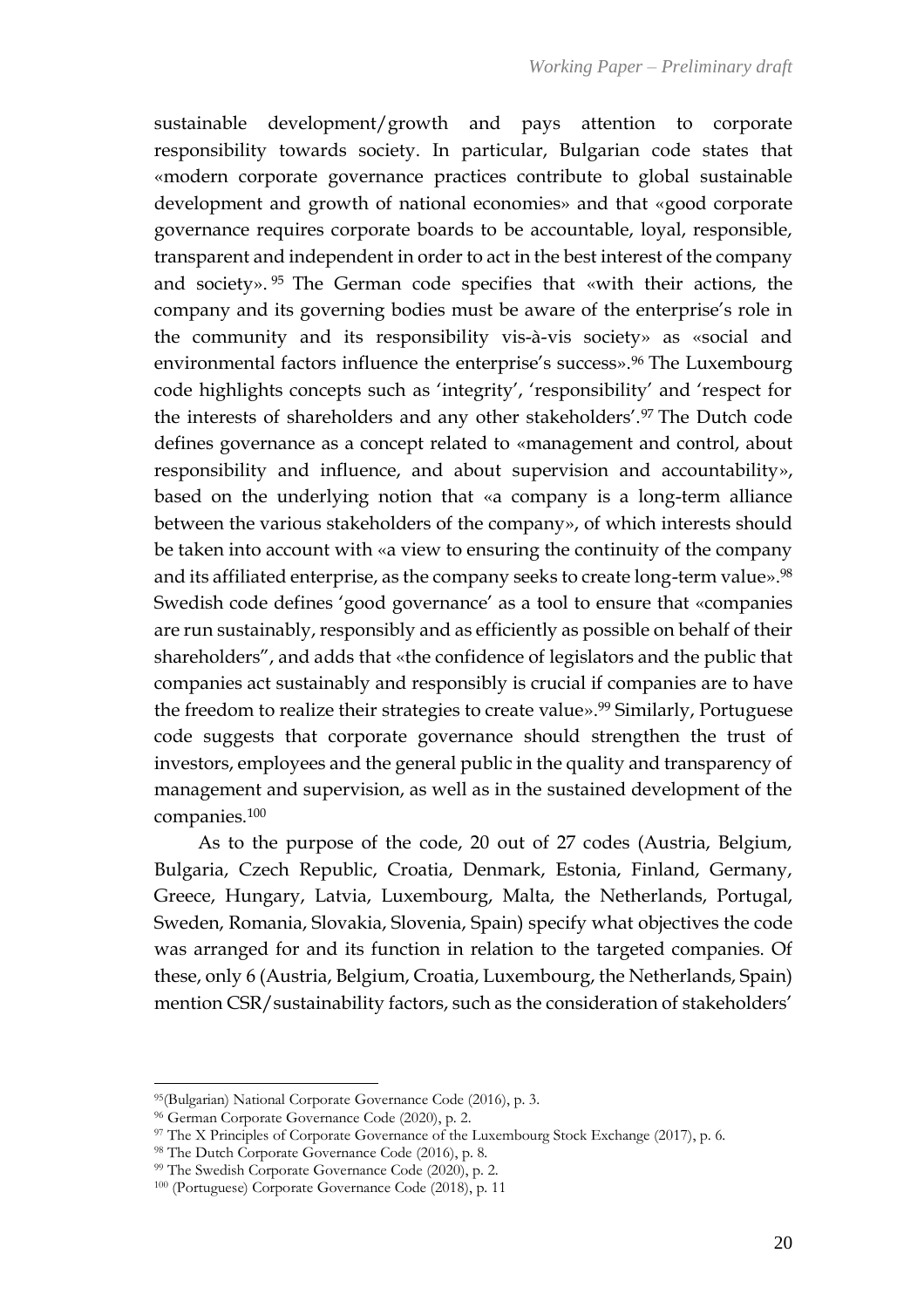interests,<sup>101</sup> the sustainable long-term value creation,<sup>102</sup> responsibility towards the society,<sup>103</sup> and non-financial reporting.<sup>104</sup>

Specifically, the Belgian, Spanish and Luxembourg codes highlight that one of the main drivers leading to the last revision of the code was the inclusion of a long-term and sustainable approach to value creation. The Luxembourg code, in particular, begins with the announcement of the commitment taken by the Luxembourg Stock Exchange – when it asked for the revision of the code at the beginning of 2017 - to promote «investment in the transition towards a more sustainable economy», by integrating CSR principles in the code.<sup>105</sup>

Even though some codes include CSR/sustainability issues and/or stakeholder interests in their introductory statements, the majority of the analyzed codes still do not consider corporate responsibility towards the society and the environment as a key aspect of corporate governance function. On the contrary, the analysis suggests that stakeholders' interests - if considered at all - are usually taken into consideration only if not hindering investors' interests.

#### **b. CSR/sustainability**

Although the current version of the OECD Code includes some references to CSR issues, such as stakeholder treatment, <sup>106</sup> non-financial disclosure, <sup>107</sup> inclusion of environmental and social consideration in board decision-making<sup>108</sup> and ethics,<sup>109</sup> it does not directly address sustainability issues but, instead, refers to other international guidelines and conventions. In particular, it clarifies that factors such as «environmental, anticorruption or ethical concerns» are considered but «are treated more explicitly in a number of other instruments including the OECD Guidelines for Multinational Enterprises, the Convention on Combating Bribery of Foreign Public Officials

<sup>101</sup> The 2020 Belgian Code on Corporate Governance (2020), p.3; (Croatia) Corporate Governance Code (2019), p. 6; The X Principles of Corporate Governance of the Luxembourg Stock Exchange (2017), 4; The Dutch Corporate Governance Code (2016), 7.

<sup>102</sup> Austrian Code of Corporate Governance (2020), p. 9; The 2020 Belgian Code on Corporate Governance (2020), p.3; The X Principles of Corporate Governance of the Luxembourg Stock Exchange (2017), 4; The Dutch Corporate Governance Code (2016), 7.

<sup>103</sup> Austrian Code of Corporate Governance (2020), p. 9; The Dutch Corporate Governance Code (2016), 7; (Spain) Good Governance Code of Listed Companies (2020), p. 9.

<sup>104</sup> The 2020 Belgian Code on Corporate Governance (2020), p.3; The X Principles of Corporate Governance of the Luxembourg Stock Exchange (2017), 4.

<sup>105</sup> The X Principles of Corporate Governance of the Luxembourg Stock Exchange (2017), 4.

<sup>106</sup> OECD Code (2015), IV.

<sup>107</sup> OECD Code (2015), V. A.

<sup>108</sup> OECD Code (2015), VI. D. 6.

<sup>109</sup> OECD Code (2015), VI C.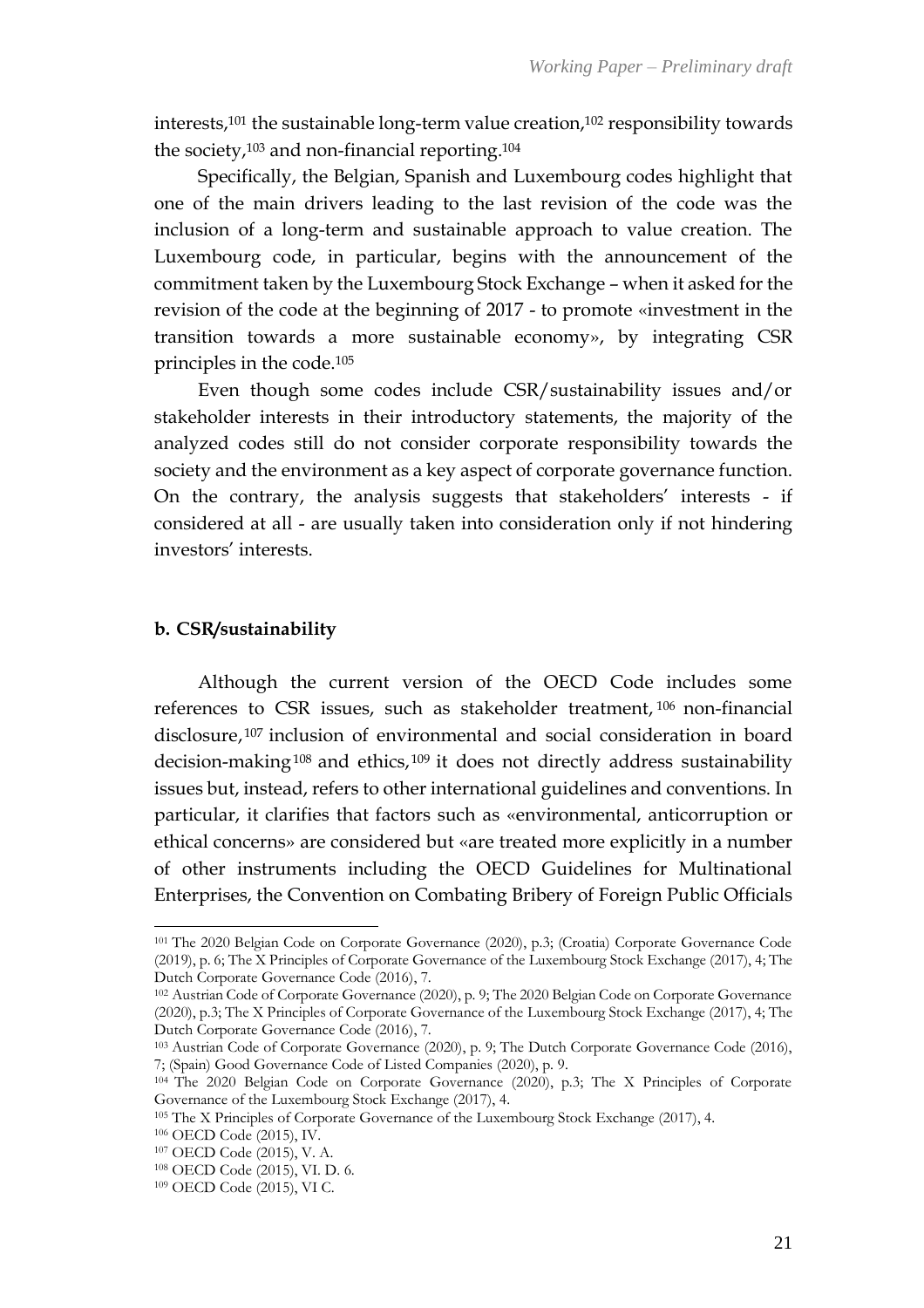in International Business Transactions, the UN Guiding Principles on Business and Human Rights, and the ILO Declaration on Fundamental Principles and Rights at Work, which are referenced in the Principles».

The 2018 updated version of the UK Code clearly identifies the promotion of the 'long-term sustainable success' of the company as a core duty of the board. The UK Code, however, does not include a definition of 'sustainable success', a concept that is also mentioned in relation to director re-election<sup>110</sup> and remuneration policies and practices,<sup>111</sup> nor does specifically address stakeholder, environmental and social matters. Therefore, its contribution to the integration of sustainability consideration in corporate governance seems rather modest.

As to the EU, we found that 15 out of 27 corporate governance codes (from Austria, Belgium, Bulgaria, Czech Republic, Croatia, Germany, Italy, Lithuania, Luxembourg, Malta, The Netherlands, Slovakia, Slovenia, Spain, Sweden) address corporate social responsibility, sustainable value creation or dedicate an entire chapter/principle of the code prescribing the duties of the company towards its stakeholders. In particular, we identified four main approaches:

#### *(i) Sustainable success*

The Italian and Spanish codes mention – in line with the UK Code – the need for the board of directors to manage the company pursuing its 'sustainable success', which is defined by the Italian code as «the objective that guides the actions of the board of directors and that consists of creating long-term value for the benefit of the shareholders, taking into account the interests of other stakeholders relevant to the company».<sup>112</sup> Such criteria should also guide the definition of the compensation policy<sup>113</sup> and the activities performed by the internal control system.<sup>114</sup> The Spanish Code recommends that the board of directors should «be guided at all times by the company's best interest, understood as the creation of a profitable business that promotes its sustainable success over time, while maximizing its economic value» but, as the UK code, does not define what 'sustainable success' means.<sup>115</sup> However, the Spanish code requires that the board strives to «reconcile its own interests with the legitimate interests of its employees, suppliers, clients and other

<sup>110</sup> UK Code (2018), Provision 18.

<sup>111</sup> UK Code (2018), Principle P.

<sup>112</sup> Italian Corporate Governance Code (2020), Principle I.

<sup>113</sup> Italian Corporate Governance Code (2020), Principle XV.

<sup>114</sup> Italian Corporate Governance Code (2020), Principle XIII.

<sup>115</sup> (Spain) Good Governance Code of Listed Companies (2020), Recommendation 12, p. 25.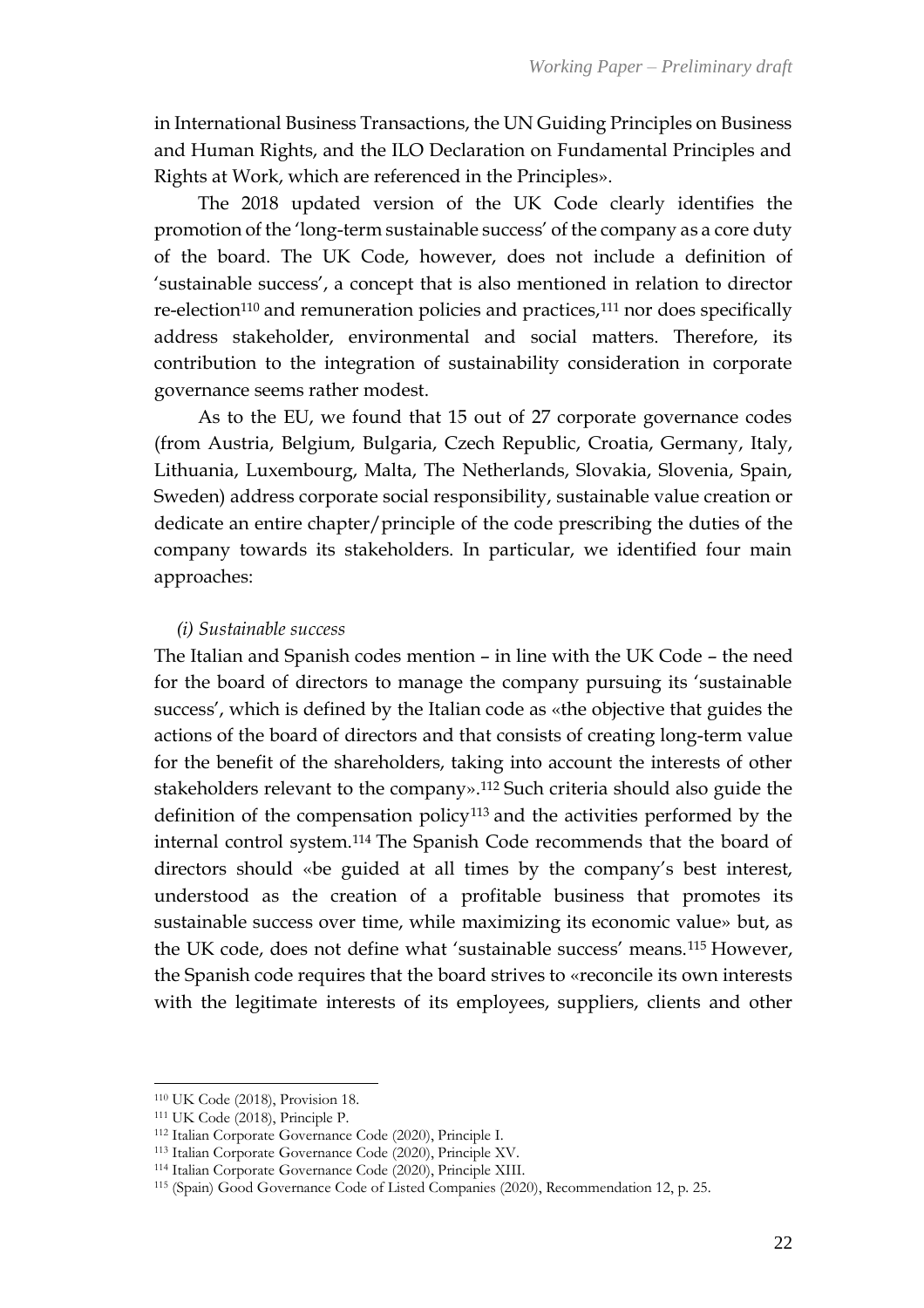stakeholders, as well as with the impact of its activities on the broader community and the natural environment».<sup>116</sup>

#### *(ii) Sustainable development/ value creation/sustainable long-term value*

Codes from Austria, Belgium, Czech Republic, France, Germany, Netherlands and Sweden recommend that companies should be managed in order to ensure a sustainable development/value creation/sustainable long-term value, intended as the maximization of shareholders' wealth with the permanent consideration of stakeholders' interests. <sup>117</sup> Even though not expressly mentioning sustainability, the French code recommends the consideration of social and environmental aspects among the criteria to be followed by directors in the performance of their duties, as well as among the conditions to be integrated in directors' training and compensation.<sup>118</sup>

Interestingly, the Dutch code specifies that the management board should develop a long-term oriented strategy that takes into consideration, *inter alia*, the interests of the stakeholders but also «the environment, social and employee-related matters, the chain within which the enterprise operates, respect for human rights, and fighting corruption and bribery».<sup>119</sup> However, the Dutch code also explains that, in the event, the company could make shortterm adjustments to its long-term strategy – in case of events such as a bankruptcy or takeover – it should expressly clarify why long-term value creation can no longer be a corporate priority.

#### *(iii) Corporate Social Responsibility (CSR)*

Codes from Bulgaria, Denmark, Luxembourg, Malta, Slovenia and Spain include recommendations related to the adoption of CSR initiatives. However, while the Danish Code simply declares the possibility for the board to adopt CSR initiatives <sup>120</sup> and the Bulgarian code mentions the requirement for corporate management to inform stakeholders of CSR and environmental policies adopted, <sup>121</sup> the Maltese code goes further, by recommending that «directors should seek to adhere to accepted principles of corporate social responsibility in their day- to-day management practices of their company»,<sup>122</sup> where CSR is defined as the "continuing commitment by business entities to behave ethically and contribute to economic development while improving

<sup>116</sup> *Ibidem.*

<sup>117</sup> Austrian Code of Corporate Governance (2020), Preamble; The 2020 Belgian Code On Corporate Governance (2020), §2.1, 2.2; German Corporate Governance Code (2020), p. 2; The Dutch Corporate Governance Code (2016), §1.1.1; and The Swedish Corporate Governance Code (2020), Principle 3.

<sup>118</sup> Corporate governance code of listed corporations (2018), §1, §24.1.1 and §12.1.

<sup>119</sup> The Dutch Corporate Governance Code (2016), §1.1.1, v) and vi).

<sup>120</sup> (Denmark) Recommendations on Corporate Governance (2019), § 2.2.

<sup>121</sup> (Bulgarian) National Corporate Governance Code (2016), §42.

<sup>122</sup> (Malta) The Code of Principles of Good Corporate Governance, Principle 12.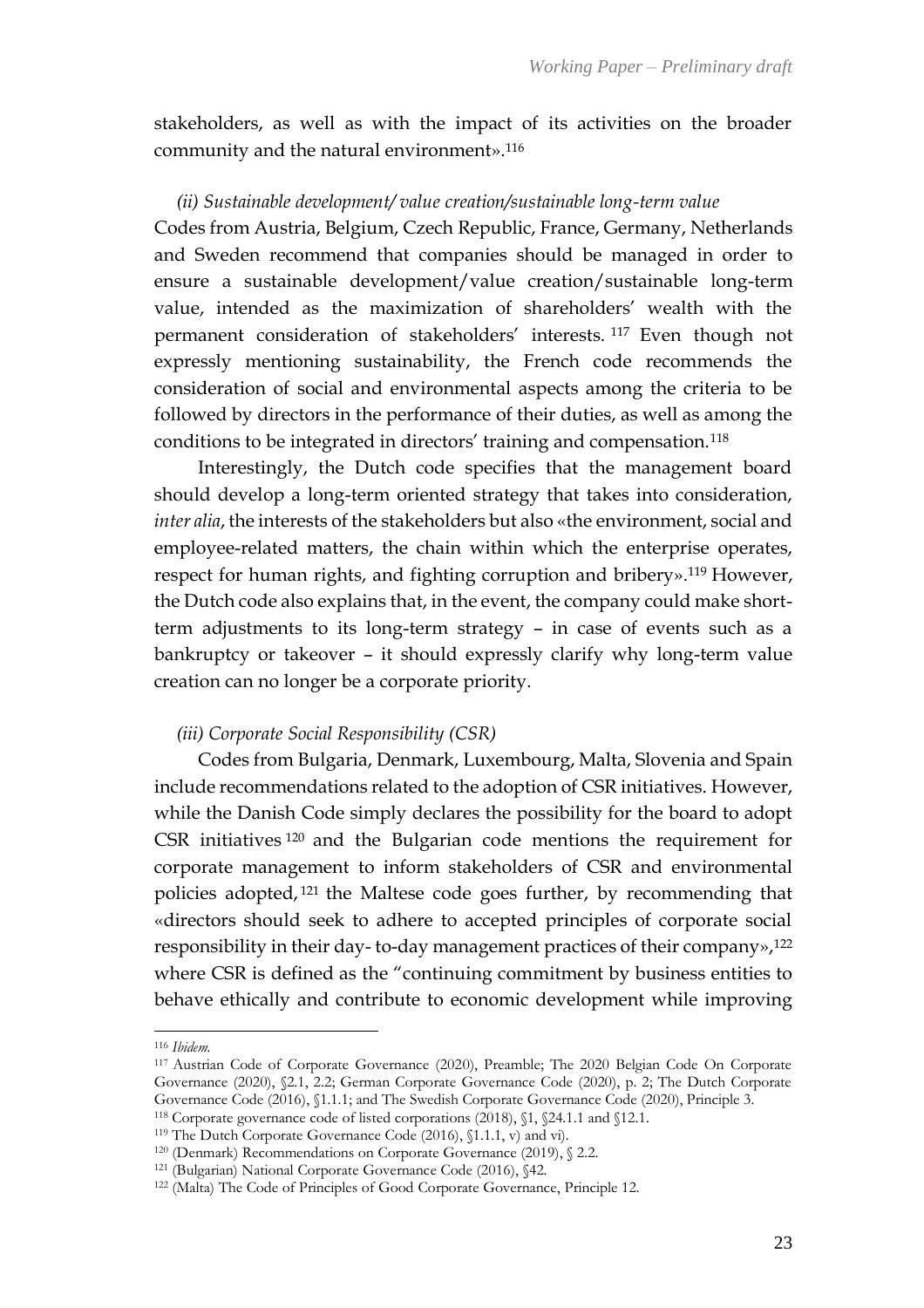the quality of life of the work force and their families as well as of the local community and society at large». In such a context, listed companies are encouraged to: (i) adopt «initiatives aimed at augmenting investment in human capital, health and safety issues, and managing change, while adopting environmentally responsible practices related mainly to the management of natural resources used in the production process», (ii) «act as corporate citizens in the local community and work closely with suppliers, customers, employees and public authorities», and (iii) «go through material relating to the theme of corporate social responsibility and keep abreast with initiatives being taken in the local and international scenario». <sup>123</sup>

Codes from Luxembourg and Spain even recommend the definition of a corporate social responsibility policy in order to integrate CSR aspects into corporate strategy, that should be adequately published and on which a periodic report should be issued by the company. <sup>124</sup> The Spanish code describes in detail the minimum content of the environmental and CSR policies, that should include at least: « (a) the principles, commitments, objectives and strategy regarding shareholders, employees, clients, suppliers, social welfare issues, the environment, diversity, fiscal responsibility, respect for human rights and the prevention of corruption and other illegal conducts; (b) the methods or systems for monitoring compliance with policies, associated risks and their management; (c) the mechanisms for supervising non-financial risk, including that related to ethical aspects and business conduct; (d) channels for stakeholder communication, participation and dialogue; and (e) responsible communication practices that prevent the manipulation of information and protect the company's honour and integrity». <sup>125</sup> As to reporting, the Luxembourg code recommends that the company publishes CSR performance indicators applicable to its business activities, and provide a list of possible relevant indicators to be measured (workforce, staff training, safety, absenteeism, gender balance, subcontracting and relations with suppliers, energy consumption, water consumption, waste treatment, CO2 emissions, adaptation to the consequences of climate change, measures taken to preserve or develop biodiversity).<sup>126</sup>

*(iv) Stakeholders*

<sup>123</sup> (Malta) The Code of Principles of Good Corporate Governance, Supporting Principles under Principle 12.

<sup>124</sup> The X Principles of Corporate Governance of the Luxembourg Stock Exchange (2017), Principle 9; and (Spain) Good Governance Code of Listed Companies (2020), III.3.5.

<sup>125</sup> (Spain) Good Governance Code of Listed Companies (2020), III.3.5.

<sup>126</sup> The X Principles of Corporate Governance of the Luxembourg Stock Exchange (2017), Guideline under Recommendation 9.4.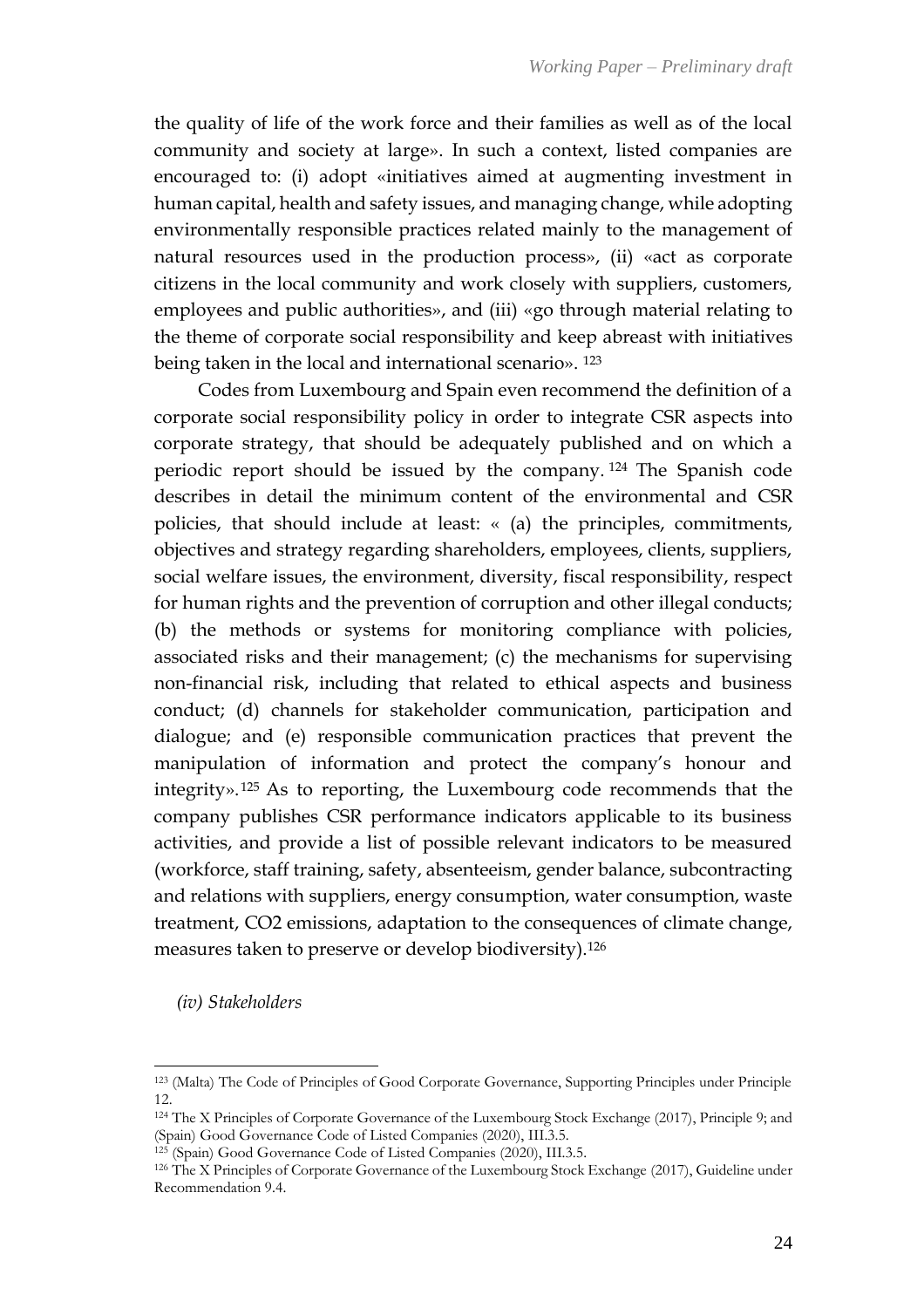Codes from Bulgaria, Croatia, Lithuania, Slovakia and Slovenia also include an entire chapter prescribing the duties of the company towards its stakeholders (see the section below).

### **c. Stakeholders**

Employees and other stakeholders are recognized by the OECD Code as important contributors to the long-term success and performance of the company. <sup>127</sup> Chapter 4 of the OECD Code is entirely devoted to the stakeholder issue and defines stakeholders as the «different resource providers including investors, employees, creditors, customers and suppliers, and other (stakeholders)». In the revision process from the 2004 version to the current version of the code, the chapter has not been altered, except for some minor changes,<sup>128</sup> such as the reference to OECD Guidelines for Multinational Enterprises for due diligence procedure,<sup>129</sup> the activation, by many countries, of National Contact Points were to bring cases of violation of such guidelines, <sup>130</sup> and the reference to the recognition - by international conventions and national norms – of the rights of employees to information, consultation and negotiation.<sup>131</sup>

As for the other sections of the chapter – that have been left untouched – the OECD Code requires that companies recognize the rights of stakeholders established by law (e.g. labour, business, commercial, environmental, and insolvency laws) or through mutual agreements, as well as to allow stakeholders to freely communicate and obtain redress for the violation of their rights and for any unethical and illegal practices by corporate officers to the board or to the competent public authorities.<sup>132</sup> Moreover, the activation of mechanisms for stakeholder – especially employee - participation is encouraged, provided that sufficient and reliable information is accessible on a timely and regular basis. <sup>133</sup> The code provides also some examples of mechanisms for employee participation, such as the employee representation on boards and governance processes allowing employees to share their view on the most relevant decisions.<sup>134</sup> Finally, Chapter VI on the responsibilities of

<sup>127</sup> OECD Corporate Governance Code (2015), 9.

<sup>128</sup> See Trade Union Advisory Committee (TUAC) Secretariat, The review process of the

OECD Principles of Corporate Governance, 24 September 2015.

<sup>129</sup> OECD Corporate Governance Code (2015), IV. A.

<sup>130</sup> OECD Corporate Governance Code (2015), IV. E.

<sup>131</sup> OECD Corporate Governance Code (2015), IV. C.

<sup>132</sup> OECD Corporate Governance Code (2015), IV. A, B, E.

<sup>133</sup> OECD Corporate Governance Code (2015), IV. C, D.

<sup>134</sup> OECD Corporate Governance Code (2015), IV. C.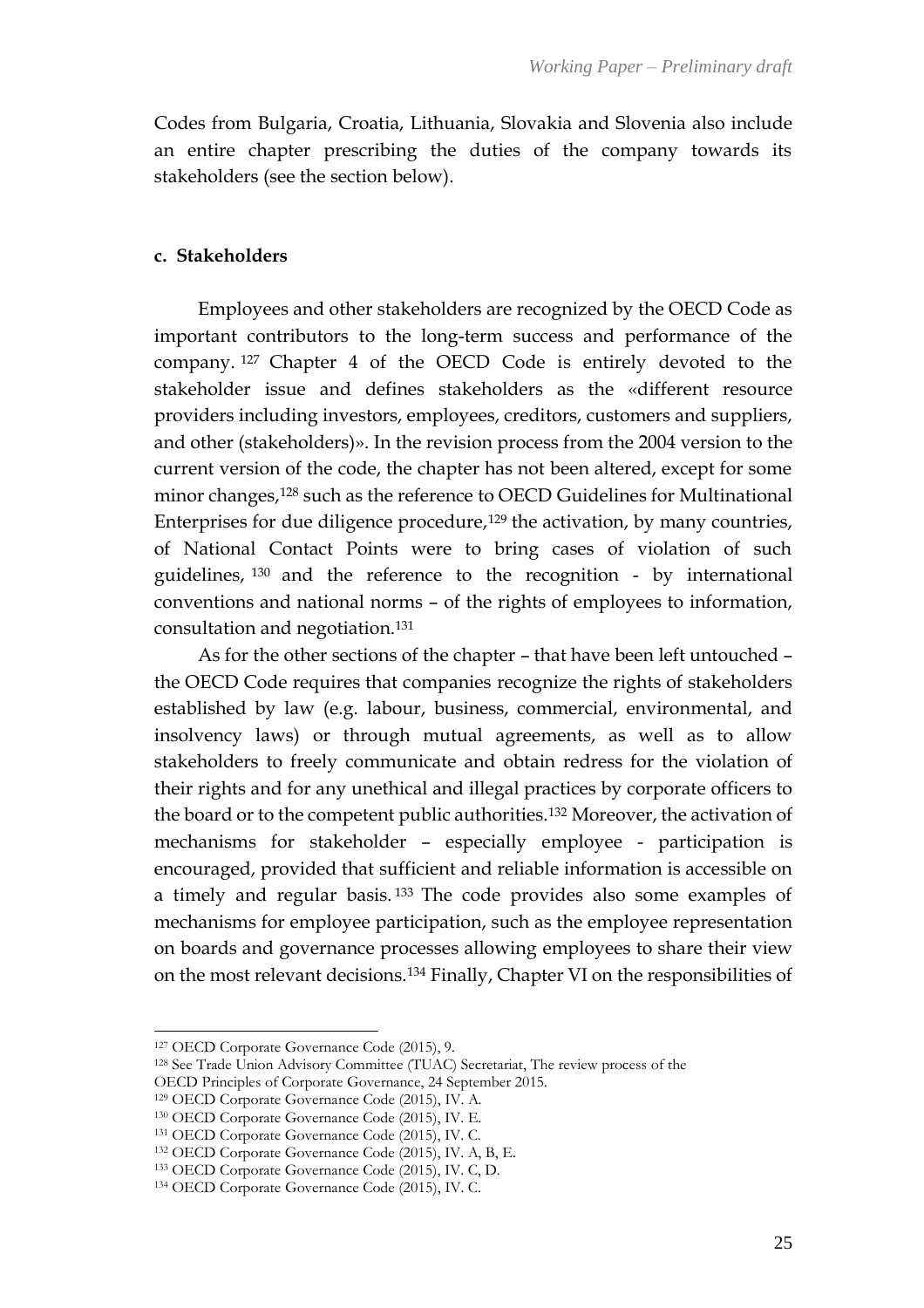the board requires that the board takes into account stakeholder interest in its decisions<sup>135</sup>

The UK Code does not broadly address stakeholder interests, nor provide a definition of 'stakeholder'. The Code mentions such concept only in Principle D - requiring the board to ensure stakeholder engagement and participation - and Provision 5 - requiring that the board discloses in the annual report how stakeholders' interests have been considered in board decision-making and that employees are involved through one or a combination of three methods (the appointment of a director from the workforce, the creation of a formal workforce advisory panel, and the designation of a non-executive officer).

In relation to the EU, our study found that 20 (Belgium, Bulgaria, Croatia, Czech Republic, Denmark, France, Germany, Greece, Hungary, Italy, Lithuania, Luxembourg, Malta, Netherlands, Portugal, Romania, Slovakia, Slovenia, Spain, Sweden) out of 27 corporate governance codes mention stakeholders, out of which 12 (Bulgaria, Croatia, Czech Republic, Greece, Lithuania, Luxembourg, Malta, Netherlands, Slovakia, Slovenia and Spain) also include a more or less detailed definition of what a 'stakeholder' is. On the contrary, codes from Austria, the Republic of Cyprus, Estonia, Finlandia, Ireland, Latvia and Poland do not include any reference to the concept of 'stakeholder'.

Most of the definitions provided (Greece, Lithuania, Luxembourg, Malta, Netherlands, and Slovakia) recall the OECD Code definition of stakeholders, just mentioning the list of interest groups that could fall into the definition (employees, clients, investors, suppliers, local community, and regulators). Interestingly, the Spanish Code mentions, in addition to traditional stakeholder categories, also the concept of «impact» of company «activities on the broader community and the natural environment».<sup>136</sup>

The definitions included in the Bulgaria and Dutch codes do not only include a list of interested parties and groups but also generally refer to the concept of reciprocal, direct and indirect, "influence" between the company and such groups. <sup>137</sup> The same concept also recurs in the Czech code, that define stakeholders as "those whose interests are o are going to be influenced by the company". Similarly, the Croatian Code refers to the concept of "direct and indirect risks in relation to the company and with regard to the company".<sup>138</sup>

<sup>135</sup> OECD Corporate Governance Code (2015), VI C.

<sup>136</sup> (repres Good Governance Code of Listed Companies (2020), Recommendation 12.

<sup>137</sup> (Bulgarian) National Corporate Governance Code (2016), §38; The Dutch Corporate Governance Code (2016), p. 8.

<sup>138</sup> (Croatian) Corporate Governance Code (2019), p. 23.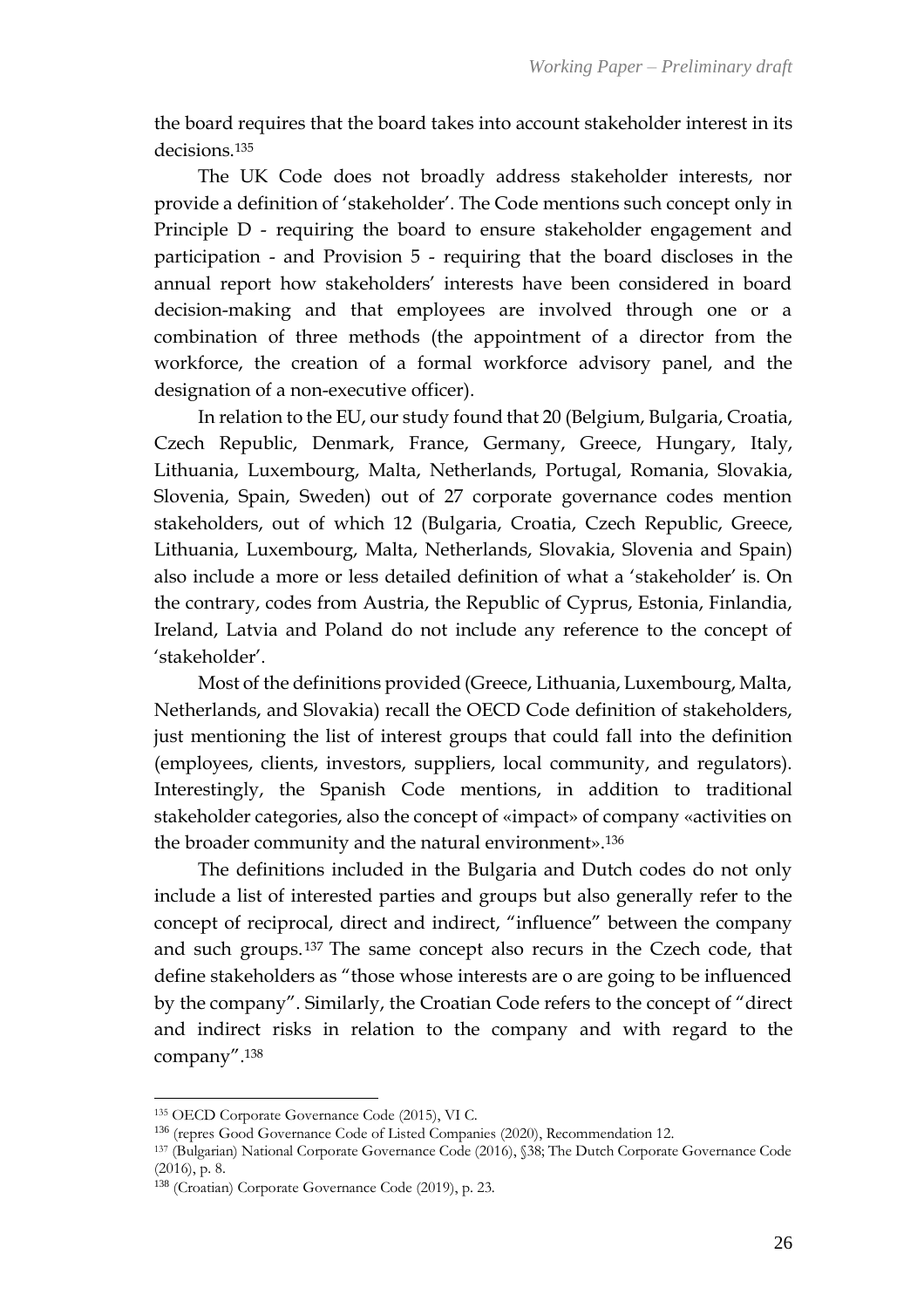On the contrary, Slovenian approach to the concept of "stakeholders" (defined as «interest groups that contribute, either voluntarily or involuntarily, to the ability and activities of companies to create added value, and are therefore also the vehicle of potential gains and risks undertaken by the company»)<sup>139</sup> reveals a company-centric approach, as it seems only to consider the influence of "interest groups" on the success of the company, and not the negative/positive impact the corporate activities could produce on them.

Codes from Bulgaria, Croatia, Lithuania, Slovakia and Slovenia include an entire chapter prescribing the duties of the company towards its stakeholders. Such inclusion is sometimes clearly justified by specifying that stakeholders take over certain direct or indirect risks in relation to the company and with regard to the company,140or that they contribute to the building of competitive and profitable companies<sup>141</sup> as «vehicle of potential gains and risks undertaken by the company».<sup>142</sup> On the long-term, the success of the corporation is therefore considered strictly aligned with stakeholders' interests.<sup>143</sup>

In particular, the company is required to: (1) identify the stakeholders who are in the position to influence and impact on company's sustainable development, <sup>144</sup> (2) comply with existing laws protecting stakeholders' rights,<sup>145</sup> (3) ensure transparency and access to information through constant dialogue and non-financial disclosure, <sup>146</sup> (4) ensure that stakeholders can freely communicate their concerns about illegal or unethical practices to the board,<sup>147</sup> (5) promote stakeholder participation in corporate decisions (such as employee participation in certain key decisions and/or in company's share capital, creditor involvement in governance in the context of the company's insolvency etc.),<sup>148</sup> (6) report on its relationships with stakeholders.<sup>149</sup>

<sup>139</sup> Slovenian Corporate Governance Code for Listed Companies (2016), p. 7.

<sup>140</sup> (Croatian) Corporate Governance Code (2019), p. 23.

<sup>141</sup> Corporate Governance Code for Slovakia (2016), p. 17.

<sup>142</sup> Slovenian Corporate Governance Code for Listed Companies (2016), p. 7.

<sup>143</sup> Corporate Governance Code for Slovakia (2016), p. 17.

<sup>144</sup> (Bulgarian) National Corporate Governance Code (2016), §38.

<sup>145</sup> (Bulgarian) National Corporate Governance Code (2016), §39; The (Lithuanian) Corporate Governance Code for the Companies Listed on NASDAQ OMX Vilnius (2010), Principe 9.1.; (Croatian) Corporate Governance Code (2019), p. 23; Corporate Governance Code for Slovakia (2016), p. 17.

<sup>146</sup> (Bulgarian) National Corporate Governance Code (2016), §42-43, (Czech) Corporate Governance Code based on the OECD Principles (2004), p.18; The (Lithuanian) Corporate Governance Code for the Companies Listed on NASDAQ OMX Vilnius (2010), Principle 9.3; Slovenian Corporate Governance Code For Listed Companies (2016), p. 8; The (Maltese) Code Of Principles Of Good Corporate Governance, Principle 4.

<sup>147</sup> Corporate Governance Code for Slovakia (2016), p. 18, (Czech) Corporate Governance Code based on the OECD Principles (2004), p.18

<sup>148</sup> The (Lithuanian) Corporate Governance Code for the Companies Listed on NASDAQ OMX Vilnius (2010), Principle 9.2, Corporate Governance Code for Slovakia (2016), p. 17.; Slovenian Corporate Governance Code for Listed Companies (2016), p. 8.

<sup>149</sup> Slovenian Corporate Governance Code for Listed Companies (2016), p. 8.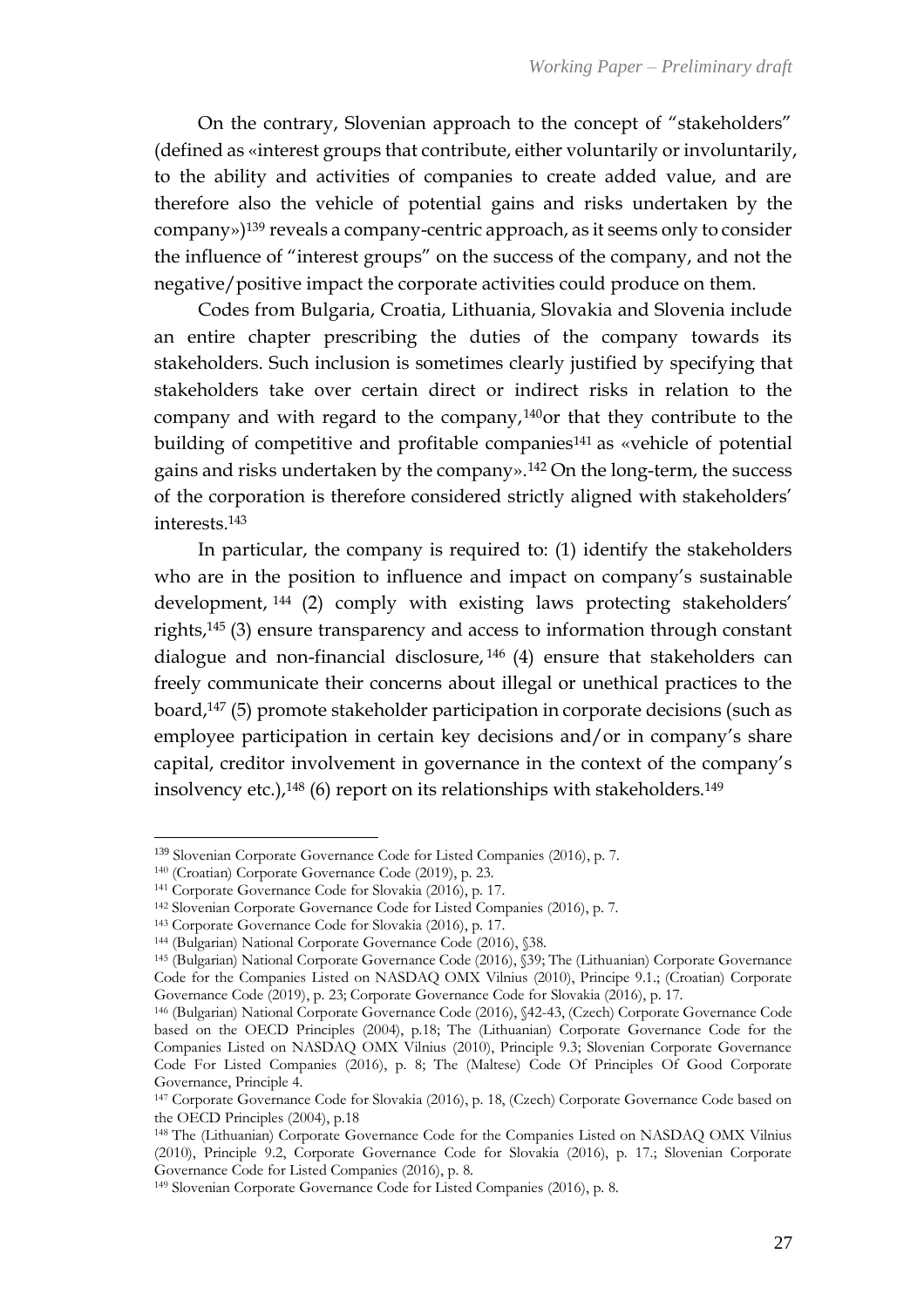In addition to legal obligations, some codes also recommend, in line with the OECD Code, that companies comply with the UN Guiding Principles on Business and Human Rights or the OECD Guidelines for Multinational Enterprises. <sup>150</sup> However, such reference is not frequently made, and even where it is recommended that stakeholders' interests should be taken into consideration by the company, we noticed that, generally, shareholder value maximization is still strongly prioritized over stakeholder interests. The Slovenian code, for instance, states that «the management and supervisory boards are obliged to act exclusively in the best interest of the company irrespective of the will or wishes of individual shareholders and other stakeholders» and that «the boards act exclusively at their own discretion in the interest of the company and do not communicate with individual shareholders and other stakeholders about their decisions».<sup>151</sup> Similarly, the Greek code requires that «in discharging its role, the board should take into account the interests of key stakeholders such as employees, clients, creditors, and the communities in which the company operates so long as this does not go against the company's interests».<sup>152</sup>

In general, stakeholders' interests seem to be taken into consideration, not as a core value based on ethical and social/environmental concerns and distinct from the company's interests, but as a sort of risk factor that should be taken into account in order not to endangered shareholder value on the longterm.

#### **d. Employees**

As mentioned above, the OECD Code includes many provisions addressing stakeholder interests. As to employees, the enforcement of mechanisms allowing employee participation should be ensured by the access to information and training for employee representatives.<sup>153</sup> As to individual employees, the Code does not include particular provisions, except for the need to ensure a free communication of unethical/illicit conduct by corporate officers.<sup>154</sup>

Similarly, the UK Code recommends the strengthening of employee engagement, requiring, as already mentioned, the adoption of one or a combination of three specific methods (a director appointed from the

<sup>150</sup> Corporate Governance Code for Slovakia (2016), p. 17.

<sup>151</sup> Slovenian Corporate Governance Code for Listed Companies (2016), p. 10.

<sup>152</sup> Hellenic Corporate Governance Code for Listed Companies (2013), p. 30.

<sup>153</sup> OECD Code (2015), VI.G.

<sup>154</sup> OECD Code (2015), IV.D.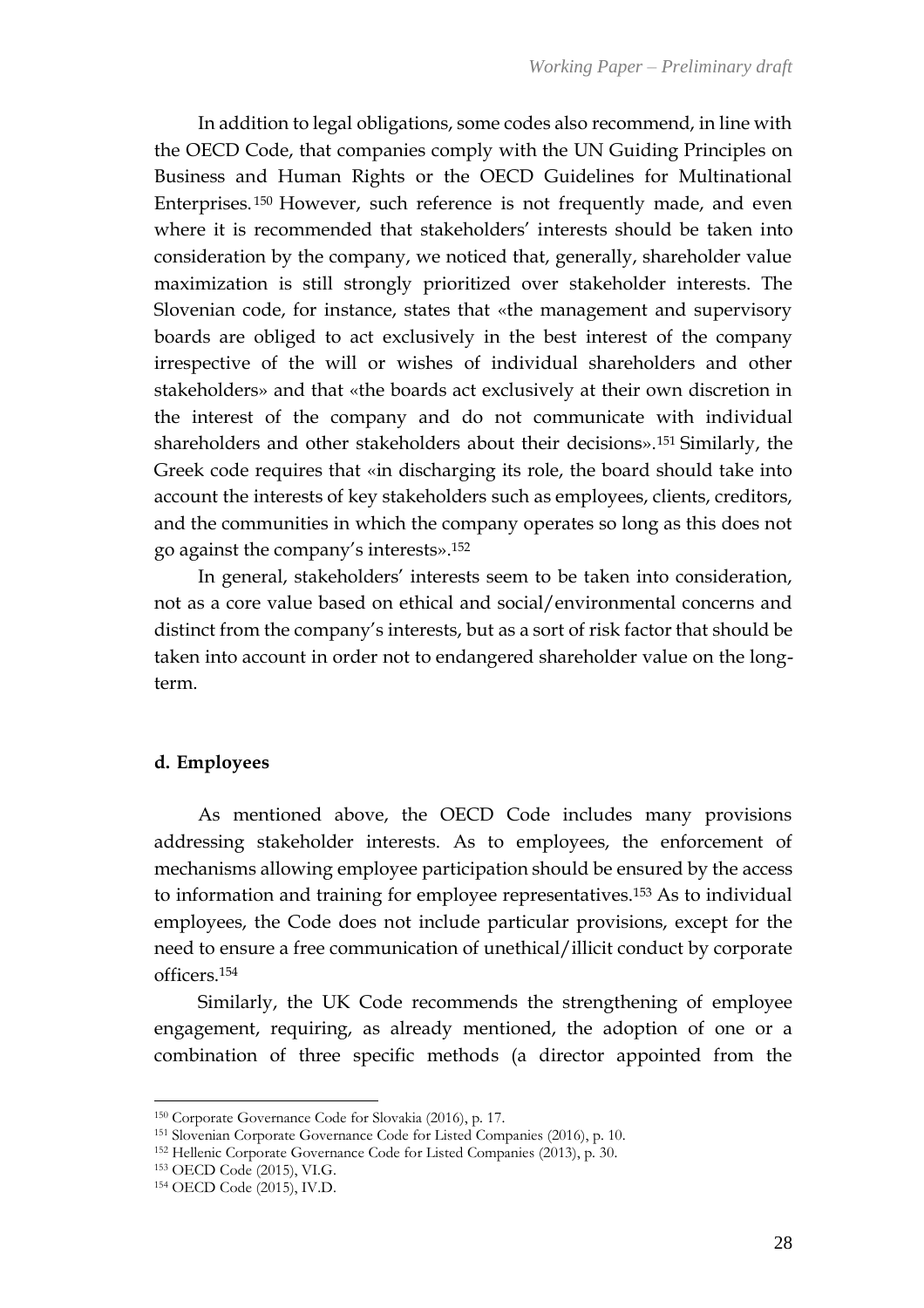workforce; a formal workforce advisory panel; a designated non-executive director).<sup>155</sup> Moreover, the Code recommends – similarly to the OECD Code – that some procedures should be established, allowing employees to raise concerns to the board anonymously.

As to the EU, the role of employee engagement is mentioned in a more or less detailed way in corporate governance codes depending on the institutional framework of each Member State, especially in relation to the obligation for companies of a certain size to ensure employee representation in the board.<sup>156</sup> Except for codes from Croatia, Poland, Ireland and Portugal,<sup>157</sup> all other corporate governance codes from countries which recognized some kind of employee representation at the board-level mention employees' right/interests among their principles/recommendations. In addition, some countries with no legislation or other arrangements providing for board-level representation<sup>158</sup> mention employees' rights or interests in their codes of corporate governance. On the contrary, corporate governance codes from Belgium, Bulgaria, Cyprus, Estonia, Italy and Romania – countries which do not provide employee board representation – do not make specific recommendations in relation to employee rights/interests.

In addition to representation in the board, some codes require that appropriate training,<sup>159</sup> consultation, communication and reporting tools,<sup>160</sup> information, $161$  and remuneration $162$  are ensured by the company.

As also provided by Directive 2014/95/EU on disclosure non-financial and diversity information, some corporate governance codes<sup>163</sup> require that

<sup>155</sup> UK Code (2018), Provision 5.

<sup>156</sup> This is the case for Austria, Croatia, Czech Republic, Germany, Denmark, Finland, France, Hungary, Luxembourg, Netherlands, Poland, Sweden, Slovenia, Slovak Republic, Spain, Greece, Ireland and Portugal. See Conchon, A., Board-level employee representation rights in Europe. Facts and trends. Report 121, ETUI (2011). See also https://www.worker-participation.eu/National-Industrial-Relations/Across-Europe/Board-level-Representation2 .

<sup>157</sup> It should be noted that - in relation to Poland, Ireland and Portugal - board level representation is limited to some state-owned or municipally-owned companies.

<sup>158</sup> Latvia, Lithuania, Malta.

<sup>159</sup> Corporate Governance Code for Slovakia (2016), p. 27; The (Maltese) Code of Principles Of Good Corporate Governance, Principle 6.

<sup>160</sup> German Corporate Governance Code (2019), Recommendation A.2; The Dutch Corporate Governance Code (2016), §2.6.1.; Corporate Governance Code for Slovakia (2016), p. 18; (Lithuanian) The Corporate Governance Code for the Companies Listed on NASDAQ OMX Vilnius (2010), §9.2.

<sup>161</sup> (Latvian) Principles of Corporate Governance and Recommendations on Their Implementation (2010), §10.1

<sup>&</sup>lt;sup>162</sup> In particular, the annual remuneration policy should compare the compensation of the board of directors and managing director to the development of the average remuneration of employees, and the remuneration policy should specify how the terms and conditions of the company's employees' salaries and employment relationships have been taken into account. See Finnish Corporate Governance Code 2020 (2020), p. 68; Hellenic Corporate Governance Code for Listed Companies, p. 32; Corporate governance code of listed corporations (2018), § 24.3.3.

<sup>163</sup> (Hungarian) Corporate Governance Recommendations, 2018, § 1.6.1; Slovenian Corporate Governance Code For Listed Companies (2016), §29.2; Corporate Governance Code for Slovakia (2016), p. 21;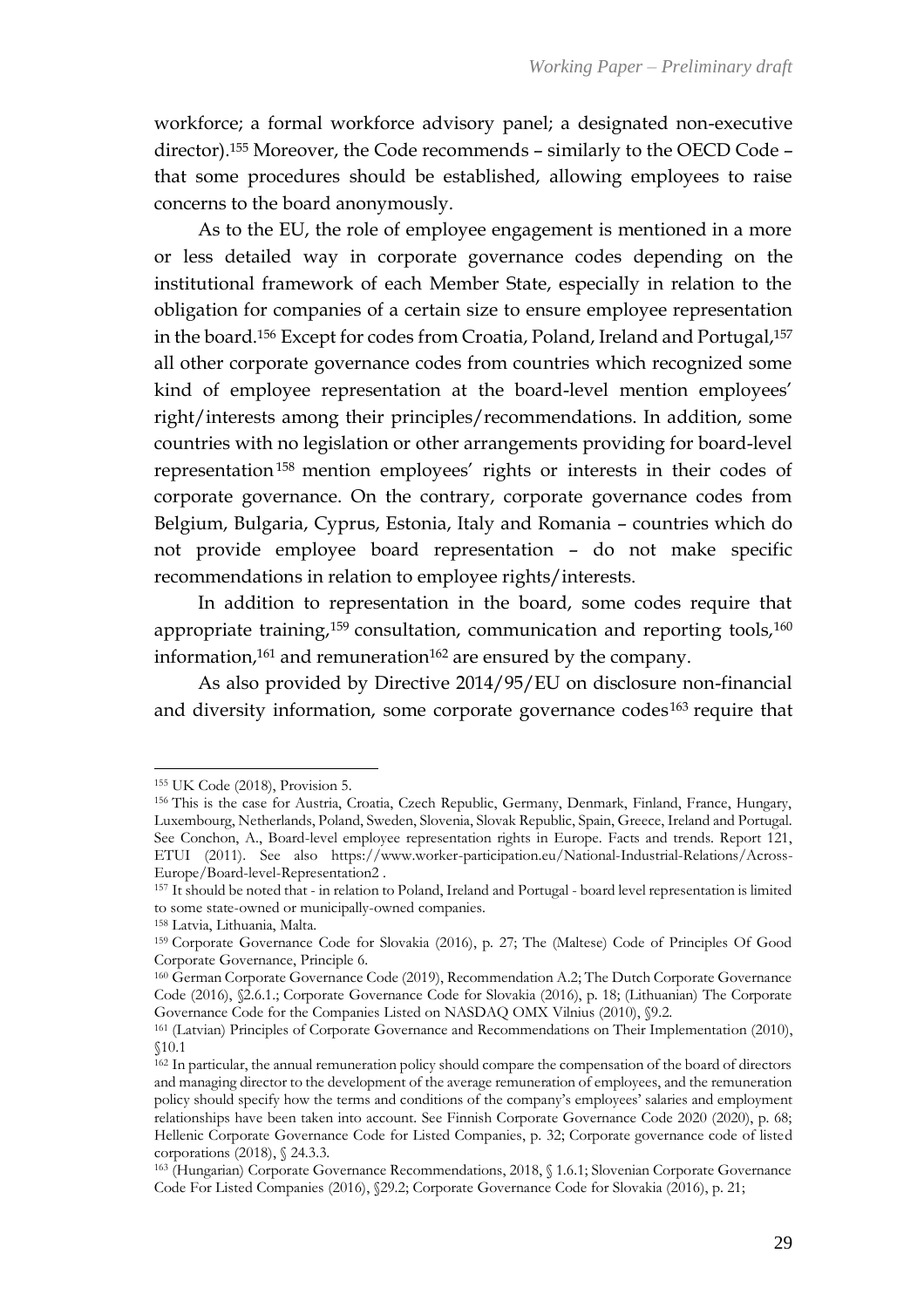companies annually publish a non-financial/sustainability report, including also relevant information on employees.

# **e. Gender diversity**

The OECD Code refers to gender diversity in Chapter VI, in relation to the board assessment of diversity requirements. In particular, the code invites countries to include mechanisms (such as board quotas, disclosure requirements, voluntary targets etc.) to enhance gender diversity on boards and in senior management.<sup>164</sup>

Principle J under the UK Code recommends that board election practices should promote gender diversity, alongside diversity of ethnic background, cognitive and personal strengths. <sup>165</sup> The annual reports should include a section concerning how the policy on diversity and inclusion has been implemented by the nomination policy.<sup>166</sup>

As to the EU, even though in 2012 the EU Commission submitted a proposal for a Directive on improving the gender balance on corporate boards<sup>167</sup> - which sets a minimum of 40% of non-executive members of the under-represented sex on company boards – a qualified majority has not been reached in the Council notwithstanding the Parliament strongly supported the introduction of the directive. However, the necessity for an EU intervention to foster gender equality in corporate boards <sup>168</sup> remains strong, especially considered that, according to a report recently published by the EU Commission, over the period 2016-2018, women's average pay is about 16 % lower than that of men and only 6.3 % of CEO positions in major publicly listed companies in the EU were held by women.

Our analysis found that 17 out of 27 of the EU corporate governance codes (codes from Austria, Belgium, Cyprus, Czech Republic, Denmark, Finland, France, Germany, Hungary, Italy, Luxembourg, Netherlands, Poland, Portugal, Romania, Slovenia, Spain, Sweden) recommend that board composition should appropriately represent both genders.

<sup>164</sup> OECD Code (2015), VI.E.4.

<sup>165</sup> UK Code (2018), Principle J.

<sup>166</sup> UK Code (2018), Provision 23.

<sup>167</sup> Proposal for a Directive of the European Parliament and of the Council on improving the gender balance among non-executive directors of companies listed on stock exchanges and related measures, COM(2012)614 final, available at [https://eur](https://eur-lex.europa.eu/LexUriServ/LexUriServ.do?uri=COM:2012:0614:FIN:en:PDF)[lex.europa.eu/LexUriServ/LexUriServ.do?uri=COM:2012:0614:FIN:en:PDF.](https://eur-lex.europa.eu/LexUriServ/LexUriServ.do?uri=COM:2012:0614:FIN:en:PDF)

<sup>168</sup> EU Commission, 2019 Report on equality between women and men in the EU, [https://ec.europa.eu/info/sites/info/files/aid\\_development\\_cooperation\\_fundamental\\_rights/annual\\_re](https://ec.europa.eu/info/sites/info/files/aid_development_cooperation_fundamental_rights/annual_report_ge_2019_en_1.pdf) [port\\_ge\\_2019\\_en\\_1.pdf.](https://ec.europa.eu/info/sites/info/files/aid_development_cooperation_fundamental_rights/annual_report_ge_2019_en_1.pdf)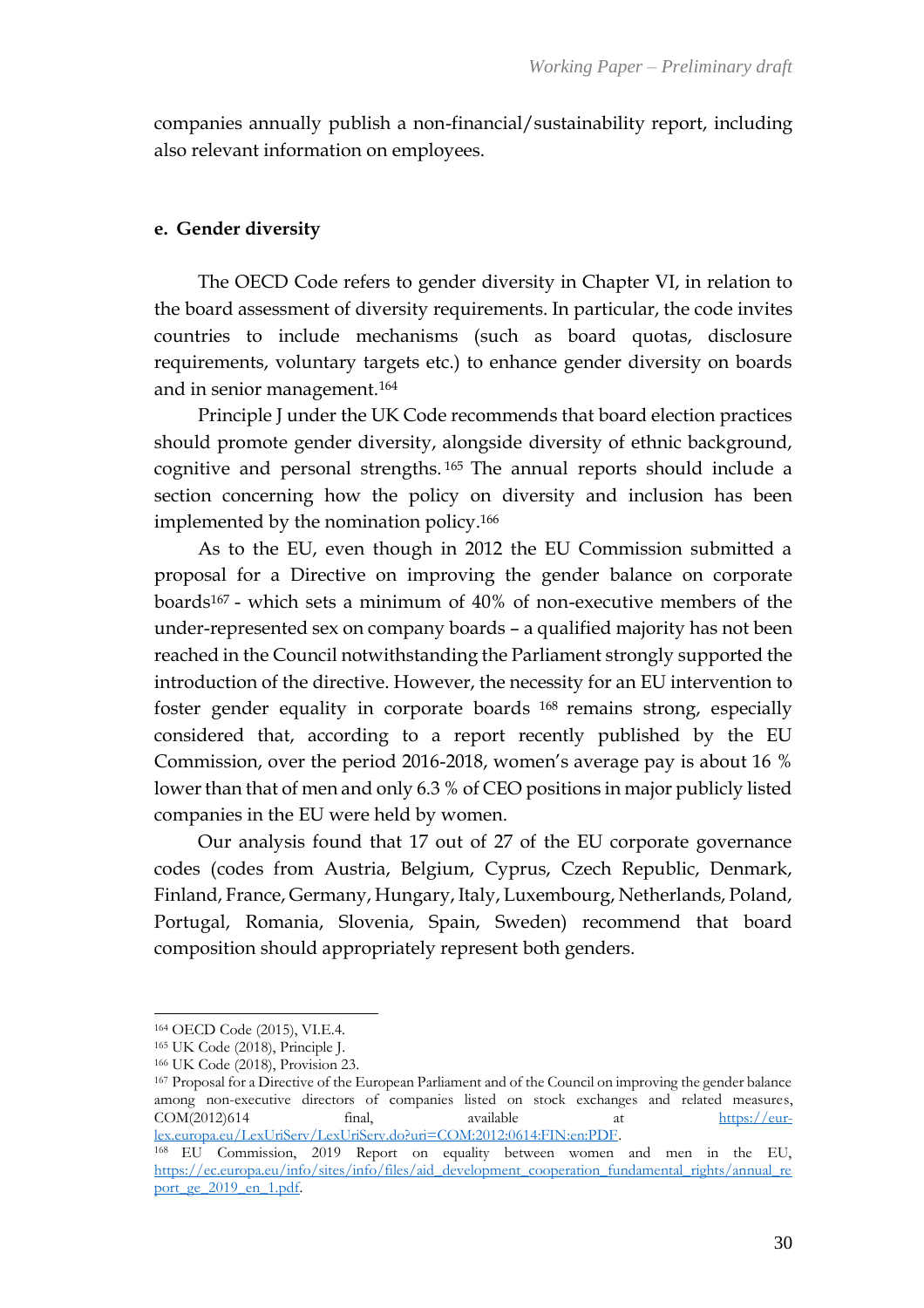However, only the Austrian, Dutch, German, Italian and Spanish codes specify a mandatory minimum percentage for the representation of the female gender in the board. The Italian code requires that at least 1/3 of board members<sup>169</sup> consist of representatives from the least represented gender.<sup>170</sup> The Austrian code requires that the supervisory board should be made up of at least 30% women and 30% men, provided the supervisory board consists of at least six members, and the employee representatives should comprise at least 20% female and male employees each.<sup>171</sup> In the Dutch code a reference is made to the legal requirement of at least 30% of male/female diversity in the management board and the supervisory board lapsed as of 1 January 2016.<sup>172</sup> Similarly, the German code <sup>173</sup> requires that the composition of the supervisory board should comply with the legal 30% female quota requirement. Finally, the Spanish Code recommends that female directors represent at least 40% of the total number of members by 2022.<sup>174</sup>

#### **f. Sustainability/CSR committee**

The OECD Code does not address the establishment of a CSR/sustainability committee but suggests introducing an ethics committee to which unethical/illicit conduct should be reported.<sup>175</sup> The UK Code, as well, does not address the issue among its provisions.

Amongst the analyzed codes, only the Luxembourg, Danish and Spanish corporate governance codes suggest that companies could assign corporate social responsibility functions to a pre-existing committee (such as the audit or nomination committee) or to an ad hoc corporate governance and social responsibility committee. <sup>176</sup> The Spanish code recommends that such committee should, *inter alia*,

 $\leftarrow$  [...]

<sup>&</sup>lt;sup>169</sup> In Italy, even though both one-tier and two-tier governance models are accepted and can be adopted by companies, the prevailing corporate governance structure is the so-called 'traditional' structure, composed by a board of directors (*consiglio di amministrazione*) and a board of statutory auditors (*collegio sindacale*), both appointed by the shareholders' meeting. See Melis, Andrea, Corporate Governance in Italy. Corporate Governance: An International Review, Vol. 8, No. 4, October 2000. Available at SSRN: https://ssrn.com/abstract=238590.

<sup>170</sup> (Italian) Corporate Governance Code (2020), Recommendation 8.

<sup>171</sup> Austrian Code of Corporate Governance (2020), §52.

<sup>172</sup> The Dutch Corporate Governance Code (2016), §2.1.5.

<sup>173</sup> German Corporate Governance Code (2020), Principle 11.

<sup>174</sup> (Spanish) Good Governance Code of Listed Companies (2020), p. 27.

<sup>175</sup> OECD Code (2015), VI. 6.

<sup>176</sup> (Spanish) Good Governance Code of Listed Companies (2020), Recommendation 53; The X Principles of Corporate Governance of the Luxembourg Stock Exchange (2017), Recommendation 9.3, Guideline 2; (Denmark) Recommendations on Corporate Governance (2019), p. 22.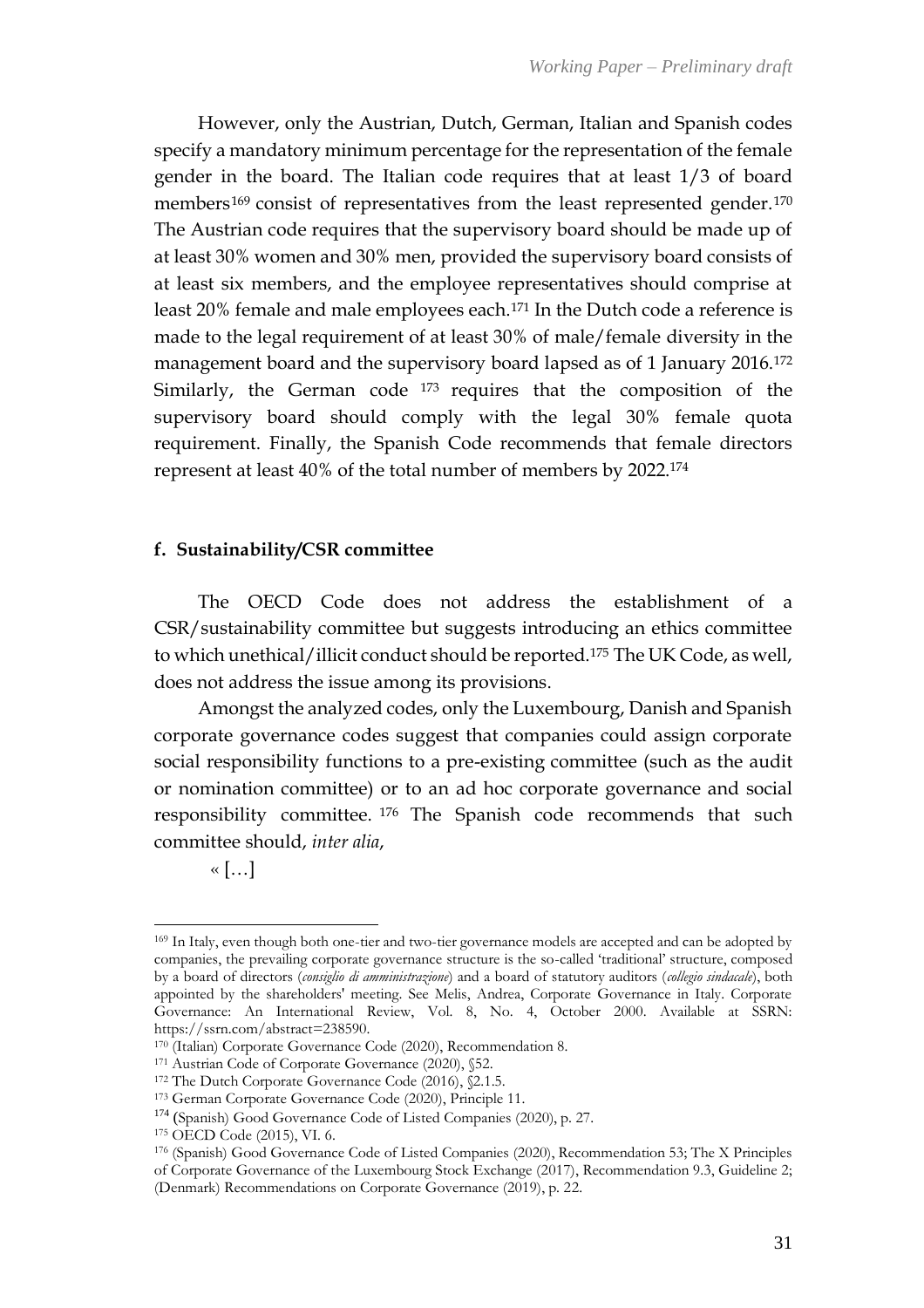b) Monitor the implementation of the general policy regarding the disclosure of economic-financial, non-financial and corporate information, as well as communication with shareholders and investors, proxy advisors and other stakeholders. Similarly, the way in which the entity communicates and relates with small and medium-sized shareholders should be monitored.

c) Periodically evaluate the effectiveness of the company's corporate governance system and environmental and social policy, to confirm that it is fulfilling its mission to promote the corporate interest and catering, as appropriate, to the legitimate interests of remaining stakeholders.

d) Ensure the company's environmental and social practices are in accordance with the established strategy and policy.

e) Monitor and evaluate the company's interaction with its stakeholder groups.».<sup>177</sup>

Outside Europe, such practice is mandated in India, where Section 135 of the Companies Act (2013) requires companies meeting specified criteria <sup>178</sup> to establish a corporate social responsibility committee consisting of at least three directors, out of which at least one director shall be an independent director. In particular, such CSR committee shall formulate and recommend to the board a CSR policy, ensuring that the company spend at least 2% of the average net profit in activities provided for in Schedule VII (such as, for example, eradicating hunger, poverty, promoting healthcare, education, gender equality, protecting the environment etc.), activities that partially overlap with the SDGs.<sup>179</sup> According to a recent study, in 2019 76% of the top 100 companies by market capitalization fully spent 2% of more on CSR activities,<sup>180</sup> which represent a striking 100 per cent increase over the last five years.

Far from introducing a similar requirement, we recommend that the express attribution of CSR-related activities to a specific – pre-existing of new – committee should be included in corporate governance codes and should become a common practice among EU companies, as this would ensure that sustainability issues are duly taken into consideration at the board level,

<sup>177</sup> (Spanish) Good Governance Code of Listed Companies (2020), Recommendation 53.

<sup>&</sup>lt;sup>178</sup> «Every company having net worth of rupees five hundred crore or more, or turnover of rupees one thousand crores or more or a net profit of rupees five crores or more during any financial year…», §135, Companies Act (2013).

<sup>179</sup> Harpreet Kaur, Achieving Sustainable Development Goals in India, in Beate Sjåfjell and Christopher M. Bruner (eds), Cambridge Handbook of Corporate Law, Corporate Governance and Sustainability (Cambridge University Press, 2020), 465.

<sup>180</sup> See KPMS, India's CSR Reporting Survey 2019, February 2020, available at [https://home.kpmg/in/en/home/insights/2020/02/india-s-csr-reporting-survey-2019.html.](https://home.kpmg/in/en/home/insights/2020/02/india-s-csr-reporting-survey-2019.html)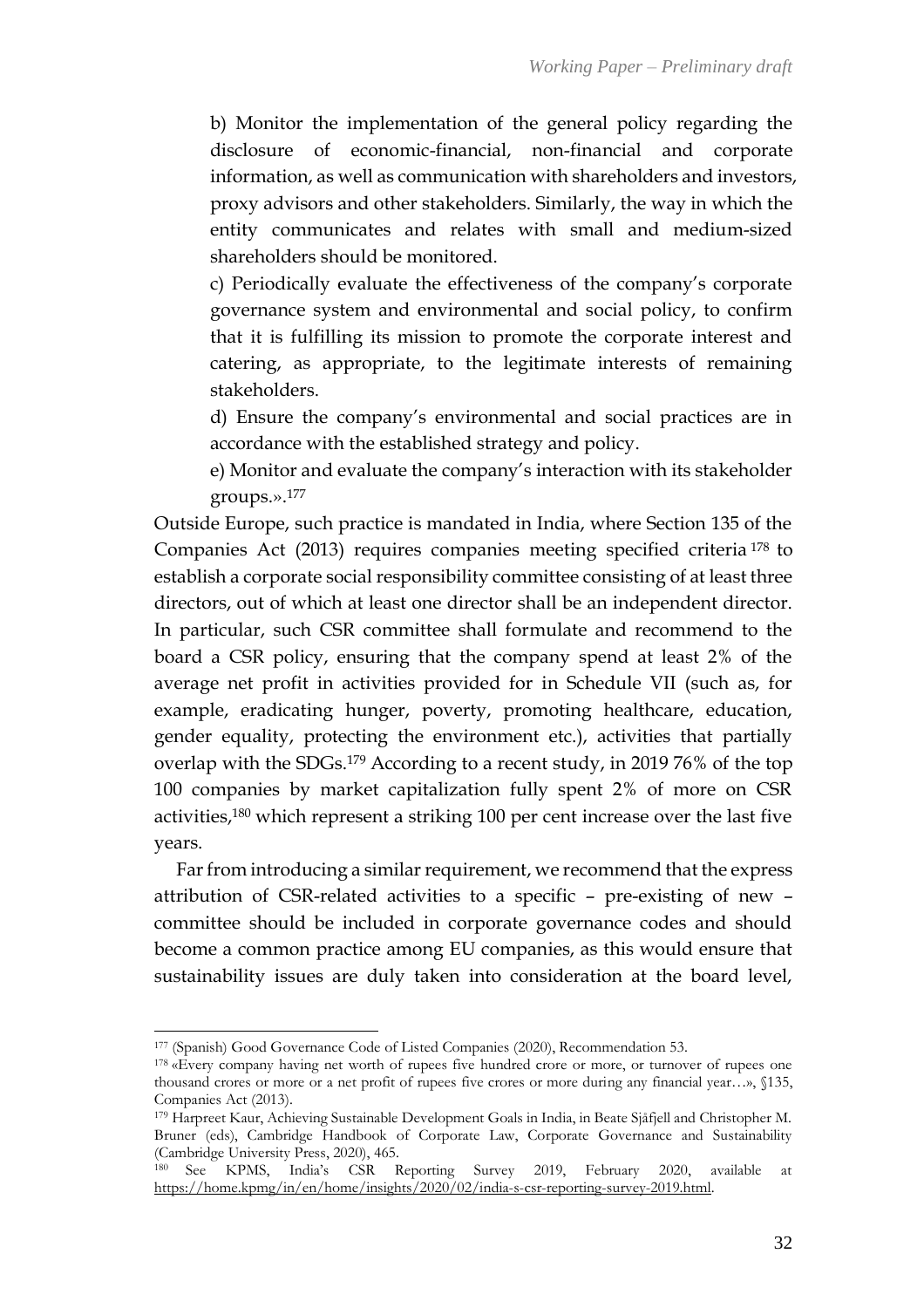especially in view of the newly introduced and upcoming legislation on nonfinancial reporting and sustainable finance (see above § 2).

#### **g. Compensation and sustainability**

The OECD Code includes some provisions concerning the alignment of compensation with long term interests, <sup>181</sup> but no provision specifically addresses the inclusion of non-financial, social or environmental criteria among those on which compensation policy should be based.

The UK Code recommends that remuneration policies and practices should be designed to support the sustainable success of the company,<sup>182</sup> and that workforce engagement has taken place in order to describe how executive compensation aligns with wider company remuneration policy.<sup>183</sup> However, similarly to the OECD code, there is no reference to non-financial factors to be considered in the design of compensation policies.

As to the EU, the Shareholder Rights Directive II states that directors' variable remuneration should be based on both financial and non-financial performance, where applicable. <sup>184</sup> However, there is no requirement in relation to what portion of variable remuneration should be linked to as to non-financial performance. As such, the introduction of a mandatory share of remuneration linked to non-financial performance is one of the main issues on which the EU commission required feedback in its consultation document on the renewed sustainable finance strategy. <sup>185</sup> Indeed, studies found a connection between sustainability-linked management board compensation and firm ESG performance, <sup>186</sup> but also a possible positive impact of between the adoption of sustainability incentives in executive remuneration and firm performance.<sup>187</sup>

<sup>181</sup> OECD Code (2015), VI. D. 4.

<sup>182</sup> UK Code (2018), Principle P.

<sup>183</sup> UK Code (2018), Provision 41.

<sup>184</sup> Directive 2007/36/EC, as amended by Directive (EU) 2017/828 as regards the encouragement of longterm shareholder engagement. See also Communication from the Commission, Guidelines on the standardised presentation of the remuneration report under Directive 2007/36/EC, as amended by Directive (EU) 2017/828 as regards the encouragement of long-term shareholder engagement.

<sup>185</sup> EU Commission, Consultation Document. Consultation on the Renewed Sustainable Finance Strategy, April 2020, Question n. 40.

<sup>186</sup> Velte, Patrick. (2016). Sustainable Management compensation and ESG performance - The German case. Problems and Perspectives in Management. 14. 10.21511/ppm.14(4).2016.02; Hong, B., Li, Z. & Minor, D. Corporate Governance and Executive Compensation for Corporate Social Responsibility. *J Bus Ethics* 136**,** 199–213 (2016).

<sup>187</sup> Abdelmotaal, H. and Abdel-Kader, M. (2016), "The use of sustainability incentives in executive remuneration contracts: Firm characteristics and impact on the shareholders' returns", Journal of Applied Accounting Research, Vol. 17 No. 3, pp. 311-330.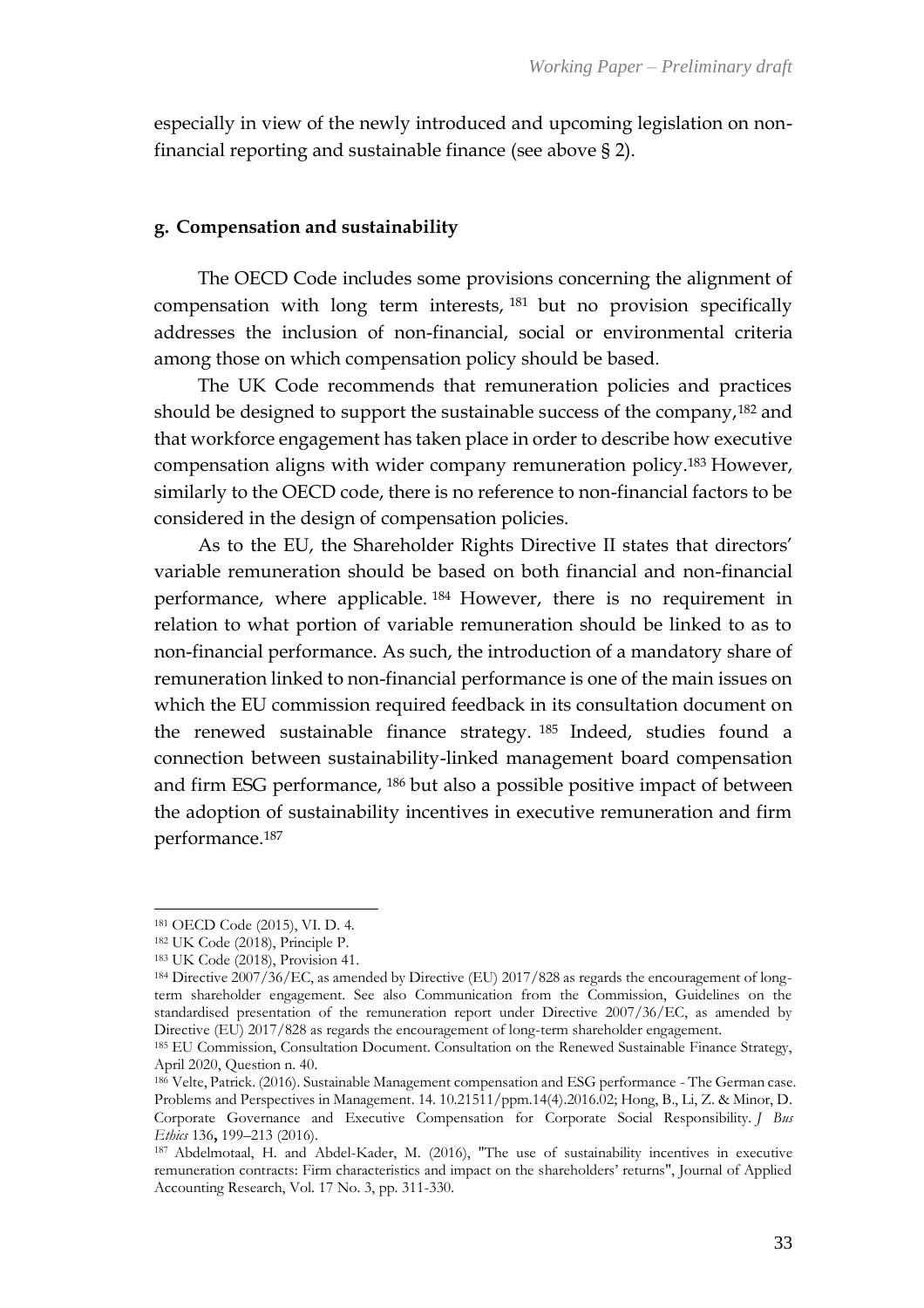Our analysis on EU codes found that only 10 out of 27 corporate governance codes (Austria, Belgium, Czech Republic, Republic of Cyprus, France, Germany, Italy, Luxembourg, Slovenia and Spain) include a reference to non-financial criteria or to sustainable value creation in the determination of compensation policy.

The Luxembourg code, for example, recommends that «the company shall define, precisely and explicitly, the quantitative and qualitative criteria linked to the CSR aspects when determining the variable part of the remuneration of members of the Executive Management». <sup>188</sup> Similarly, the French code requires that directors' compensation should incorporate «one or more criteria related to social and environmental responsibility».<sup>189</sup>

However, a direct reference to environmental and/or social impact criteria is not common among the other analyzed codes. More frequently, the reference is generically made in relation to non-financial criteria. For instance, Principle 25 of the Spanish corporate governance code requires that «variable payments to executive directors should be linked to predetermined and measurable performance criteria, including criteria of a non-financial nature, which promote the company's long-term sustainability and success», and Recommendation 58 specifies that variable remuneration items should promote the «long-term sustainability of the company and include nonfinancial criteria that are relevant for the company's long-term value creation». However, it is also specified that such criteria include, for example, «compliance with its internal rules and procedures and its risk control and management policies».

Similarly, the Italian corporate governance code requires that the compensation policy should be aligned with the pursuit of the corporate 'sustainable success, which, as mentioned before, is defined as the «creation of long-term value for the shareholders, taking into account the interests of the relevant stakeholders».<sup>190</sup>

In conclusion, the specific reference to environmental and social performance criteria is infrequent among the EU codes, which seems to confirm the lack of clarity concerning the selection and measurability of nonfinancial targets denounced in relation to the implementation of the Non-Financial Reporting Directive. 191

<sup>188</sup> The X Principles of Corporate Governance of the Luxembourg Stock Exchange (2017), Recommendation 9.3, Guideline 1.

<sup>189</sup> Corporate governance code of listed corporations (2018), § 24.1.1.

<sup>190</sup> Principle XV, Italian Corporate Governance Code (2020).

<sup>191</sup> See ESMA, Report Enforcement and regulatory activities of European enforcers in 2019 (April 2020) and Alliance for Corporate Transparency, 2019 Research Report: An analysis of the sustainability reports of 1000 companies pursuant to the EU Non-Financial Reporting Directive (February 2020).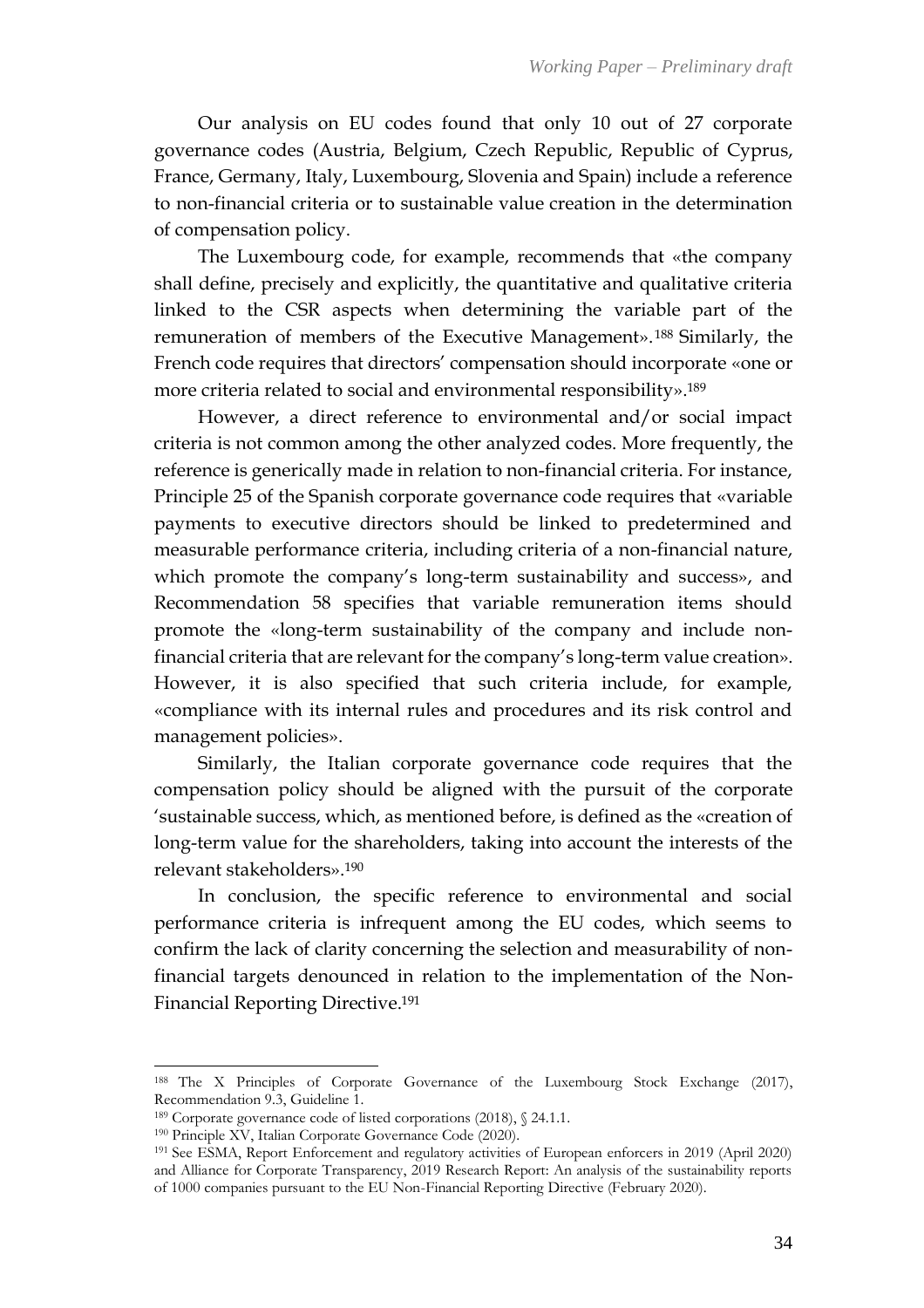#### **h. Sustainability reporting**

Chapter V of the OECD Code – addressing corporate transparency and disclosure – includes a strengthened reference to non-financial reporting compared to the previous version of the code. In particular, it encourages companies to disclose material information related to business ethics, environmental and social issues, human rights and employee issues. It also mentions the introduction – in some countries – of legal requirements concerning the disclosure of non-financial information by large companies.<sup>192</sup>

On the contrary, the UK Code does not address nonfinancial/sustainability reporting, but only mentions the duty of the board to describe in the annual report on the sustainability of the business model, without specifying if the concept of sustainability concerns only economic sustainability on the long term or also the social and environmental impact of the company.<sup>193</sup>

In the EU, the reporting requirement contained in Directive 2014/95/EU – that, as already mentioned in § 2, is going to be amended in order to facilitate sustainable financing and therefore integrate the current EU reform enacted with the launch of the Action Plan - <sup>194</sup> has also been integrated in many corporate governance codes. However, only 16 out of 27 codes (from Austria, Republic of Cyprus, Bulgaria, Czech Republic, Denmark, Estonia, Finland, Germany, Italy, Lithuania, Luxembourg, Netherlands, Slovakia, Slovenia, Spain, Sweden) recommends the reporting of non-financial information or material issues concerning stakeholders. It should be noted that some codes have not been updated recently, which could explain the lack of reference to the Directive and to the disclosure of non-financial information in general.

Some codes even went further than the Directive. The Luxembourg code, for instance, requires that the company should define a corporate social responsibility policy and that CSR aspects are integrated in its strategy.<sup>195</sup> Moreover, the code invites companies to align with the 17 Sustainable Development Goals in their reporting activities.<sup>196</sup> The Swedish code requires that companies make available on their websites the ten most recent years' sustainability reports, along with auditor's written statement concerning its

<sup>192</sup> OECD Code (2015), V.A. 1-2.

<sup>193</sup> UK Code (2018), Provision 1.

<sup>194</sup> EU Commission. Communication from the Commission to the European Parliament, the European Council, the Council, the European Central Bank, the European Economic and Social Committee and the Committee of the Regions, Action Plan: Financing Sustainable Growth, COM (2018) 97 final (March 2018). <sup>195</sup> The X Principles of Corporate Governance of the Luxembourg Stock Exchange (2017), Principle 9 and Recommendation 9.1.

<sup>196</sup> The X Principles of Corporate Governance of the Luxembourg Stock Exchange (2017), Guideline under Principle 9.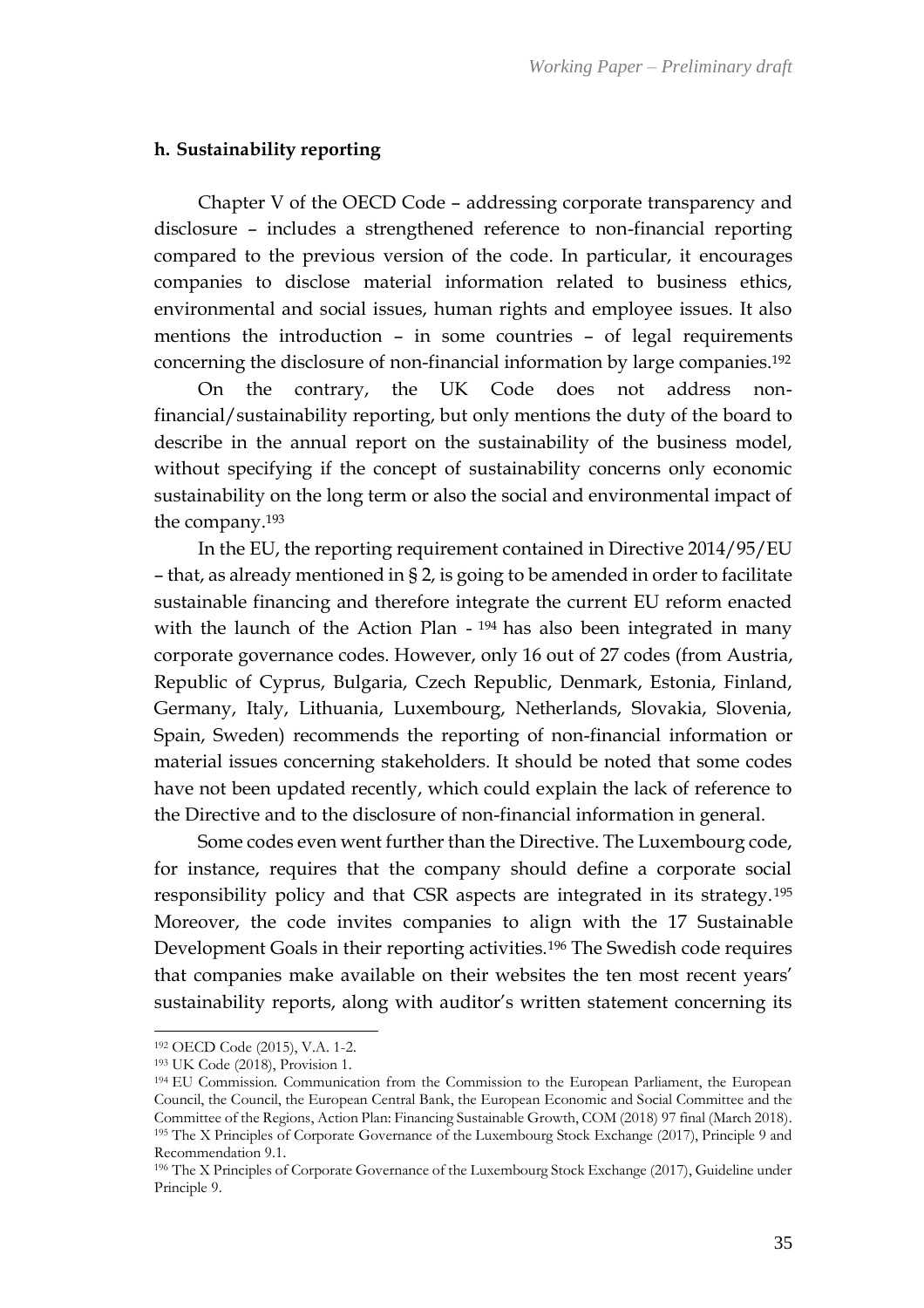assurance activities related to the sustainability report.<sup>197</sup> The Slovak code, in addition to environmental and social information, recommend the disclosure of information on political donations. <sup>198</sup> The Dutch code requires that the management board should align its strategy to a view on long-term value creation, taking into consideration – in addition to matters included in the Directive – also «the chain within which the enterprise operates». <sup>199</sup> The sustainability of the supply chain represents, by no means, one of the most critical issues in relation to corporate sustainability, even though the Non-Financial Reporting Directive does not address it directly.<sup>200</sup>

As mentioned above, sustainability reporting has been recently addressed by the EU legislator, but a revision intervention is going to be soon realized, probably requiring more precise, measurable and standardized information, as well as verification standards. Nonetheless, the express mention of such a requirement in the context of corporate governance codes would ensure the strengthening of the perceived relevance of the same.

#### **i. Ethics**

The OECD Code includes many provisions addressing ethics. In particular, Chapter VI states that «the board should apply high ethical standards» as these «are in the long term interests of the company as a means to make it credible and trustworthy».<sup>201</sup> As a consequence, the same chapter suggests that existence of a company code of ethics – usually based on professional standards and sometimes broader codes of behaviour - could help to ensure that any unethical/illicit behaviour is duly reported without fear of negative consequences. <sup>202</sup> Moreover, the OECD code encourages the establishment of ethics programs,<sup>203</sup> an audit or ethics committee to which report any concerns about unethical or illegal behaviour,<sup>204</sup> and the disclosure of policies and performance concerning business ethics.<sup>205</sup>

The UK Code mentioned ethics only in passing in relation to the responsibilities of the audit committee, that should develop and implement

<sup>198</sup> Corporate Governance Code for Slovakia (2016), Section VI, A.2.i.

<sup>197</sup> The Swedish Corporate Governance Code (2020), Rule 10.4.

<sup>199</sup> The Dutch Corporate Governance Code (2016), Best Practice Provision 1.1.1., Section VI.

<sup>&</sup>lt;sup>200</sup> Some requirements are included only in the related guidelines. See Communication from the Commission — Guidelines on non-financial reporting (methodology for reporting non-financial information).

<sup>201</sup> OECD Code (2015), VI. C.

<sup>202</sup> OECD Code (2015), VI. 6.

<sup>203</sup> OECD Code (2015), VI. 7.

<sup>204</sup> OECD Code (2015), VI. 6.

<sup>205</sup> OECD Code (2015), V. A. 2.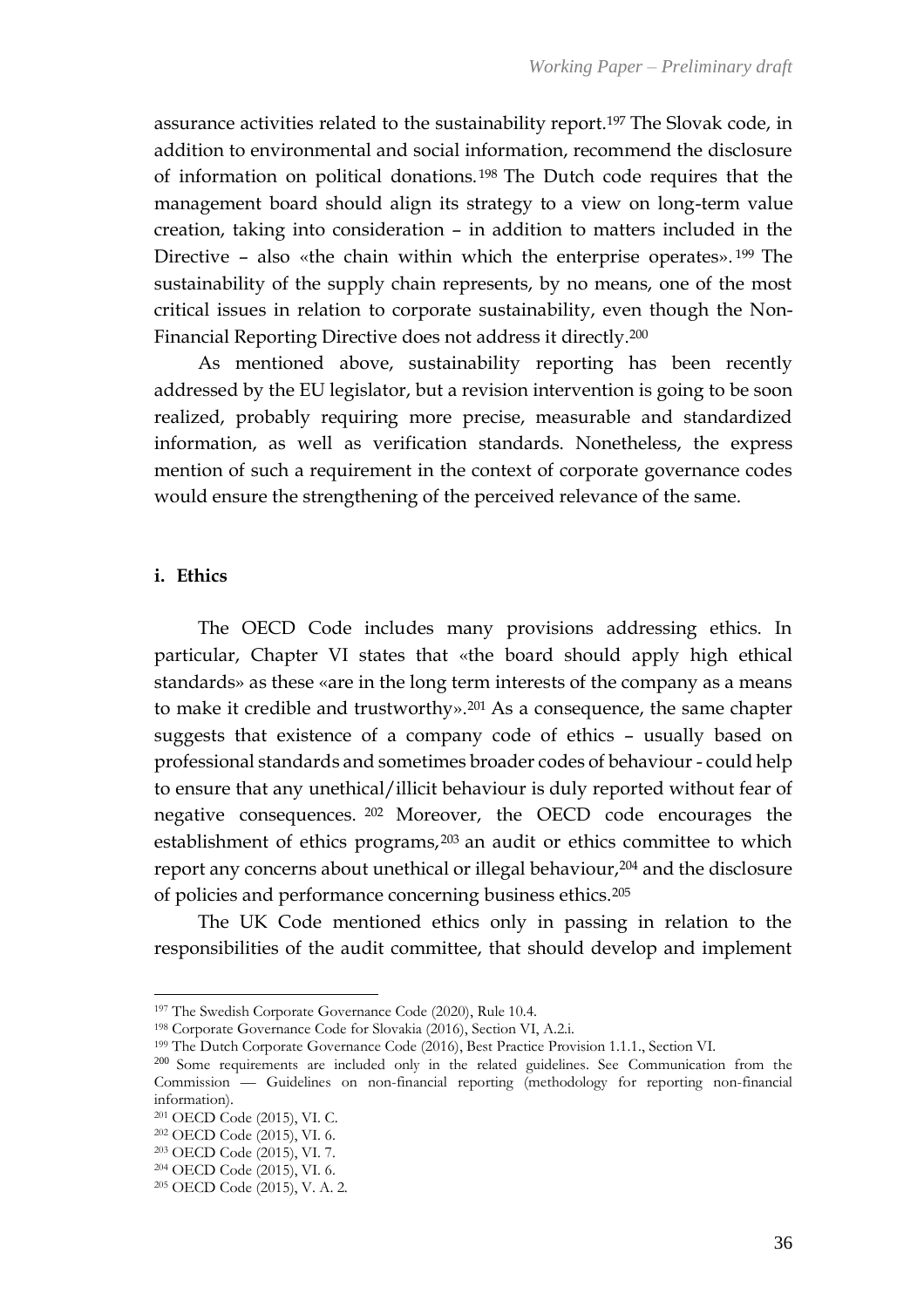policy on the engagement of the external auditor in supplying non-audit services taking into account the relevant law and ethical guidance.<sup>206</sup>

As to the EU, 12 out of 27 analyzed codes (Belgium, Bulgaria, Czech Republic, Denmark, France, Germany, Hungary, Latvia, Luxembourg, Malta, the Netherlands, Slovakia, Slovenia, Spain) include some reference to the notion of ethics.

In particular, 5 codes recommend that a code of conduct/ethics<sup>207</sup> should be adopted by the managing board/board of directors, and that the compliance to such code by employees and directors should be monitored (by the supervisory board or the internal audit function) and ensured. <sup>208</sup>

The French and Luxembourg codes provide professional, ethical rules for directors, mainly focused on the compliance with conduct duties related to their mandates, such as the respect of confidentiality, attendance and reporting obligations, and the avoidance of any direct or indirect conflict of interest with the company.<sup>209</sup>

However, from the overall analysis of the EU codes, the concept of ethics seems not to be directly connected to the above-mentioned concepts of 'sustainable value creation', 'sustainable success', 'CSR' et al. that have been only recently introduced in the context of the corporate governance codes.

# **6. Final remarks and future steps**

The analysis shows that even though some EU corporate governance codes have started including specific references to sustainability-related concepts, some gaps and weaknesses identified for each of the analyzed aspects reveal that further effort is needed for the full integration of environmental and social issues in corporate governance codes. The results of the study, therefore, confirm the generic nature and inadequacy of sustainability and CSR integration in corporate governance codes already denounced by previous literature. <sup>210</sup>

<sup>206</sup> UK Code, Provision 25.

<sup>207</sup> The Bulgarian code define an 'ethical code of conduct' as "a set of moral and ethical norms, principles and standards of conduct". (Bulgaria) National Corporate Governance Code (2016), p. 4.

<sup>208</sup> The 2020 Belgian Code on Corporate Governance (2020), Recommendation 2.18; (Bulgaria) National Corporate Governance Code (2016), p. 4; The X Principles of Corporate Governance of the Luxembourg Stock Exchange (2017), Recommendation 2.3, Guideline 3; Corporate Governance Code for Slovakia (2016), V, C; The Dutch Corporate Governance Code (2016), § 2.5.2.

<sup>&</sup>lt;sup>209</sup> The X Principles of Corporate Governance of the Luxembourg Stock Exchange (2017), Principle 5; Corporate governance code of listed corporations (2018), § 20.

<sup>210</sup> See Sjåfjell, B. (2016). When the Solution Becomes the Problem: The Triple Failure of Corporate Governance Codes. In J. J. Du Plessis and C.K. Low (eds), Corporate Governance Codes for the 21st Century: International Perspectives and Critic, 23-55; and Szabó, D. G. & Sørensen, K. E. (2013).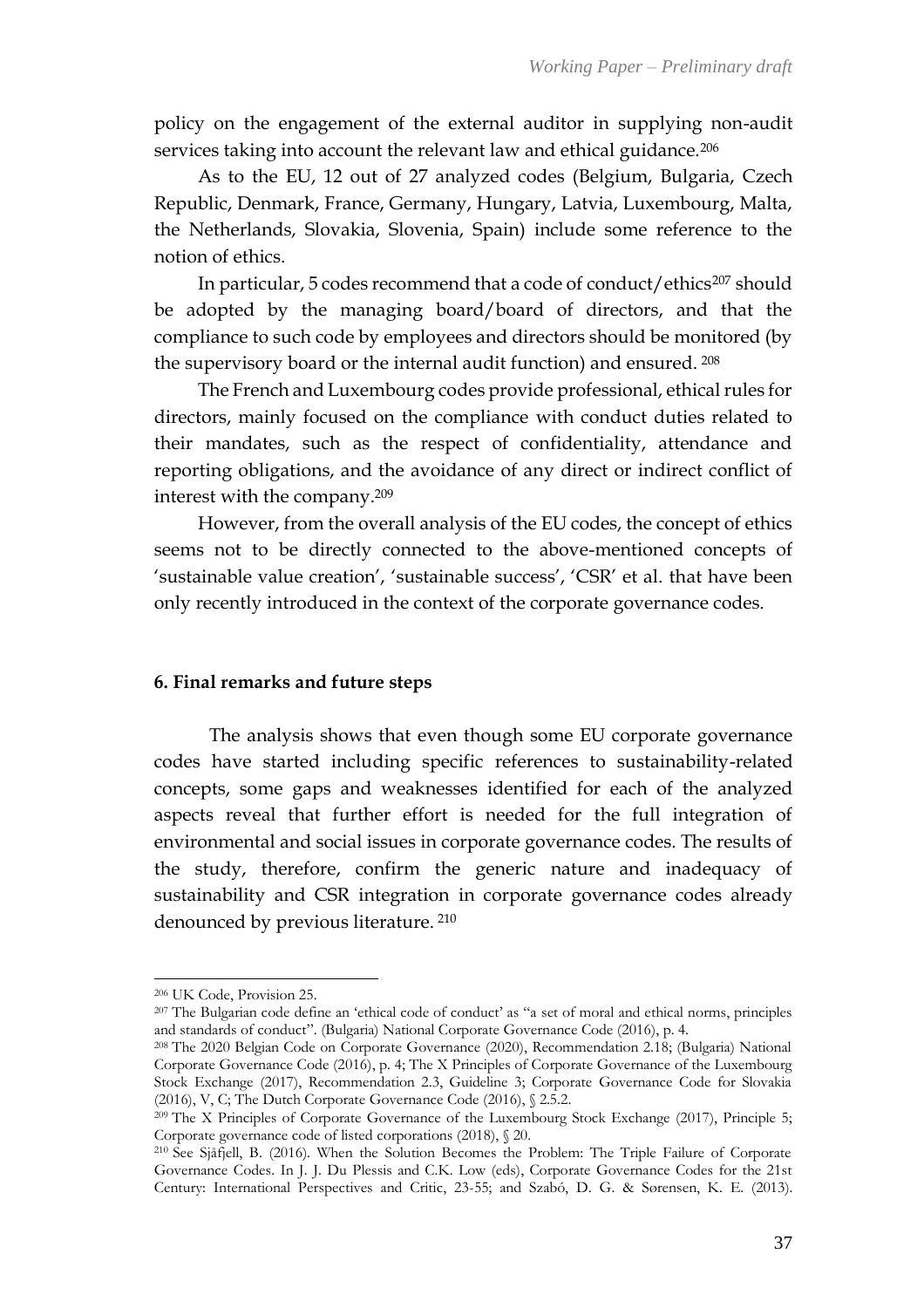However, we could notice that a growing number of codes tend to mention sustainability, CSR, social and environmental issues, so signaling a growing interest towards the impact of environmental and social factors on business success on the long term. Specifically, some codes, such as the Italian and the Spanish codes, mentioned the new concept of 'sustainable success' introduced – but not defined – by the UK Code. Other codes recommend that companies should be managed in order to ensure a sustainable development/value creation/sustainable long-term value, intended as the maximization of shareholders' wealth with the permanent consideration of stakeholders' interests. Other codes include recommendations related to the adoption of CSR initiatives.

As to the purpose and function of corporate governance, we found that 12 companies out of 27 define the purpose and function of corporate governance, adopting three main approaches. In particular, by adhering to most progressive approach, codes from Bulgaria, Germany, Luxembourg, the Netherlands, Portugal and Sweden mention the contribution of corporate governance to sustainable development/growth and pay attention to corporate responsibility towards society in defining the purpose of corporate governance.

Nevertheless, only a few codes expressly mention CSR/sustainability factors in relation to the main function and objectives of the code. Specifically, the Belgian, Spanish and Luxembourg codes highlight that one of the main drivers leading to the last revision of the code was the inclusion of a long-term and sustainable approach to value creation.

In general, even though some codes include CSR/sustainability issues and/or stakeholder interests in their introductory statements, the majority of the analyzed codes still do not consider corporate responsibility towards the society and the environment as a key aspect of corporate governance function. As to stakeholders, for instance, notwithstanding a high number of corporate governance codes mention the concept of 'stakeholder', only a few provide a proper definition and devote specific provisions to the treatment of stakeholders' interests. While most of the definitions provided recall the OECD Code definition of stakeholders, others refer more generally to the subjects who could impact on/influence or be impacted/influenced by companies activities. However, most of codes seem to consider stakeholders' interests only to the extent these could impact on shareholder value in the long term. Such risk-averse approach applied to CSR/sustainability reveals that shareholder primacy rule is far from been overcome, and it is undeniably the

Integrating Corporate Social Responsibility in Corporate Governance Codes in the EU. In *European Business Law Review* 24, Issue 6, pp. 781–828.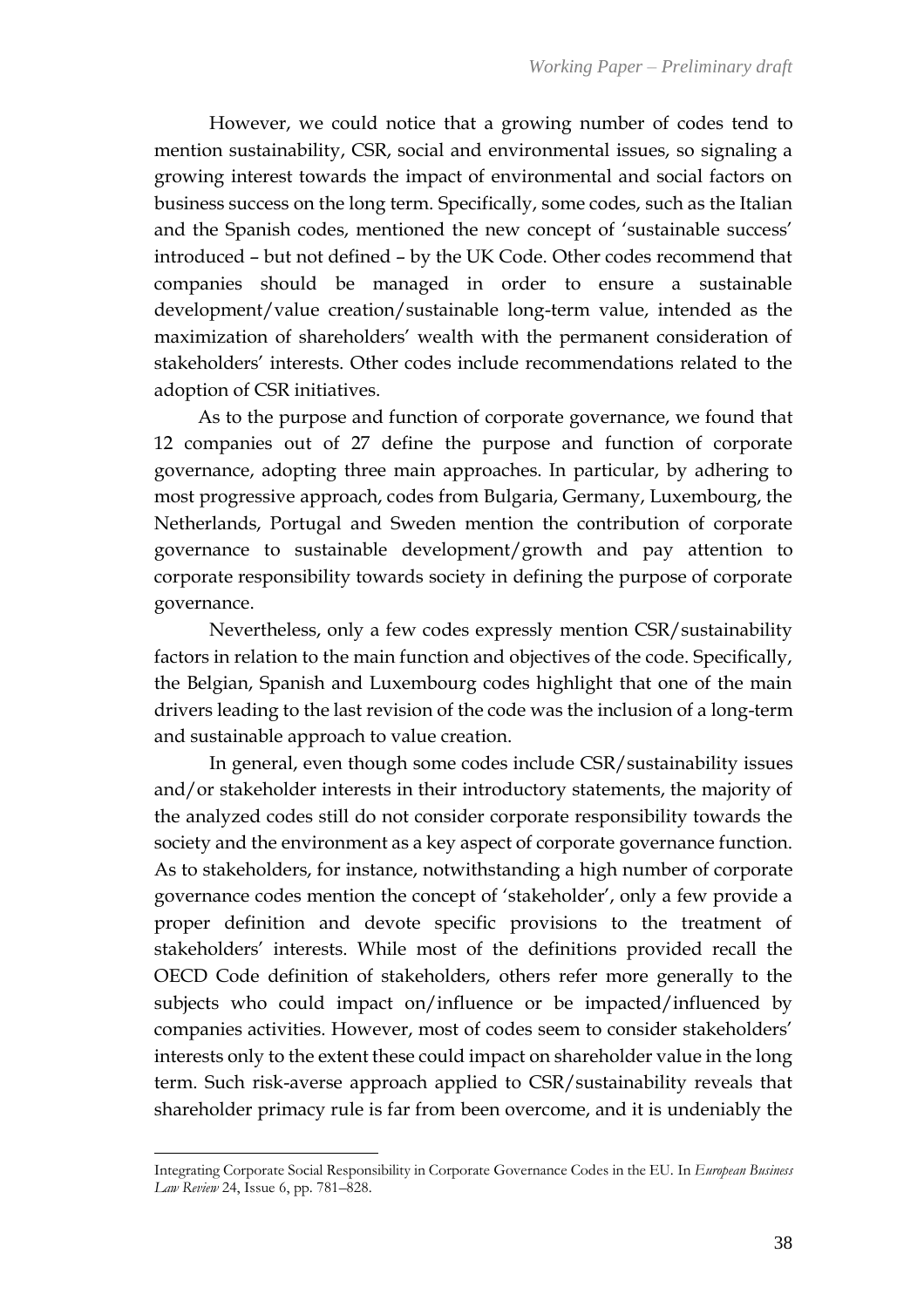same leading the entire sustainable finance reform, as non-financial risks – especially climate-related risks – are considered to be among the most impactful on the future financial performance of listed companies. However, the integration of non-financial risks in the long term is just a small part of what is needed for a truly successful transition to a sustainable economy, as the concept of impact should be considered also in relation to that created by the company on the environment and on society.

As to gender diversity, our analysis found that the majority of the EU corporate governance codes recommend that board composition should appropriately represent both genders, but only the Austrian, Dutch, German, Italian and Spanish codes specify a mandatory minimum percentage for the representation of the female gender in the board.

With regard to the attribution of CSR function to a specialized committee, only the Luxembourg, Danish and Spanish corporate governance codes suggest that companies could assign corporate social responsibility functions to a pre-existing committee or to a newly established committee. In this regard, we recommend that the express attribution of CSR-related activities to a specific – pre-existing of new – committee should be included in corporate governance codes and should become a common practice among EU companies, as this would ensure that sustainability issues are duly taken into consideration at the board level, especially in view of the newly introduced and upcoming legislation on non-financial reporting and sustainable finance

In relation to compensation, the analysis found that a minority (only 7 out of 27) of corporate governance include a reference to non-financial criteria or to sustainable value creation in the determination of compensation policy.

As to sustainability reporting, even though the reporting requirements contained Directive 2014/95/EU are effective from more than two years now, only 16 out of 27 codes recommend the reporting of non-financial information or material issues concerning stakeholders, with some codes even going further than the Directive (Luxembourg, Sweden, Netherlands, Slovak Republic).

As to ethics, 12 out of 27 analyzed codes include some reference to the notion of ethics and 5 of them recommend that a code of conduct/ethics should be adopted by the managing board/board of directors, and that the compliance to such code by employees and directors should be and ensured. However, from the overall analysis of the EU codes, the concept of ethics seems not to be directly connected to the above-mentioned concepts of 'sustainable value creation', 'sustainable success', 'CSR' et al..

Among the analyzed EU codes, the most 'sustainability inclusive' – as performing well in all the identified indicators, sometimes going even beyond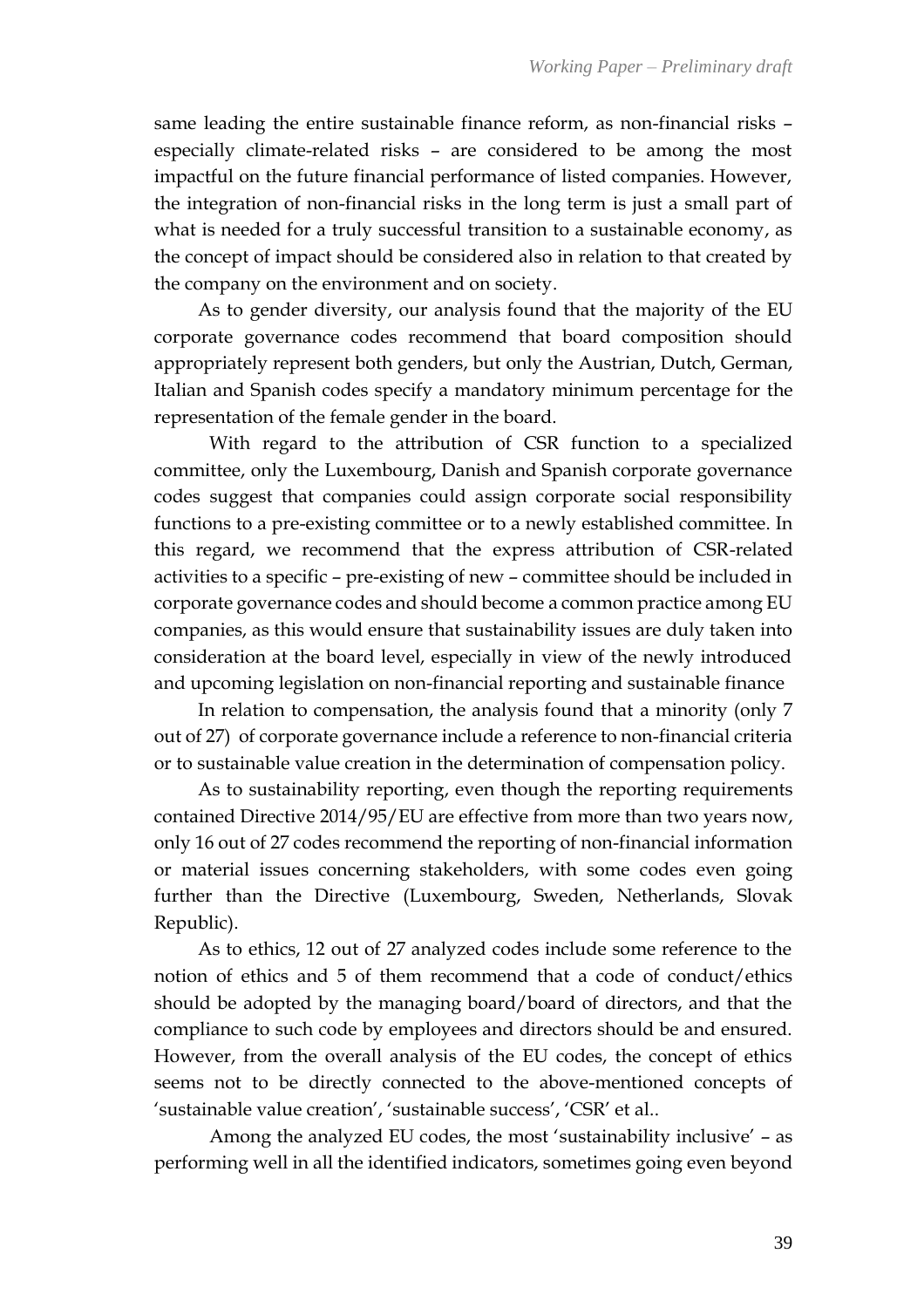the OECD Code – is the Luxembourg code, which - by the way – is the only one that expressly announces in its introduction the commitment by its issuer (the Luxembourg Stock Exchange) to integrate CSR principles in the revised code for promoting responsible and sustainable investing. The Dutch and the Spanish code follow, while the codes issued in Cyprus, Estonia, Ireland<sup>211</sup> and Poland seems the weakest in addressing sustainability/CSR/ethical issues. For their part, the two internationally most influential codes, the OECD and the UK Code, undeniably address sustainability-related issues, but cannot be considered as the most advanced and inclusive cases.

Hopefully, the upcoming new EU legislation on mandatory human rights and environmental corporate due diligence, as well as the future initiatives on the establishment of a sustainable corporate governance will lead to a more homogeneous, complete and coherent approach to the integration of sustainability concerns in corporate governance practices. In this regard, a further analysis of the level of implementation of the codes and of the practices actually enacted by listed companies in relation to code provisions and recommendations integrating sustainability aspects is necessary in order to better understand the real impact such measures.

<sup>211</sup> However, it should be noted that the Irish Corporate Governance Annex just integrates the main applicable corporate governance code in Ireland, i.e. the UK Corporate Governance Code.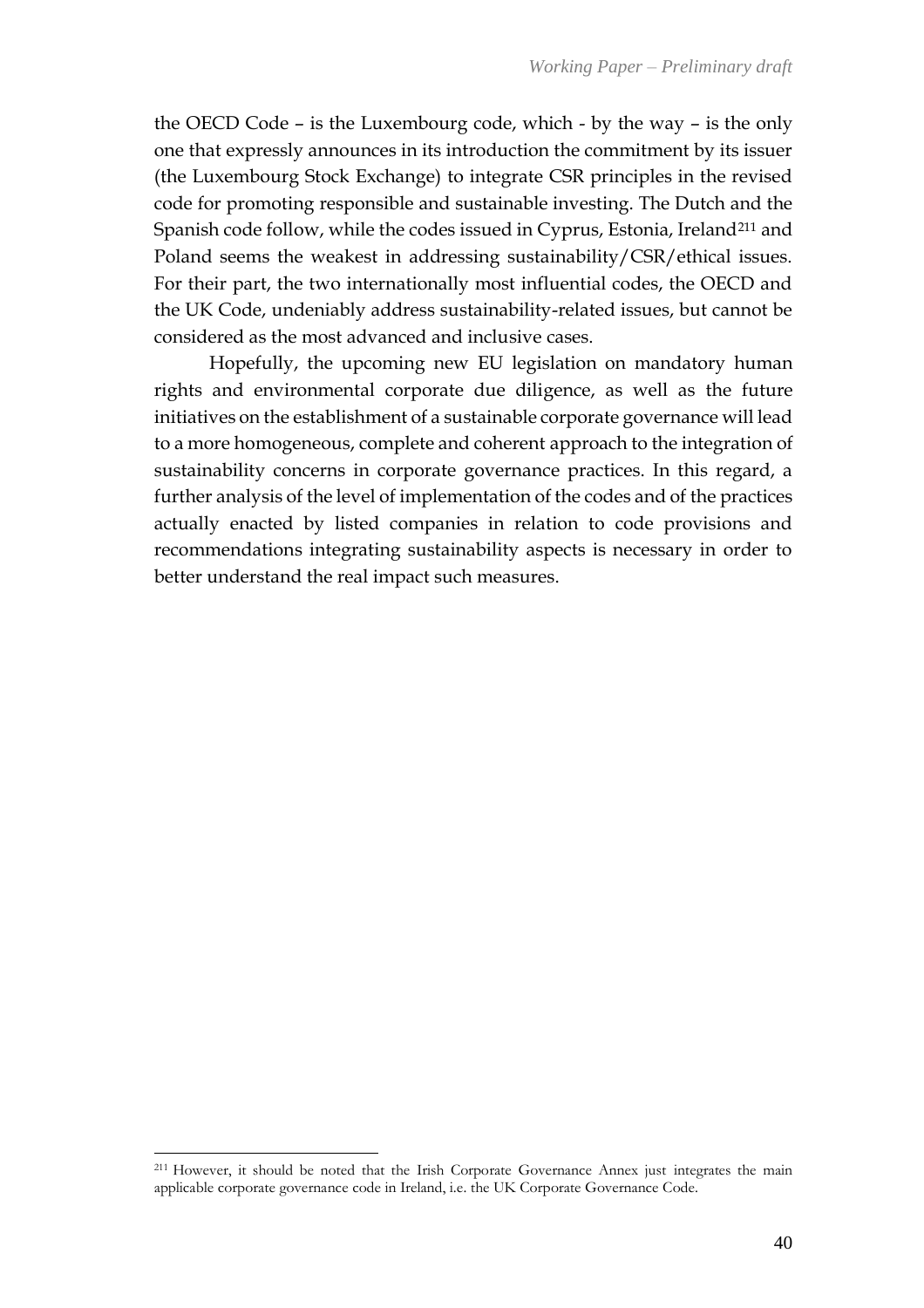|  |  | Table 2 (Part 1) |  |
|--|--|------------------|--|
|--|--|------------------|--|

| Country                             | Purpose of the<br>code |                         | Definition of CG |                                     | Sustainability                  | Mentionin<br>g of<br>stakeholde<br>$\mathbf{r}\mathbf{s}$ | Definition of<br>Stakeholders |                  |
|-------------------------------------|------------------------|-------------------------|------------------|-------------------------------------|---------------------------------|-----------------------------------------------------------|-------------------------------|------------------|
|                                     | Non-<br>CSR            | $\overline{\text{CSR}}$ | I Approach       | $\overline{\mathbf{H}}$<br>Approach | $\overline{\rm III}$<br>Approac |                                                           |                               |                  |
|                                     |                        |                         |                  |                                     | h                               |                                                           |                               |                  |
| Austria (2020)                      | $\boldsymbol{0}$       | $\,1$                   | $\boldsymbol{0}$ | $\boldsymbol{0}$                    | $\boldsymbol{0}$                | $\mathbf{1}$                                              | $\mathbf{0}$                  | $\boldsymbol{0}$ |
| <b>Belgium (2020)</b>               | $\overline{0}$         | $\,1$                   | $\overline{0}$   | $\overline{0}$                      | $\overline{0}$                  | $\mathbf{1}$                                              | $\overline{1}$                | $\mathbf{0}$     |
| Bulgaria (2016)                     | $\,1\,$                | $\boldsymbol{0}$        | $\boldsymbol{0}$ | $\boldsymbol{0}$                    | $\,1$                           | $\,1\,$                                                   | $\overline{1}$                | $\mathbf{1}$     |
| <b>Croatia (2019)</b>               | $\boldsymbol{0}$       | $\,1$                   | $\boldsymbol{0}$ | $\boldsymbol{0}$                    | $\overline{0}$                  | $\,1\,$                                                   | $\overline{1}$                | $\mathbf{1}$     |
| Republic of<br><b>Cyprus</b> (2019) | $\overline{0}$         | $\boldsymbol{0}$        | $\boldsymbol{0}$ | $\overline{0}$                      | $\overline{0}$                  | $\boldsymbol{0}$                                          | $\overline{0}$                | $\boldsymbol{0}$ |
| Czech                               | $\mathbf{1}$           | $\boldsymbol{0}$        | $\boldsymbol{0}$ | $\boldsymbol{0}$                    | $\overline{0}$                  | $\,1\,$                                                   | $\mathbf{1}$                  | $\mathbf{1}$     |
| Republic                            |                        |                         |                  |                                     |                                 |                                                           |                               |                  |
| (2018)                              |                        |                         |                  |                                     |                                 |                                                           |                               |                  |
| <b>Denmark</b><br>(2019)            | $\mathbf{1}$           | $\boldsymbol{0}$        | $\,1\,$          | $\boldsymbol{0}$                    | $\mathbf{0}$                    | $\mathbf{1}$                                              | $\mathbf{1}$                  | $\boldsymbol{0}$ |
| Estonia (2006)                      | $\mathbf{1}$           | $\boldsymbol{0}$        | $\boldsymbol{0}$ | $\boldsymbol{0}$                    | $\boldsymbol{0}$                | $\boldsymbol{0}$                                          | $\boldsymbol{0}$              | $\boldsymbol{0}$ |
| <b>Finland (2020)</b>               | $\mathbf{1}$           | $\boldsymbol{0}$        | $\overline{0}$   | $\boldsymbol{0}$                    | $\mathbf{0}$                    | $\boldsymbol{0}$                                          | $\mathbf{0}$                  | $\overline{0}$   |
| <b>France (2018)</b>                | $\mathbf{0}$           | $\mathbf{0}$            | $\overline{0}$   | $\mathbf{0}$                        | $\overline{0}$                  | $\mathbf{1}$                                              | $\mathbf{1}$                  | $\boldsymbol{0}$ |
| Germany<br>(2019)                   | $\mathbf{1}$           | $\boldsymbol{0}$        | $\boldsymbol{0}$ | $\boldsymbol{0}$                    | $\mathbf{1}$                    | $\mathbf{1}$                                              | $\mathbf{1}$                  | $\boldsymbol{0}$ |
| Greece (2013)                       | $\,1\,$                | $\boldsymbol{0}$        | $\boldsymbol{0}$ | $\mathbf{1}$                        | $\boldsymbol{0}$                | $\boldsymbol{0}$                                          | $\overline{1}$                | $\mathbf{1}$     |
| Hungary (2018)                      | $\overline{1}$         | $\boldsymbol{0}$        | $\overline{0}$   | $\overline{0}$                      | $\overline{0}$                  | $\boldsymbol{0}$                                          | $\overline{1}$                | $\boldsymbol{0}$ |
| Ireland $(2019)$                    | $\overline{0}$         | $\boldsymbol{0}$        | $\overline{0}$   | $\overline{0}$                      | $\overline{0}$                  | $\boldsymbol{0}$                                          | $\boldsymbol{0}$              | $\mathbf{0}$     |
| <b>Italy</b> (2020)                 | $\overline{1}$         | $\boldsymbol{0}$        | $\overline{0}$   | $\overline{0}$                      | $\overline{0}$                  | $\,1\,$                                                   | $\overline{1}$                | $\mathbf{0}$     |
| Latvia (2010)                       | $\,1\,$                | $\boldsymbol{0}$        | $\,1$            | $\boldsymbol{0}$                    | $\overline{0}$                  | $\boldsymbol{0}$                                          | $\boldsymbol{0}$              | $\boldsymbol{0}$ |
| Lithuania<br>(2010)                 | $\overline{0}$         | $\boldsymbol{0}$        | $\overline{0}$   | $\overline{1}$                      | $\overline{0}$                  | $\,1\,$                                                   | $\overline{1}$                | $\mathbf{1}$     |
| Luxembourg                          | $\boldsymbol{0}$       | $\,1$                   | $\mathbf{0}$     | $\boldsymbol{0}$                    | $\mathbf 1$                     | $\,1\,$                                                   | $\mathbf{1}$                  | $\mathbf{1}$     |
| (2017)<br><b>Malta</b> (2019)       | $\mathbf{1}$           | $\boldsymbol{0}$        | $\boldsymbol{0}$ | $\boldsymbol{0}$                    | $\boldsymbol{0}$                | $\,1\,$                                                   | $\,1\,$                       | $\mathbf{1}$     |
| Netherlands<br>(2016)               | $\boldsymbol{0}$       | $\mathbf{1}$            | $\boldsymbol{0}$ | $\boldsymbol{0}$                    | $\mathbf{1}$                    | $\mathbf{1}$                                              | $\mathbf{1}$                  | $\mathbf{1}$     |
| <b>Poland (2016)</b>                | $\boldsymbol{0}$       | $\boldsymbol{0}$        | $\,1$            | $\mathbf{0}$                        | $\boldsymbol{0}$                | $\boldsymbol{0}$                                          | $\boldsymbol{0}$              | $\boldsymbol{0}$ |
| Portugal (2018)                     | $\,1$                  | $\boldsymbol{0}$        | $\boldsymbol{0}$ | $\boldsymbol{0}$                    | $\,1\,$                         | $\overline{0}$                                            | $\,1\,$                       | $\boldsymbol{0}$ |
| Romania (2015)                      | $\,1$                  | $\boldsymbol{0}$        | $\,1\,$          | $\mathbf{0}$                        | $\overline{0}$                  | $\overline{0}$                                            | $\overline{1}$                | $\boldsymbol{0}$ |
| <b>Slovak</b><br>Republic<br>(2016) | $\overline{1}$         | $\overline{0}$          | $\overline{0}$   | $\overline{0}$                      | $\overline{0}$                  | $\overline{1}$                                            | $\overline{1}$                | $\overline{1}$   |
| <b>Slovenia</b> (2016)              | $\,1$                  | $\boldsymbol{0}$        | $\overline{0}$   | $\overline{0}$                      | $\overline{0}$                  | $\overline{1}$                                            | $\overline{1}$                | $\overline{1}$   |
| <b>Spain (2020)</b>                 | $\overline{0}$         | $\overline{1}$          | $\overline{0}$   | $\overline{0}$                      | $\overline{0}$                  | $\overline{1}$                                            | $\overline{1}$                | $\overline{1}$   |
| <b>Sweden (2020)</b>                | $\,1$                  | $\overline{0}$          | $\overline{0}$   | $\mathbf{0}$                        | $\,1\,$                         | $\,1\,$                                                   | $\overline{1}$                | $\boldsymbol{0}$ |
| <b>OECD</b> (2015)                  | $\overline{0}$         | $\,1$                   | $\,1$            | $\overline{0}$                      | $\overline{0}$                  | $\overline{1}$                                            | $\overline{1}$                | $\mathbf{1}$     |
| <b>UK (2018)</b>                    | $\overline{0}$         | $\overline{1}$          | $\overline{1}$   | $\overline{0}$                      | $\overline{0}$                  | $\,1$                                                     | $\,1$                         | $\boldsymbol{0}$ |